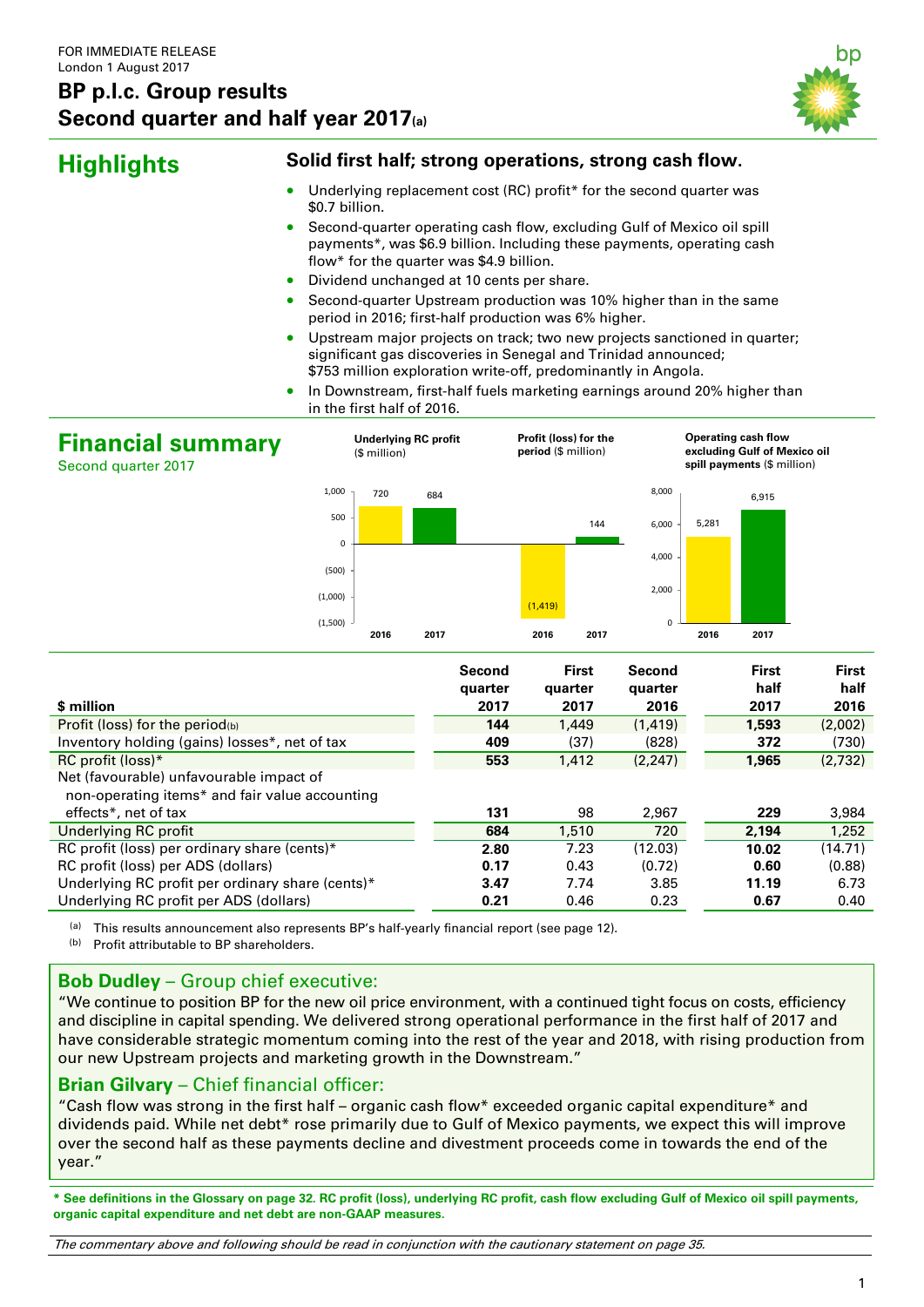## **Group headlines**

### **Earnings**

BP's profit for the second quarter and half year was \$144 million and \$1,593 million respectively, compared with a loss of \$1,419 million and a loss of \$2,002 million for the same periods in 2016.

The second-quarter replacement cost (RC) profit was \$553 million, compared with a loss of \$2,247 million for the same period in 2016. After adjusting for a net charge for non-operating items of \$215 million and net favourable fair value accounting effects of \$84 million (both on a post-tax basis), underlying RC profit for the second quarter was \$684 million, compared with \$720 million for the same period in 2016.

For the half year, RC profit was \$1,965 million, compared with a loss of \$2,732 million a year ago. After adjusting for a net charge for non-operating items of \$520 million and net favourable fair value accounting effects of \$291 million (both on a post-tax basis), underlying RC profit for the half year was \$2,194 million, compared with \$1,252 million for the same period in 2016.

See further information on page 3.

### **Non-operating items**

Non-operating items amounted to a charge of \$359 million pre-tax and \$215 million post-tax for the quarter and a charge of \$912 million pre-tax and \$520 million post-tax for the half year.

The Gulf of Mexico oil spill charge before interest and tax for the second quarter was \$347 million to reflect the latest estimate for claims, including business economic loss claims, and associated administration costs. In addition, the half year also reflects an impairment charge in the first quarter due to the divestment of certain Upstream assets.

### **Effective tax rate**

The effective tax rate (ETR) on RC profit or loss\* for the second quarter and half year was 63% and 43% respectively, compared with 51% and 49% for the same periods in 2016. Adjusting for non-operating items and fair value accounting effects, the adjusted ETR\* for the second quarter and half year was 60% and 45% respectively, compared with 21% and 20% for the same periods in 2016.

The adjusted ETR for the second quarter and half year is higher than a year ago mainly due to the exploration writeoffs and changes in the mix of profits, notably the impact of the renewal of our interest in the Abu Dhabi onshore oil concession. We now expect the full year adjusted ETR to be above 40%.

### **Dividend**

BP today announced a quarterly dividend of 10.00 cents per ordinary share (\$0.600 per ADS), which is expected to be paid on 22 September 2017. The corresponding amount in sterling will be announced on 12 September 2017. See page 24 for further information.

#### **Operating cash flow\***

Excluding post-tax amounts related to the Gulf of Mexico oil spill, operating cash flow\* for the second quarter and half year was \$6.9 billion and \$11.3 billion respectively. compared with \$5.3 billion and \$8.3 billion for the same periods in 2016. Including amounts relating to the Gulf of Mexico oil spill, operating cash flow for the second quarter and half year was \$4.9 billion and \$7.0 billion respectively, compared with \$3.9 billion and \$5.8 billion for the same periods in 2016.

### **Capital expenditure\***

Organic capital expenditure\* for the second quarter and half year was \$4.3 billion and \$7.9 billion respectively, compared with \$4.2 billion and \$8.7 billion for the same periods in 2016.

Inorganic capital expenditure\* for the second quarter and half year was \$0.1 billion and \$0.7 billion respectively, compared with \$0.3 billion for both periods in 2016.

Organic and inorganic capital expenditure are non-GAAP measures. See page 26 for further information.

### **Divestment proceeds\***

Divestment proceeds were \$0.5 billion for the second quarter and \$0.7 billion for the half year, compared with \$0.4 billion and \$1.6 billion for the same periods in 2016.

### **Net debt\***

Net debt at 30 June 2017 was \$39.8 billion, compared with \$30.9 billion a year ago. The net debt ratio\* at 30 June 2017 was 28.8%, compared with 24.7% a year ago. Net debt and the net debt ratio are non-GAAP measures. See page 25 for more information.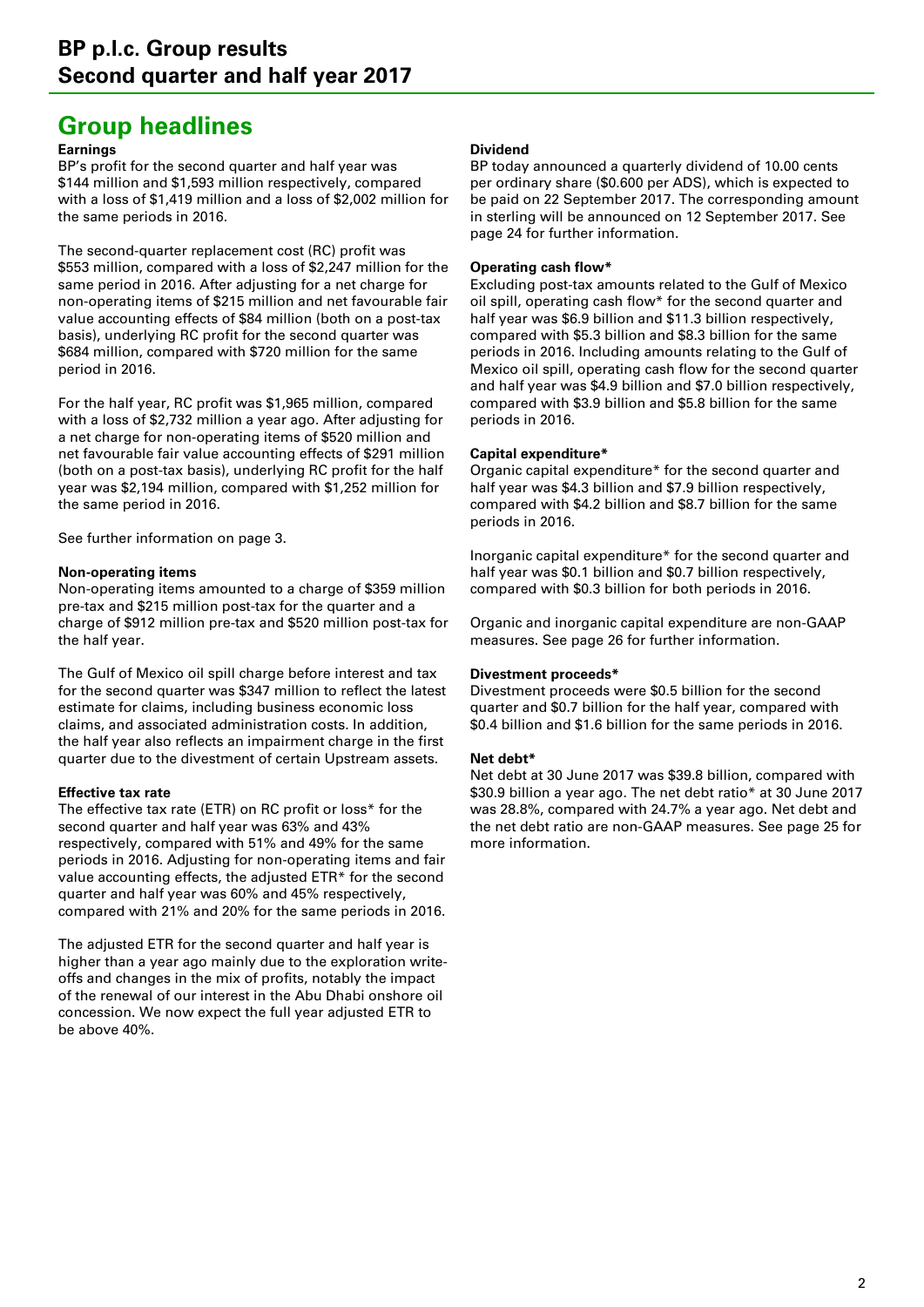## Analysis of underlying RC profit before interest and tax

|                                                   | Second<br>quarter | <b>First</b><br>quarter | Second<br>quarter | <b>First</b><br>half | <b>First</b><br>half |
|---------------------------------------------------|-------------------|-------------------------|-------------------|----------------------|----------------------|
| \$ million                                        | 2017              | 2017                    | 2016              | 2017                 | 2016                 |
| Underlying RC profit before interest and tax*     |                   |                         |                   |                      |                      |
| Upstream                                          | 710               | 1,370                   | 29                | 2,080                | (718)                |
| Downstream                                        | 1,413             | 1,742                   | 1,513             | 3,155                | 3,326                |
| Rosneft                                           | 279               | 99                      | 246               | 378                  | 312                  |
| Other businesses and corporate                    | (366)             | (440)                   | (376)             | (806)                | (554)                |
| Consolidation adjustment - UPII*                  | 135               | (68)                    | (121)             | 67                   | (81)                 |
| Underlying RC profit before interest and tax      | 2,171             | 2,703                   | 1,291             | 4,874                | 2.285                |
| Finance costs and net finance expense relating to |                   |                         |                   |                      |                      |
| pensions and other post-retirement benefits       | (420)             | (387)                   | (337)             | (807)                | (654)                |
| Taxation on an underlying RC basis                | (1,055)           | (763)                   | (205)             | (1,818)              | (325)                |
| Non-controlling interests                         | (12)              | (43)                    | (29)              | (55)                 | (54)                 |
| Underlying RC profit attributable to BP           |                   |                         |                   |                      |                      |
| shareholders                                      | 684               | 1,510                   | 720               | 2.194                | 1,252                |

Reconciliations of underlying RC profit or loss to the nearest equivalent IFRS measure are provided on page 1 for the group and on pages 6-11 for the segments.

## Analysis of RC profit (loss) before interest and tax and reconciliation to profit (loss) for the period

| Second  | <b>First</b> | Second   | <b>First</b> | <b>First</b> |
|---------|--------------|----------|--------------|--------------|
| quarter | quarter      | quarter  | half         | half         |
|         | 2017         | 2016     | 2017         | 2016         |
|         |              |          |              |              |
| 795     | 1,256        | (109)    | 2,051        | (1, 314)     |
| 1,567   | 1,706        | 1,405    | 3,273        | 3,285        |
| 279     | 99           | 246      | 378          | 312          |
| (721)   | (431)        | (5, 525) | (1, 152)     | (6, 599)     |
| 135     | (68)         | (121)    | 67           | (81)         |
| 2,055   | 2,562        | (4, 104) | 4,617        | (4, 397)     |
|         |              |          |              |              |
| (541)   | (513)        | (460)    | (1,054)      | (900)        |
| (949)   | (594)        | 2,346    | (1,543)      | 2,619        |
| (12)    | (43)         | (29)     | (55)         | (54)         |
| 553     | 1,412        | (2, 247) | 1,965        | (2,732)      |
| (586)   | 66           | 1,188    | (520)        | 1,056        |
|         |              |          |              |              |
| 177     | (29)         | (360)    | 148          | (326)        |
|         |              |          |              |              |
| 144     | 1,449        | (1, 419) | 1,593        | (2,002)      |
|         | 2017         |          |              |              |

(a) Includes costs related to the Gulf of Mexico oil spill. See page 11 and also Note 2 from page 19 for further information on the accounting for the Gulf of Mexico oil spill.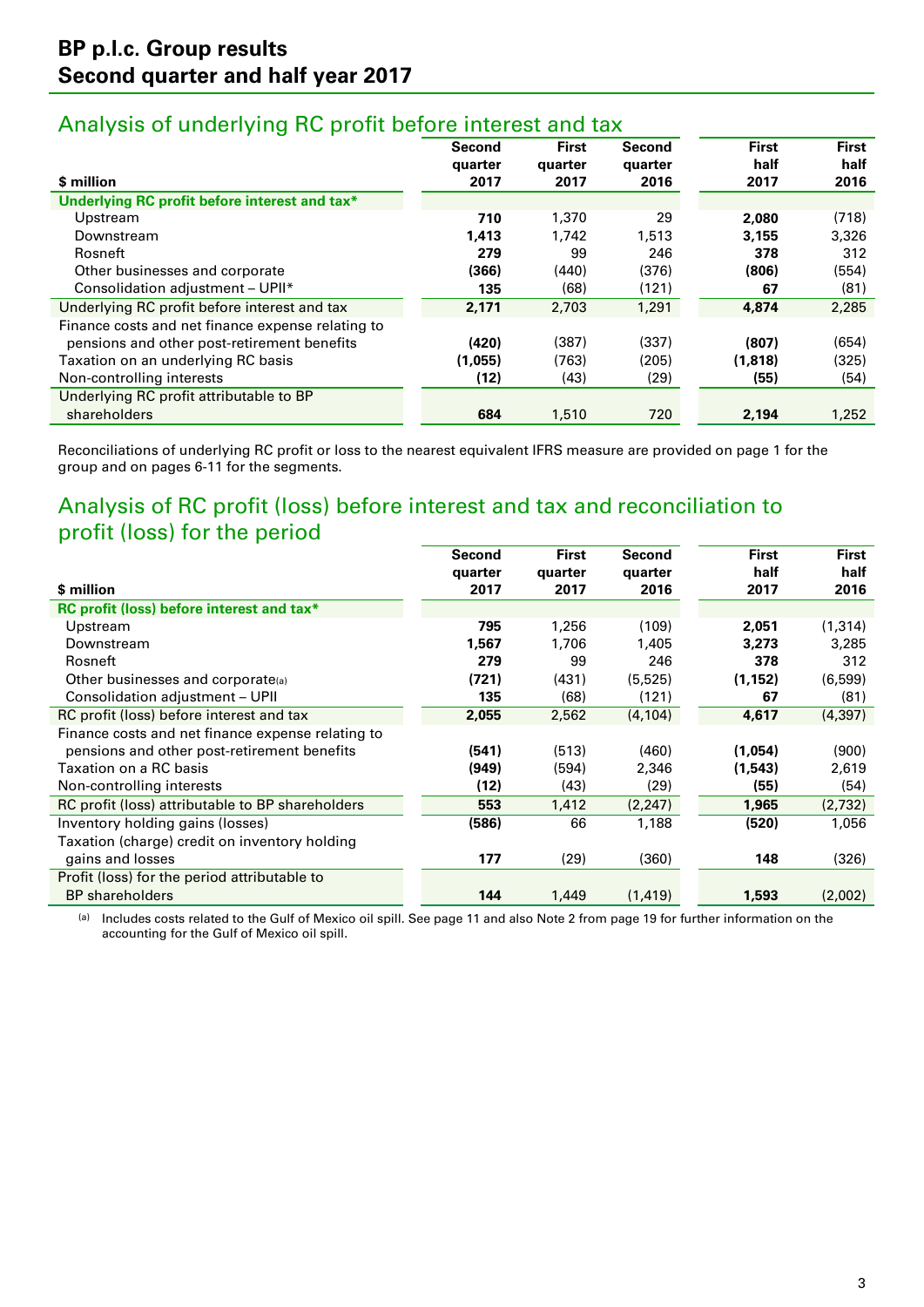## **Strategic progress**

### **Upstream**

Upstream operating performance was strong in the first half, underpinned by 6% production growth and an 18% reduction in unit production costs.

BP's major projects programme is on track to deliver 800,000boe/d of new production by 2020. Three projects have already come online in 2017, Persephone in Australia and Juniper in Trinidad are in final commissioning, and Khazzan Phase 1 in Oman and Zohr in Egypt are expected online before year end. In the second quarter, BP sanctioned development of two new major gas projects: 'R-Series' in India and Angelin in Trinidad.

BP announced four gas discoveries in the first half. One in Egypt and two in Trinidad may support future developments and the major Yakaar discovery offshore Senegal marked a further step in building BP's new business in Mauritania and Senegal. BP decided to exit some exploration assets in Angola, leading to higher exploration write-offs in the second quarter.

### **Downstream**

BP's fuels marketing business continues to make good strategic progress; first-half earnings were around 20% higher than in the first half of 2016.

Premium fuel volumes continue to grow and around 90 new convenience partnership sites have been added so far this year. In lubricants, BP signed an agreement to be the exclusive premium brand sold by Kroger, the largest supermarket chain in the US.

In refining, BP increased the level of advantaged feedstock processed in the US and, in petrochemicals, BP's industryleading PTA technology is now operational at all its key PTA sites.

# **Financial framework**

**Operating cash flow**, excluding Gulf of Mexico payments\*, in the first half of 2017 was \$11.3 billion, with \$6.9 billion in the second quarter. This compares with \$8.3 billion for the first half of 2016.

**Organic capital expenditure**<sup>\*</sup> of \$4.3 billion in the second quarter brought the total for the first half of 2017 to \$7.9 billion. BP continues to intend to keep annual organic capital expenditure in the range \$15-17 billion.

In the first half of 2017, operating cash flow, excluding Gulf of Mexico payments, exceeded organic capital expenditure and cash dividend payments by \$0.6 billion.

BP expects **divestments** of \$4.5-5.5 billion in 2017, with proceeds weighted to the second half of the year. Divestment proceeds for the first half of 2017 were \$0.7 billion.

**Gulf of Mexico oil spill** payments were \$2.0 billion in the second quarter and \$4.3 billion in the first half of 2017. Payments are expected to be considerably lower in the second half, and the 2017 full-year estimate is unchanged at \$4.5-5.5 billion. The additional charge in the second quarter is not expected to have any significant effect on forecast cash flows in the second half of 2017.

BP continues to target a **gearing\*** range of 20-30%. At the end of the second quarter, gearing was 28.8%.

| 11<br><b>Underlying RC profit</b><br>\$2.2bn<br><b>Safety</b><br>$(+2)$<br><b>Tier 1 process safety</b><br>$(+\$0.9bn)$<br>events*<br>0.22<br>\$11.3 <sub>bn</sub><br><b>Safety</b><br><b>Operating cash flow</b><br><b>Reported recordable</b><br>excluding Gulf of<br>$(-3%)$<br>$(+\$3bn)$<br>injury frequency*<br>Mexico oil spill<br>payments<br>\$7.9bn<br>3,544mboe/d<br>Organic capital<br><b>Group production</b><br>expenditure<br>(-\$0.8bn)<br>$(+8%)$<br>\$4.3bn<br><b>Upstream production</b><br>2,410mboe/d<br><b>Gulf of Mexico oil spill</b><br>excluding Rosneft<br>$(+6%)$<br>payments<br>$(+\$1.8bn)$<br>segment<br>\$7.20/boe<br>\$0.7bn<br>Upstream unit<br><b>Divestment proceeds</b><br>production costs*<br>(-\$0.9bn)<br>$(-18%)$<br>81.4%<br>28.8%<br><b>BP-operated Upstream</b><br>Net debt ratio (gearing)<br><b>operating efficiency*(a)</b><br>$(+4.1)$<br>94.8%<br>Refining availability*<br>Dividend per ordinary<br><b>10.00 cents</b> | <b>Operating</b><br>metrics | <b>First half 2017</b><br>(vs. First half 2016) | <b>Financial</b><br>metrics | <b>First half 2017</b><br>(vs. First half 2016) |
|---------------------------------------------------------------------------------------------------------------------------------------------------------------------------------------------------------------------------------------------------------------------------------------------------------------------------------------------------------------------------------------------------------------------------------------------------------------------------------------------------------------------------------------------------------------------------------------------------------------------------------------------------------------------------------------------------------------------------------------------------------------------------------------------------------------------------------------------------------------------------------------------------------------------------------------------------------------------------|-----------------------------|-------------------------------------------------|-----------------------------|-------------------------------------------------|
|                                                                                                                                                                                                                                                                                                                                                                                                                                                                                                                                                                                                                                                                                                                                                                                                                                                                                                                                                                           |                             |                                                 |                             |                                                 |
|                                                                                                                                                                                                                                                                                                                                                                                                                                                                                                                                                                                                                                                                                                                                                                                                                                                                                                                                                                           |                             |                                                 |                             |                                                 |
|                                                                                                                                                                                                                                                                                                                                                                                                                                                                                                                                                                                                                                                                                                                                                                                                                                                                                                                                                                           |                             |                                                 |                             |                                                 |
|                                                                                                                                                                                                                                                                                                                                                                                                                                                                                                                                                                                                                                                                                                                                                                                                                                                                                                                                                                           |                             |                                                 |                             |                                                 |
|                                                                                                                                                                                                                                                                                                                                                                                                                                                                                                                                                                                                                                                                                                                                                                                                                                                                                                                                                                           |                             |                                                 |                             |                                                 |
|                                                                                                                                                                                                                                                                                                                                                                                                                                                                                                                                                                                                                                                                                                                                                                                                                                                                                                                                                                           |                             |                                                 |                             |                                                 |
|                                                                                                                                                                                                                                                                                                                                                                                                                                                                                                                                                                                                                                                                                                                                                                                                                                                                                                                                                                           |                             | $(-0.5)$                                        | share                       | $(-)$                                           |

 $(a)$  Reported on a one-quarter lagged basis and represents 1Q 2017 actuals only.

The commentary above contains forward-looking statements and should be read in conjunction with the cautionary statement on page 35.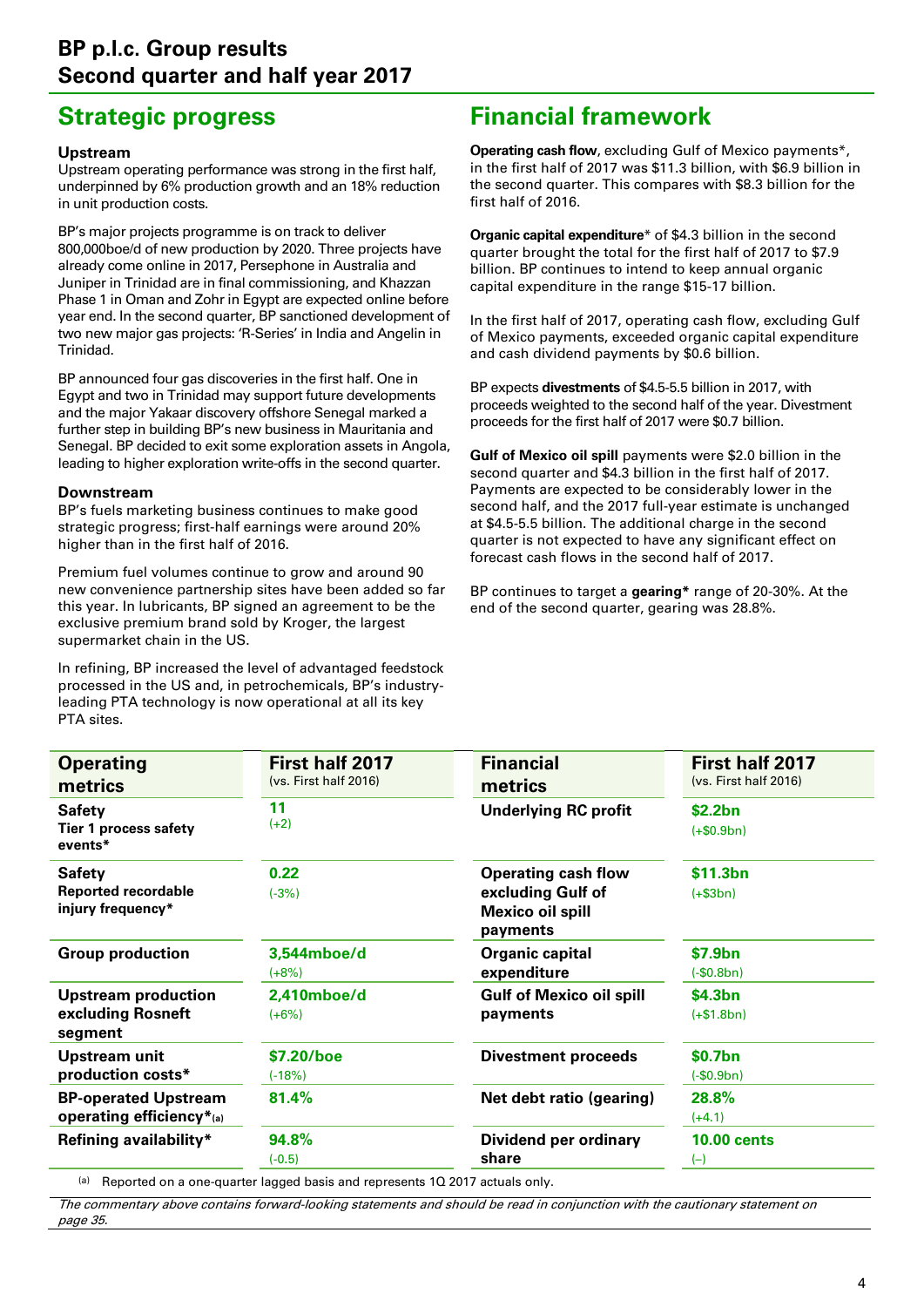## **INTENTIONALLY BLANK**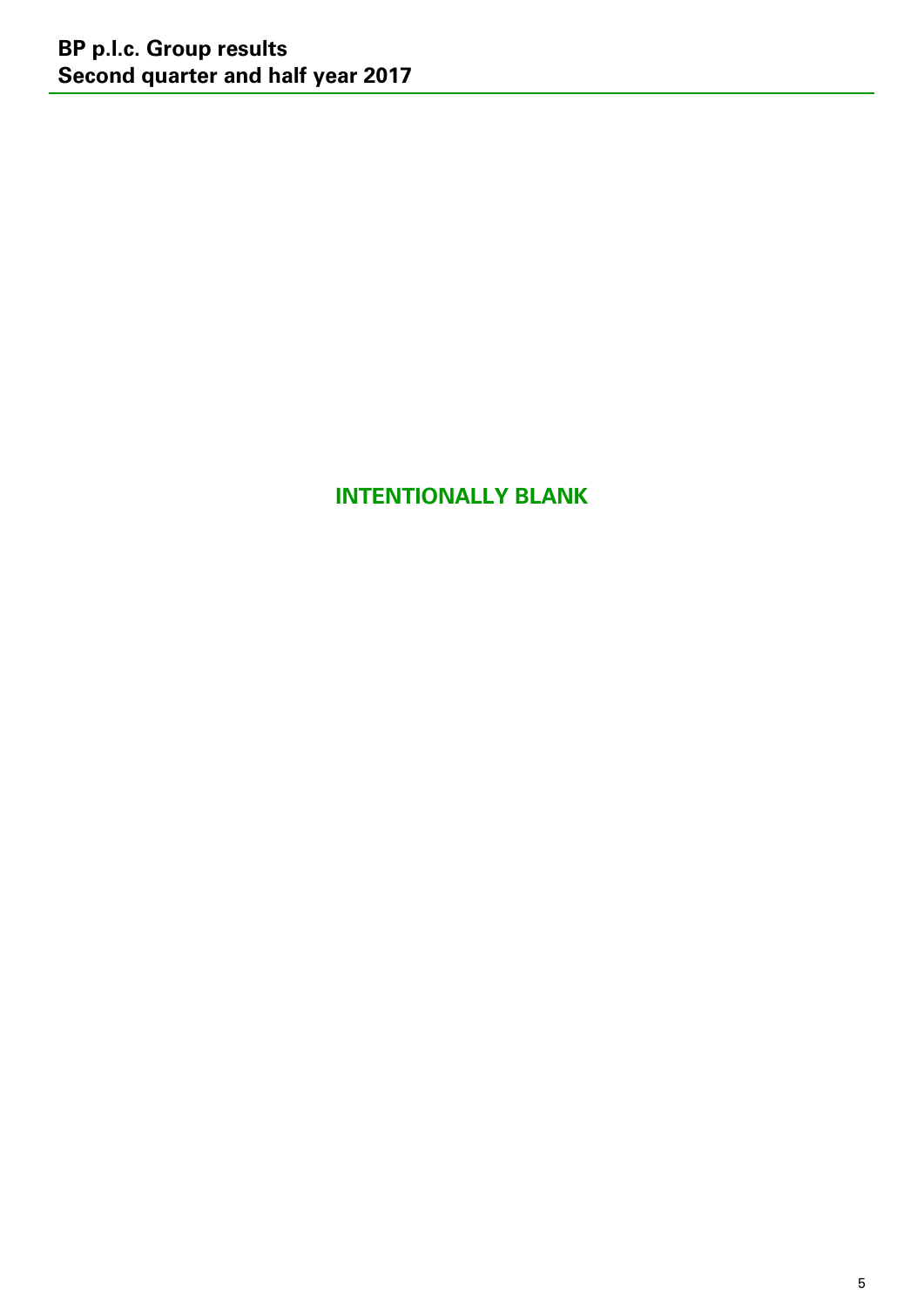## Upstream

|                                                                                | Second<br>quarter | <b>First</b><br>quarter | Second<br>quarter | <b>First</b><br>half | <b>First</b><br>half |
|--------------------------------------------------------------------------------|-------------------|-------------------------|-------------------|----------------------|----------------------|
| \$ million                                                                     | 2017              | 2017                    | 2016              | 2017                 | 2016                 |
| Profit (loss) before interest and tax                                          | 796               | 1,250                   | (24)              | 2.046                | (1,260)              |
| Inventory holding (gains) losses*                                              | (1)               | 6                       | (85)              | 5                    | (54)                 |
| RC profit (loss) before interest and tax                                       | 795               | 1,256                   | (109)             | 2,051                | (1, 314)             |
| Net (favourable) unfavourable impact of<br>non-operating items* and fair value |                   |                         |                   |                      |                      |
| accounting effects*                                                            | (85)              | 114                     | 138               | 29                   | 596                  |
| Underlying RC profit (loss) before interest<br>and $\text{tax*}_{(a)}$         | 710               | 1,370                   | 29                | 2,080                | (718)                |
|                                                                                |                   |                         |                   |                      |                      |

 $(a)$  See page 7 for a reconciliation to segment RC profit before interest and tax by region.

### **Financial results**

The replacement cost profit before interest and tax for the second quarter and half year was \$795 million and \$2,051 million respectively, compared with a loss of \$109 million and \$1,314 million for the same periods in 2016. The second quarter and half year included a net non-operating charge of \$21 million and \$381 million respectively, compared with a net non-operating gain of \$7 million and a charge of \$348 million for the same periods in 2016. Fair value accounting effects in the second quarter and half year had a favourable impact of \$106 million and \$352 million respectively, compared with an unfavourable impact of \$145 million and \$248 million in the same periods of 2016.

After adjusting for non-operating items and fair value accounting effects, the underlying replacement cost profit before interest and tax for the second quarter and half year was \$710 million and \$2,080 million respectively, compared with a profit of \$29 million and a loss of \$718 million for the same periods in 2016. The result for the second quarter and half year mainly reflected higher liquids and gas realizations, and higher production including the impact of the Abu Dhabi concession renewal and major project start-ups, partly offset by higher exploration write-offs largely in Angola and higher depreciation, depletion and amortization.

### **Production**

Production for the quarter was 2.431mboe/d, 9.9% higher than the second quarter of 2016. Underlying production\* for the quarter increased by 7.0%, due to the ramp-up of major projects. For the first half, production was 2,410mboe/d, 6.4% higher than in the same period of 2016. First-half underlying production was 5% higher than the same period of 2016 due to major project start-ups.

### **Key events**

On 8 May, BP along with joint venture partner Kosmos Energy announced the Yakaar gas discovery located at Cayar Offshore Profond block offshore Senegal (BP 60% (following completion on 3 July of the acquisition by BP of Timis Corp's working interest), Kosmos 30%, and Petrosen 10%).

On 10 May, BP announced the start of gas production from the first two fields, Taurus and Libra, of the West Nile Delta development in Egypt (BP operator 82.75 % and DEA Deutsche Erdoel AG 17.25%).

On 22 May, BP announced first oil from the redeveloped Schiehallion Area, following completion of the Quad 204 project in the west of Shetland region, offshore UK (BP operator 36%, Shell 54%, and Siccar Point Energy 10%).

On 2 June, BP Trinidad and Tobago LLC (bpTT) announced the sanction for the development of its Angelin offshore gas project. On the same day, bpTT also announced that it has made two significant gas discoveries with the Savannah and Macadamia exploration wells.

On 15 June, BP and Reliance Industries Limited (RIL) announced the development of the R-Series project in Block KG D6 off the east coast of India (RIL operator 60%, BP 30%, and NIKO 10%).

This builds on the progress announced in our first-quarter results, which comprised the following: BP's previously announced transaction with Kosmos Energy in Senegal was approved by the Senegal Minister of Energy and of Development of Renewable Energies; BP completed the purchase of a 10% interest from Eni (operator, 90%) in the Shorouk concession offshore Egypt; BP announced its third gas discovery in the North Damietta Offshore Concession (BP 100%) in the East Nile Delta, Egypt; BP announced that it had agreed to sell its Forties Pipeline System (FPS) business and other associated interests and facilities to INEOS; and bpTT announced the start-up of the Trinidad onshore compression project.

### **Outlook**

Looking ahead, we expect third-quarter reported production to be broadly flat with the second quarter with the continued ramp-up of major projects offset by seasonal turnaround and maintenance activities.

The commentary above contains forward-looking statements and should be read in conjunction with the cautionary statement on page 35.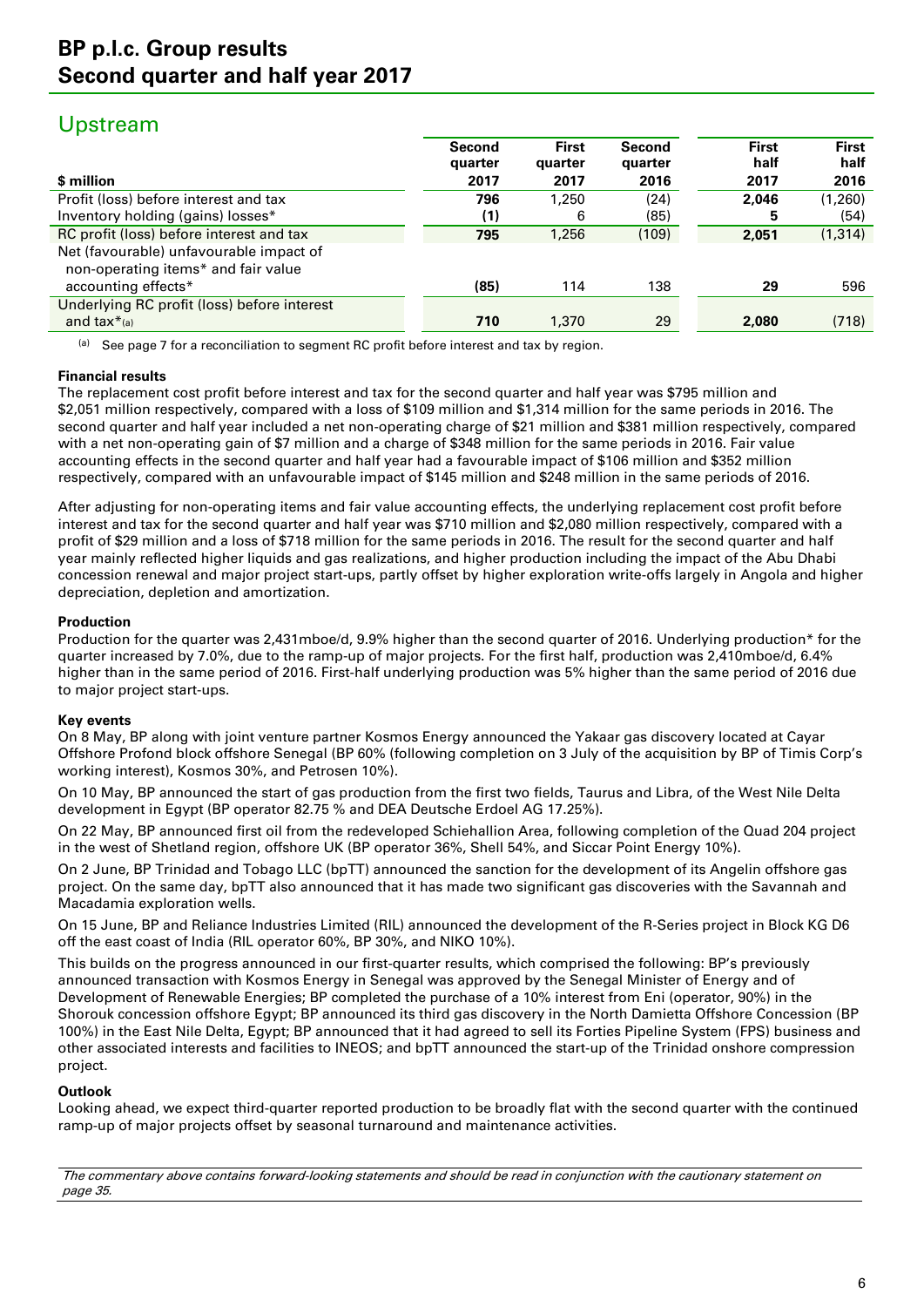### Upstream (continued)

|                                                            | Second  | <b>First</b> | <b>Second</b>  | <b>First</b> | <b>First</b> |
|------------------------------------------------------------|---------|--------------|----------------|--------------|--------------|
|                                                            | quarter | quarter      | quarter        | half         | half         |
| \$ million                                                 | 2017    | 2017         | 2016           | 2017         | 2016         |
| <b>Underlying RC profit (loss) before interest and tax</b> |         |              |                |              |              |
| US                                                         | 179     | 166          | (305)          | 345          | (972)        |
| Non-US                                                     | 531     | 1,204        | 334            | 1,735        | 254          |
|                                                            | 710     | 1,370        | 29             | 2,080        | (718)        |
| <b>Non-operating items</b>                                 |         |              |                |              |              |
| US                                                         | (34)    | (12)         | (57)           | (46)         | (220)        |
| $Non-US(a)$                                                | 13      | (348)        | 64             | (335)        | (128)        |
|                                                            | (21)    | (360)        | $\overline{7}$ | (381)        | (348)        |
| <b>Fair value accounting effects</b>                       |         |              |                |              |              |
| US                                                         | 92      | 192          | (57)           | 284          | (90)         |
| Non-US                                                     | 14      | 54           | (88)           | 68           | (158)        |
|                                                            | 106     | 246          | (145)          | 352          | (248)        |
| <b>RC profit (loss) before interest and tax</b>            |         |              |                |              |              |
| US                                                         | 237     | 346          | (419)          | 583          | (1, 282)     |
| Non-US                                                     | 558     | 910          | 310            | 1,468        | (32)         |
|                                                            | 795     | 1,256        | (109)          | 2,051        | (1, 314)     |
| <b>Exploration expense</b>                                 |         |              |                |              |              |
| US                                                         | 25      | 40           | 48             | 65           | 160          |
| $Non-US(b)$                                                | 825     | 372          | 302            | 1,197        | 444          |
|                                                            | 850     | 412          | 350            | 1,262        | 604          |
| Of which: Exploration expenditure written off(b)           | 753     | 261          | 260            | 1,014        | 421          |
| Production (net of royalties)(c)                           |         |              |                |              |              |
| Liquids*(d) (mb/d)                                         |         |              |                |              |              |
| US                                                         | 418     | 448          | 401            | 433          | 402          |
| Europe                                                     | 122     | 115          | 117            | 118          | 122          |
| Rest of World(d)                                           | 812     | 827          | 706            | 819          | 737          |
|                                                            | 1,352   | 1,389        | 1,224          | 1,371        | 1,261        |
| Natural gas (mmcf/d)                                       |         |              |                |              |              |
| US                                                         | 1,576   | 1,594        | 1,666          | 1,585        | 1,634        |
| Europe                                                     | 274     | 263          | 238            | 269          | 263          |
| <b>Rest of World</b>                                       | 4,410   | 3,934        | 3,829          | 4,173        | 3,924        |
|                                                            | 6,260   | 5,791        | 5,733          | 6,026        | 5,822        |
| Total hydrocarbons*(d) (mboe/d)                            |         |              |                |              |              |
| US                                                         | 689     | 723          | 688            | 706          | 684          |
| Europe                                                     | 169     | 160          | 158            | 165          | 168          |
| Rest of World(d)                                           | 1,572   | 1,505        | 1,366          | 1,539        | 1,413        |
|                                                            | 2,431   | 2,388        | 2,212          | 2,410        | 2,265        |
| <b>Average realizations*(e)</b>                            |         |              |                |              |              |
| Total liquids(d)(f) (\$/bbl)                               | 46.27   | 49.87        | 39.68          | 48.09        | 34.44        |
| Natural gas (\$/mcf)                                       | 3.19    | 3.50         | 2.66           | 3.34         | 2.75         |
| Total hydrocarbons(d) (\$/boe)                             | 33.59   | 37.19        | 28.66          | 35.37        | 26.16        |

(a) First quarter 2017 relates primarily to an impairment charge arising following the announcement on 3 April 2017 of the agreement to sell the Forties Pipeline System business to INEOS.

(b) Second quarter 2017 predominantly relates to the write-off of exploration well and lease costs in Angola. First quarter 2017 is mainly due to the write-off of exploration wells in Egypt.

 $(c)$  Includes BP's share of production of equity-accounted entities in the Upstream segment.

(d) A minor adjustment has been made to comparative periods in 2016. See page 30 for more information.

 $(e)$  Realizations are based on sales by consolidated subsidiaries only – this excludes equity-accounted entities.

(f) Includes condensate, natural gas liquids and bitumen.

Because of rounding, some totals may not agree exactly with the sum of their component parts.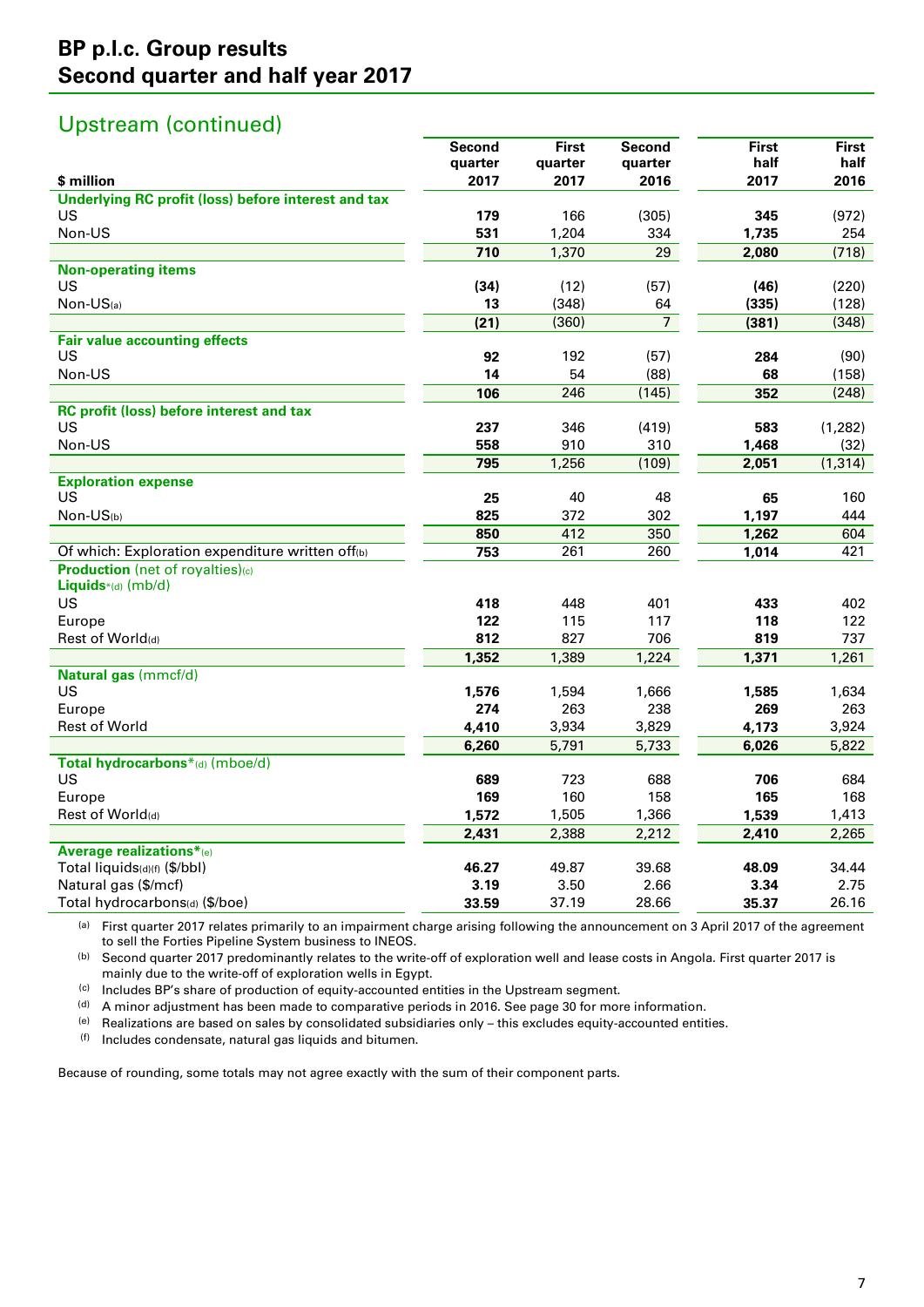### Downstream

|                                                                                                                     | Second          | <b>First</b>    | Second           | First<br>half | <b>First</b><br>half |
|---------------------------------------------------------------------------------------------------------------------|-----------------|-----------------|------------------|---------------|----------------------|
| \$ million                                                                                                          | quarter<br>2017 | quarter<br>2017 | quarter<br>2016  | 2017          | 2016                 |
| Profit (loss) before interest and tax<br>Inventory holding (gains) losses*                                          | 988<br>579      | 1.804<br>(98)   | 2.463<br>(1,058) | 2.792<br>481  | 4.246<br>(961)       |
| RC profit before interest and tax<br>Net (favourable) unfavourable impact of<br>non-operating items* and fair value | 1,567           | 1.706           | 1,405            | 3,273         | 3,285                |
| accounting effects*                                                                                                 | (154)           | 36              | 108              | (118)         | 41                   |
| Underlying RC profit before interest and tax $*_{(a)}$                                                              | 1,413           | 1,742           | 1,513            | 3,155         | 3,326                |

See page 9 for a reconciliation to segment RC profit before interest and tax by region and by business.

### **Financial results**

The replacement cost profit before interest and tax for the second quarter and first half was \$1,567 million and \$3,273 million respectively, compared with \$1,405 million and \$3,285 million for the same periods in 2016.

The second quarter and half year include a net non-operating gain of \$138 million and \$62 million respectively, compared with a net non-operating charge of \$37 million and a net non-operating gain of \$249 million for the same periods in 2016. Fair value accounting effects had a favourable impact of \$16 million in the second quarter and \$56 million for the half year, compared with an unfavourable impact of \$71 million and \$290 million for the same periods in 2016.

After adjusting for non-operating items and fair value accounting effects, the underlying replacement cost profit before interest and tax for the second quarter and half year was \$1,413 million and \$3,155 million respectively, compared with \$1,513 million and \$3,326 million for the same periods in 2016.

Replacement cost profit before interest and tax for fuels, lubricants and petrochemicals is set out on page 9.

#### **Fuels business**

The fuels business reported an underlying replacement cost profit before interest and tax of \$908 million for the second quarter and \$2,108 million for the half year, compared with \$1,011 million and \$2,327 million for the same periods in 2016, driven by higher fuels marketing and refining results which were more than offset by a significantly lower supply and trading contribution for both the quarter and half year.

The fuels marketing result for the quarter and half year reflects continued growth supported by the rollout of our convenience partnership sites and higher premium volumes. For the half year, the fuels marketing result was around 20% higher than the same period last year.

The refining result for the quarter and half year benefited from stronger refining commercial optimization, partially offset by a higher level of turnaround activity. The half year also benefited from improved industry refining margins which were partially offset by narrower North American heavy crude oil differentials.

In the second quarter, we signed a memorandum of understanding with Reliance Industries Limited to jointly explore options to develop differentiated retail and aviation fuels, mobility and advanced low carbon energy businesses in India.

On 18 July we announced that we are evaluating the formation and initial public offering of a master limited partnership to enhance shareholder value and to support BP's strategy to grow its US midstream business.

### **Lubricants business**

The lubricants business reported an underlying replacement cost profit before interest and tax of \$355 million for the second quarter and \$748 million for the half year, compared with \$412 million and \$796 million for the same periods in 2016.

During the quarter, we announced an agreement to be the exclusive premium lubricants brand sold by Kroger, the largest supermarket chain in the US.

#### **Petrochemicals business**

The petrochemicals business reported an underlying replacement cost profit before interest and tax of \$150 million for the second quarter and \$299 million for the half year, compared with \$90 million and \$203 million for the same periods in 2016. The result for the second quarter and half year reflects an improved margin environment as well as lower costs reflecting the continued benefit from our simplification and efficiency programmes.

On 27 April, we announced our intention to divest our 50% shareholding in our Shanghai SECCO Petrochemical Company Limited joint venture in China for a consideration of \$1.7 billion. This transaction is subject to regulatory approvals.

### **Outlook**

In the third quarter, we expect a similar level of industry refining margins and that North American heavy crude oil differentials will remain under pressure.

The commentary above contains forward-looking statements and should be read in conjunction with the cautionary statement on page 35.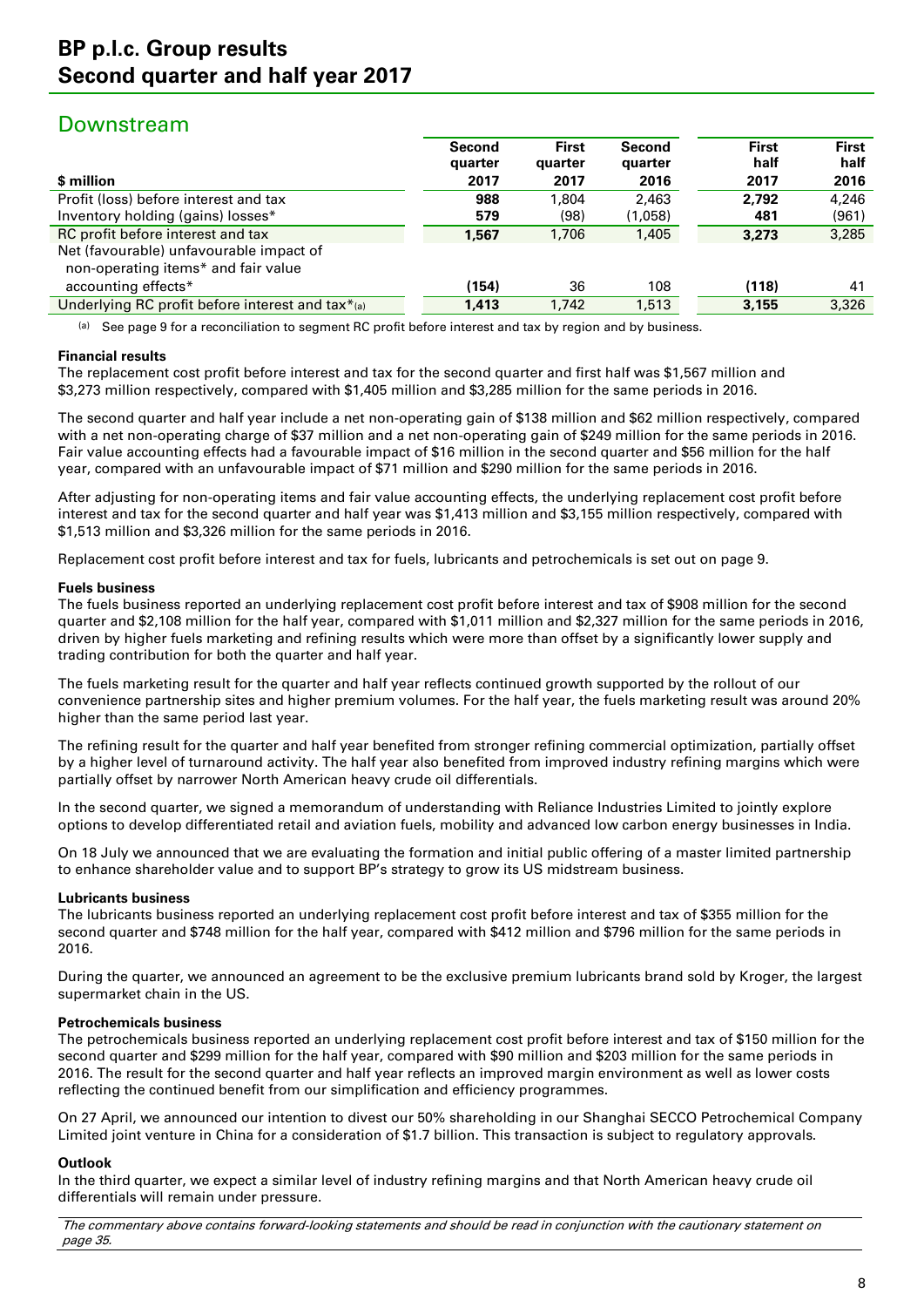## Downstream (continued)

|                                                                          | <b>Second</b>   | <b>First</b>    | Second          | <b>First</b>   | <b>First</b>   |
|--------------------------------------------------------------------------|-----------------|-----------------|-----------------|----------------|----------------|
| \$ million                                                               | quarter<br>2017 | quarter<br>2017 | quarter<br>2016 | half<br>2017   | half<br>2016   |
| Underlying RC profit before interest and tax -                           |                 |                 |                 |                |                |
| by region                                                                |                 |                 |                 |                |                |
| US                                                                       | 283             | 554             | 386             | 837            | 926            |
| Non-US                                                                   | 1,130           | 1,188           | 1,127           | 2,318          | 2,400          |
|                                                                          | 1,413           | 1,742           | 1,513           | 3,155          | 3,326          |
| <b>Non-operating items</b>                                               |                 |                 |                 |                |                |
| US                                                                       | 28              | (12)            | 17              | 16             | 130            |
| Non-US                                                                   | 110             | (64)<br>(76)    | (54)<br>(37)    | 46             | 119<br>249     |
| <b>Fair value accounting effects</b>                                     | 138             |                 |                 | 62             |                |
| US                                                                       | 10              | (62)            | (78)            | (52)           | (165)          |
| Non-US                                                                   | 6               | 102             | 7               | 108            | (125)          |
|                                                                          | 16              | 40              | (71)            | 56             | (290)          |
| <b>RC</b> profit before interest and tax                                 |                 |                 |                 |                |                |
| US                                                                       | 321             | 480             | 325             | 801            | 891            |
| Non-US                                                                   | 1,246           | 1,226           | 1,080           | 2,472          | 2,394          |
|                                                                          | 1,567           | 1,706           | 1,405           | 3,273          | 3,285          |
| Underlying RC profit before interest and tax -<br>by business(a)(b)      |                 |                 |                 |                |                |
| Fuels                                                                    | 908             | 1,200           | 1,011           | 2,108          | 2,327          |
| Lubricants                                                               | 355             | 393             | 412             | 748            | 796            |
| Petrochemicals                                                           | 150             | 149             | 90              | 299            | 203            |
|                                                                          | 1,413           | 1,742           | 1,513           | 3,155          | 3,326          |
| Non-operating items and fair value                                       |                 |                 |                 |                |                |
| accounting effects(c)                                                    |                 |                 |                 |                |                |
| Fuels                                                                    | 159             | 4               | (93)            | 163            | (38)           |
| Lubricants                                                               | (2)             | (3)             | (3)             | (5)            | (4)            |
| Petrochemicals                                                           | (3)<br>154      | (37)<br>(36)    | (12)<br>(108)   | (40)<br>118    | 1              |
| RC profit before interest and tax(a)(b)                                  |                 |                 |                 |                | (41)           |
| <b>Fuels</b>                                                             | 1,067           | 1,204           | 918             | 2,271          | 2,289          |
| Lubricants                                                               | 353             | 390             | 409             | 743            | 792            |
| Petrochemicals                                                           | 147             | 112             | 78              | 259            | 204            |
|                                                                          | 1,567           | 1,706           | 1,405           | 3,273          | 3,285          |
| BP average refining marker margin (RMM)* (\$/bbl)                        | 13.8            | 11.7            | 13.8            | 12.8           | 12.2           |
| <b>Refinery throughputs (mb/d)</b>                                       |                 |                 |                 |                |                |
| US                                                                       | 708             | 694             | 668             | 702            | 683            |
| Europe                                                                   | 782             | 801             | 805             | 791            | 806            |
| <b>Rest of World</b>                                                     | 198             | 181             | 231             | 189            | 235            |
|                                                                          | 1,688           | 1,676           | 1,704           | 1,682          | 1,724          |
| Refining availability* (%)<br>Marketing sales of refined products (mb/d) | 94.5            | 95.2            | 95.7            | 94.8           | 95.3           |
| US                                                                       | 1,177           | 1,116           | 1,115           | 1,146          | 1,093          |
| Europe                                                                   | 1,153           | 1,069           | 1,170           | 1,111          | 1,157          |
| Rest of World                                                            | 497             | 512             | 515             | 505            | 502            |
|                                                                          | 2,827           | 2,697           | 2,800           | 2,762          | 2,752          |
| Trading/supply sales of refined products                                 | 2,996           | 2,959           | 2,875           | 2,978          | 2,843          |
| Total sales volumes of refined products                                  | 5,823           | 5,656           | 5,675           | 5,740          | 5,595          |
| <b>Petrochemicals production (kte)</b>                                   |                 |                 |                 |                |                |
| US                                                                       | 672             | 498             | 558             | 1,170          | 1,454          |
| Europe<br>Rest of World                                                  | 1,365<br>2,001  | 1,253           | 909             | 2,618<br>4,074 | 1,901          |
|                                                                          | 4,038           | 2,073<br>3,824  | 1,967<br>3,434  | 7,862          | 3,876<br>7,231 |
|                                                                          |                 |                 |                 |                |                |

(a) Segment-level overhead expenses are included in the fuels business result.

(b) BP's share of income from petrochemicals at our Gelsenkirchen and Mülheim sites in Germany is reported in the fuels business.

(c) For Downstream, fair value accounting effects arise solely in the fuels business.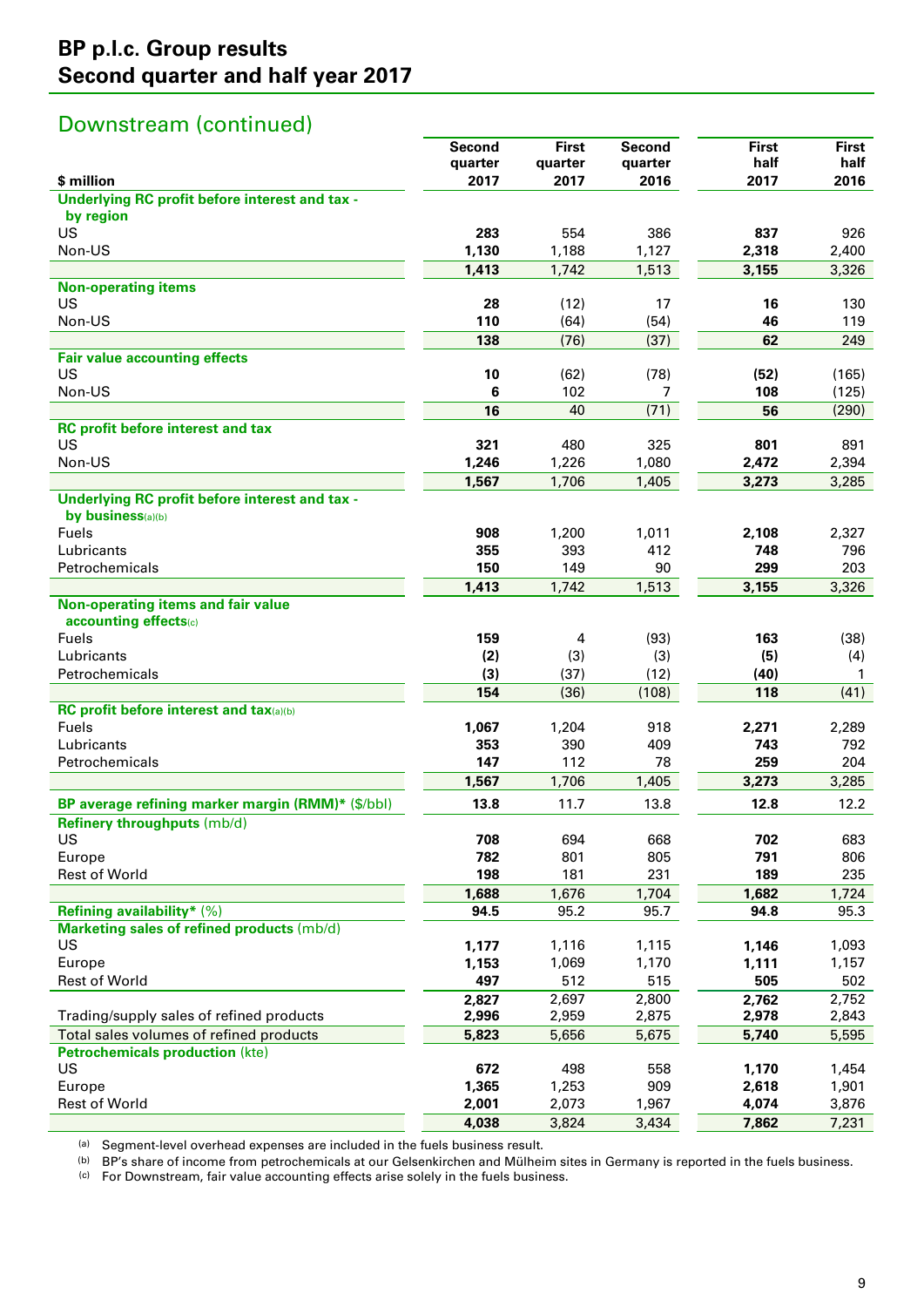## Rosneft

|                                               | Second<br>quarter        | <b>First</b><br>quarter | <b>Second</b><br>quarter | <b>First</b><br>half | <b>First</b><br>half |
|-----------------------------------------------|--------------------------|-------------------------|--------------------------|----------------------|----------------------|
| \$ million                                    | 2017(a)                  | 2017                    | 2016                     | 2017(a)              | 2016                 |
| Profit before interest and tax(b)             | 271                      | 73                      | 291                      | 344                  | 353                  |
| Inventory holding (gains) losses*             | 8                        | 26                      | (45)                     | 34                   | (41)                 |
| RC profit before interest and tax             | 279                      | 99                      | 246                      | 378                  | 312                  |
| Net charge (credit) for non-operating items*  | $\overline{\phantom{0}}$ |                         |                          |                      |                      |
| Underlying RC profit before interest and tax* | 279                      | 99                      | 246                      | 378                  | 312                  |

### **Financial results**

Replacement cost profit before interest and tax and underlying replacement cost profit before interest and tax for the second quarter and half year was \$279 million and \$378 million respectively, compared with \$246 million and \$312 million for the same periods in 2016. There were no non-operating items in the second quarter and half year of either year.

Compared with the same periods in 2016, the result for the second quarter was primarily affected by higher oil prices and adverse duty lag effects. For the half year, the result was primarily affected by higher oil prices, adverse foreign exchange and adverse duty lag effects.

BP's two nominees, Bob Dudley and Guillermo Quintero, were re-elected to Rosneft's board by the annual general meeting (AGM) on 22 June. The AGM also adopted a resolution to pay dividends of 5.98 roubles per ordinary share. In July BP received a dividend in relation to the 2016 annual results of \$190 million, after the deduction of withholding tax.

### **Key events**

In April Rosneft completed the acquisition of a 100% interest in the Kondaneft project that is developing four licence areas in the Khanty-Mansiysk Autonomous District in West Siberia. The acquisition price was approximately \$700 million.

On 29 June Rosneft completed the transaction for the sale of a 20% interest in its Verkhnechonskneftegaz subsidiary to the Beijing Gas Group, for around \$1.1 billion.

|                                                 | Second<br>quarter<br>2017(a) | <b>First</b><br>quarter<br>2017 | Second<br>quarter<br>2016 | First<br>half<br>2017(a) | <b>First</b><br>half<br>2016 |
|-------------------------------------------------|------------------------------|---------------------------------|---------------------------|--------------------------|------------------------------|
| <b>Production (net of royalties) (BP share)</b> |                              |                                 |                           |                          |                              |
| Liquids* (mb/d)                                 | 902                          | 912                             | 812                       | 907                      | 810                          |
| Natural gas (mmcf/d)                            | 1,302                        | 1,334                           | 1,266                     | 1,318                    | 1.274                        |
| Total hydrocarbons* (mboe/d)                    | 1,126                        | 1.142                           | 1.030                     | 1,134                    | 1.029                        |

(a) The operational and financial information of the Rosneft segment for the second quarter and first half of the year is based on preliminary operational and financial results of Rosneft for the six months ended 30 June 2017. Actual results may differ from these amounts.

(b) The Rosneft segment result includes equity-accounted earnings arising from BP's 19.75% shareholding in Rosneft as adjusted for the accounting required under IFRS relating to BP's purchase of its interest in Rosneft and the amortization of the deferred gain relating to the divestment of BP's interest in TNK-BP. These adjustments have increased the reported profit before interest and tax for the second quarter and first half 2017, as shown in the table above, compared with the equivalent amount in Russian roubles that we expect Rosneft to report in its own financial statements under IFRS. BP's share of Rosneft's profit before interest and tax for each year-to-date period is calculated by translating the amounts reported in Russian roubles into US dollars using the average exchange rate for the year to date. BP's share of Rosneft's earnings after finance costs, taxation and non-controlling interests, as adjusted, is included in the BP group income statement within profit before interest and taxation.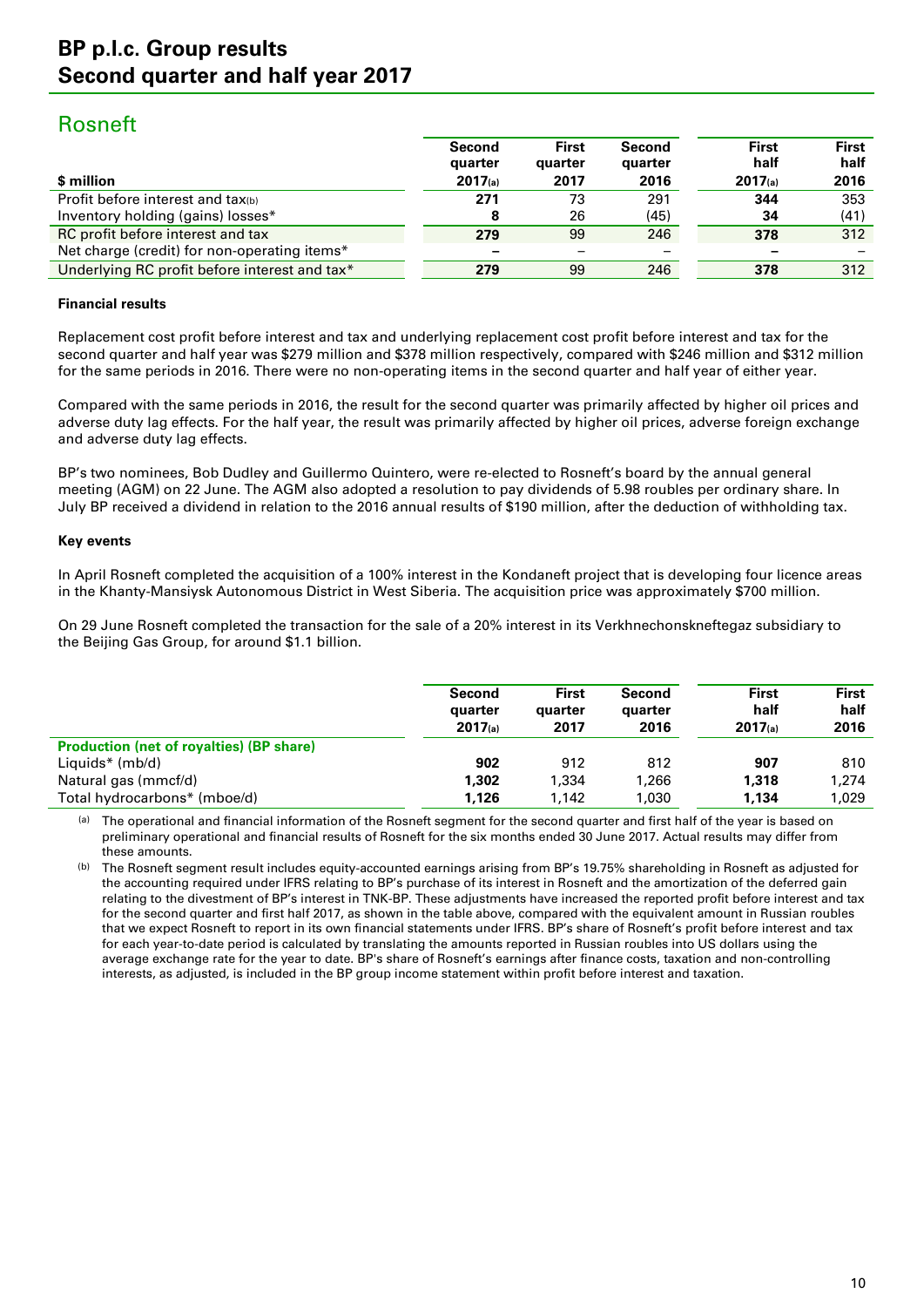### Other businesses and corporate

|                                                        | <b>Second</b> | <b>First</b> | Second   | <b>First</b> | <b>First</b> |
|--------------------------------------------------------|---------------|--------------|----------|--------------|--------------|
|                                                        | quarter       | quarter      | quarter  | half         | half         |
| \$ million                                             | 2017          | 2017         | 2016     | 2017         | 2016         |
| Profit (loss) before interest and tax                  |               |              |          |              |              |
| Gulf of Mexico oil spill                               | (347)         | (35)         | (5, 106) | (382)        | (5,900)      |
| Other                                                  | (374)         | (396)        | (419)    | (770)        | (699)        |
| Profit (loss) before interest and tax                  | (721)         | (431)        | (5, 525) | (1, 152)     | (6,599)      |
| Inventory holding (gains) losses*                      |               |              |          |              |              |
| RC profit (loss) before interest and tax               | (721)         | (431)        | (5, 525) | (1, 152)     | (6, 599)     |
| Net charge (credit) for non-operating items*           |               |              |          |              |              |
| Gulf of Mexico oil spill                               | 347           | 35           | 5,106    | 382          | 5,900        |
| Other                                                  | 8             | (44)         | 43       | (36)         | 145          |
| Net charge (credit) for non-operating items            | 355           | (9)          | 5,149    | 346          | 6,045        |
| Underlying RC profit (loss) before interest and        |               |              |          |              |              |
| $\text{tax}^*$                                         | (366)         | (440)        | (376)    | (806)        | (554)        |
| <b>Underlying RC profit (loss) before interest and</b> |               |              |          |              |              |
| tax                                                    |               |              |          |              |              |
| US                                                     | (104)         | (197)        | (109)    | (301)        | (219)        |
| Non-US                                                 | (262)         | (243)        | (267)    | (505)        | (335)        |
|                                                        | (366)         | (440)        | (376)    | (806)        | (554)        |
| <b>Non-operating items</b>                             |               |              |          |              |              |
| <b>US</b>                                              | (350)         | (38)         | (5.136)  | (388)        | (5,984)      |
| Non-US                                                 | (5)           | 47           | (13)     | 42           | (61)         |
|                                                        | (355)         | 9            | (5, 149) | (346)        | (6,045)      |
| RC profit (loss) before interest and tax               |               |              |          |              |              |
| US                                                     | (454)         | (235)        | (5, 245) | (689)        | (6,203)      |
| Non-US                                                 | (267)         | (196)        | (280)    | (463)        | (396)        |
|                                                        | (721)         | (431)        | (5, 525) | (1, 152)     | (6, 599)     |

Other businesses and corporate comprises our alternative energy business, shipping, treasury, corporate activities including centralized functions, and the costs of the Gulf of Mexico oil spill.

### **Financial results**

The replacement cost loss before interest and tax for the second quarter and half year was \$721 million and \$1,152 million respectively, compared with \$5,525 million and \$6,599 million for the same periods in 2016.

The results included a net non-operating charge of \$355 million for the second quarter and \$346 million for the half year, compared with a net non-operating charge of \$5,149 million and \$6,045 million for the same periods in 2016.

After adjusting for non-operating items, the underlying replacement cost loss before interest and tax for the second quarter and half year was \$366 million and \$806 million respectively, compared with \$376 million and \$554 million for the same periods in 2016. The underlying charge for the half year was impacted by adverse foreign exchange effects, which had a favourable effect in the same period in 2016.

### **Alternative energy – biofuels, wind**

The net ethanol-equivalent production (which includes ethanol and sugar) for the second quarter was 227 million litres, compared with 283 million litres for the same period in 2016.

Net wind generation capacity\*(a) was 1,432MW at 30 June 2017 compared with 1,477MW at 30 June 2016. BP's net share of wind generation for the second quarter and half year was 1,053GWh and 2,212GWh respectively, compared with 1,060GWh and 2,407GWh for the same periods in 2016.

(a) Capacity figures for 2016 include 23MW in the Netherlands managed by our Downstream segment.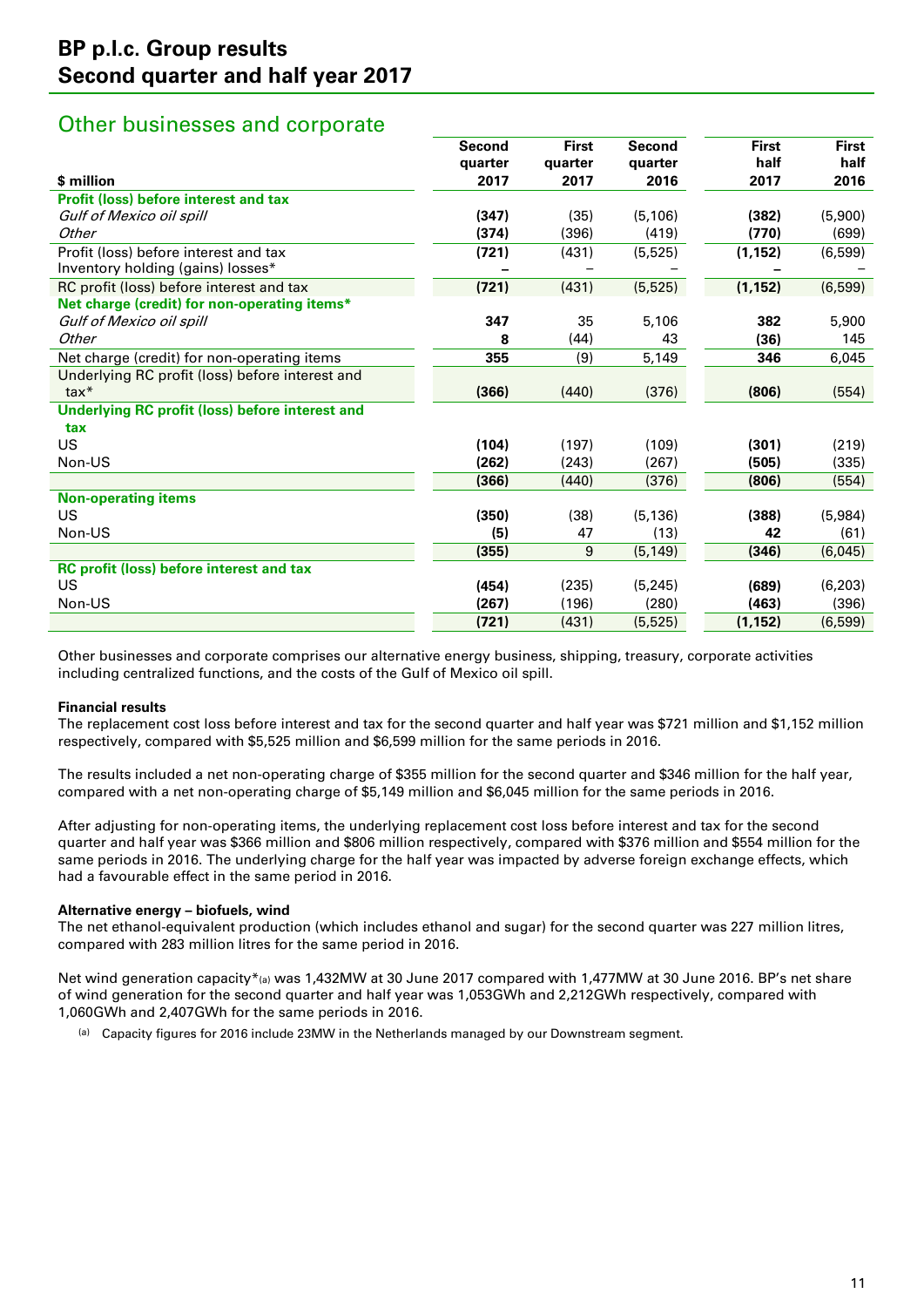### Half-yearly financial report

This results announcement also represents BP's half-yearly financial report for the purposes of the Disclosure Guidance and Transparency Rules made by the UK Financial Conduct Authority. In this context: (i) the condensed set of financial statements can be found on pages 14-25; (ii) pages 1-11, and 26-35 comprise the interim management report; and (iii) the directors' responsibility statement and auditors' independent review report can be found on pages 12-13.

### Statement of directors' responsibilities

The directors confirm that, to the best of their knowledge, the condensed set of financial statements on pages 14-25 has been prepared in accordance with IAS 34 'Interim Financial Reporting', and that the interim management report on pages 1-11 and 26-35 includes a fair review of the information required by the Disclosure Guidance and Transparency Rules.

The directors of BP p.l.c. are listed on pages 52-57 of BP Annual Report and Form 20-F 2016, with the exception of Cynthia Carroll and Andrew Shilston who retired at the 2017 Annual General Meeting on 17 May 2017, and Melody Meyer who was elected at the 2017 Annual General Meeting.

By order of the board

Bob Dudley<br>Group Chief Executive **Brian Gilvary**<br>Group Chief Executive **Brian Chief Executive** Group Chief Executive 31 July 2017 31 July 2017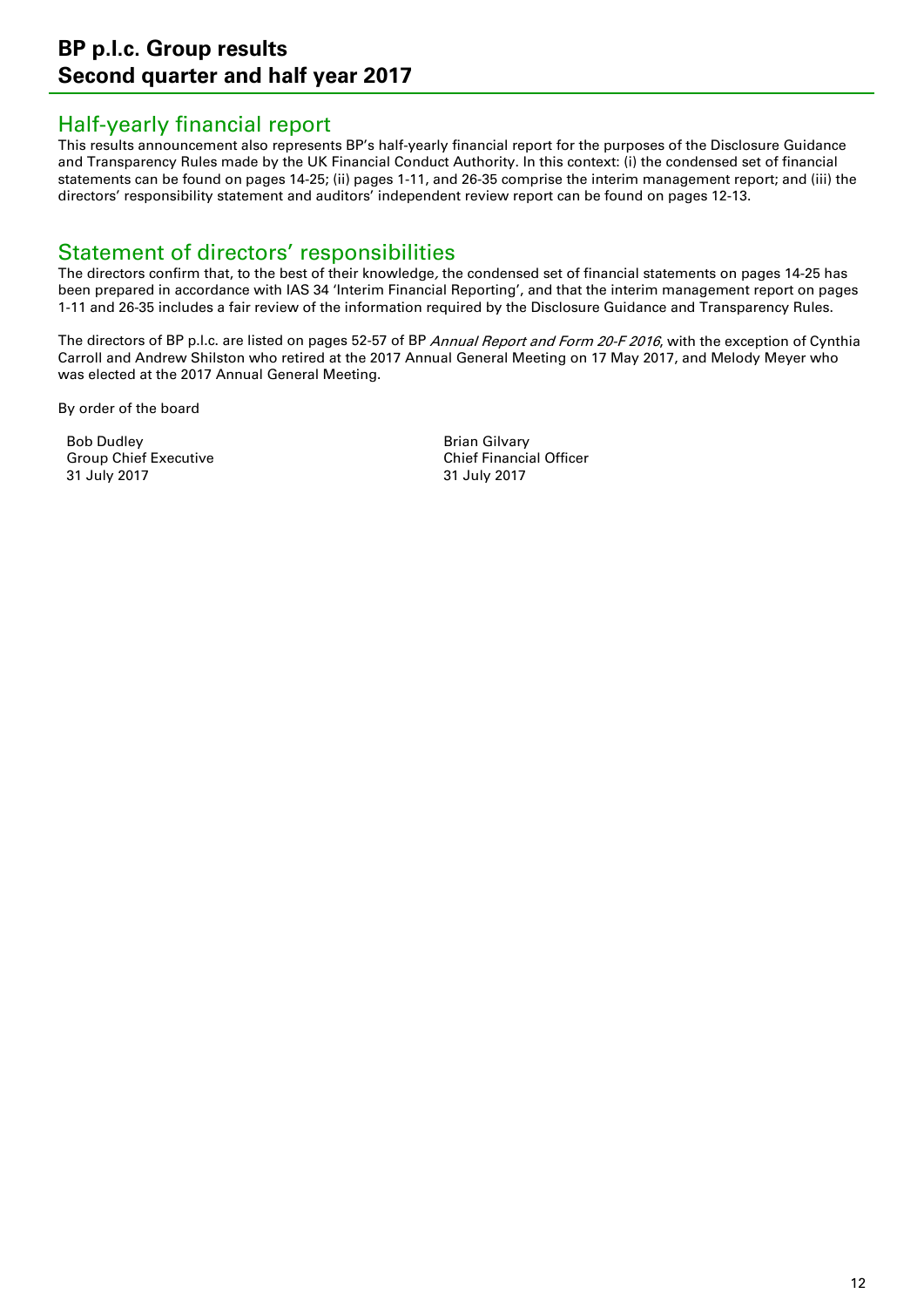### Independent review report to BP p.l.c.

### **Introduction**

We have been engaged by the company to review the condensed set of financial statements in the half-yearly financial report for the six months ended 30 June 2017 which comprises the group income statement, group statement of comprehensive income, group statement of changes in equity, group balance sheet, condensed group cash flow statement and Notes 1 to 10. We have read the other information contained in the half-yearly financial report and considered whether it contains any apparent misstatements or material inconsistencies with the information in the condensed set of financial statements.

This report is made solely to the company in accordance with guidance contained in International Standard on Review Engagements 2410 (UK and Ireland) 'Review of Interim Financial Information Performed by the Independent Auditor of the Entity' issued by the Auditing Practices Board for use in the United Kingdom (ISRE 2410). To the fullest extent permitted by law, we do not accept or assume responsibility to anyone other than the company, for our work, for this report, or for the conclusions we have formed.

### **Directors' responsibilities**

The half-yearly financial report is the responsibility of, and has been approved by, the directors. The directors are responsible for preparing the half-yearly financial report in accordance with the Disclosure Guidance and Transparency Rules of the United Kingdom's Financial Conduct Authority.

As disclosed in Note 1, the annual financial statements of the group are prepared in accordance with International Financial Reporting Standards (IFRS) as issued by the International Accounting Standards Board (IASB) and IFRS as adopted by the European Union (EU). The condensed set of financial statements included in this half-yearly financial report has been prepared in accordance with International Accounting Standard 34, 'Interim Financial Reporting', as issued by the IASB and as adopted by the EU.

### **Our responsibility**

Our responsibility is to express to the company a conclusion on the condensed set of financial statements in the halfyearly financial report based on our review.

### **Scope of review**

We conducted our review in accordance with ISRE 2410. A review of interim financial information consists of making enquiries, primarily of persons responsible for financial and accounting matters, and applying analytical and other review procedures. A review is substantially less in scope than an audit conducted in accordance with International Standards on Auditing (UK) and consequently does not enable us to obtain assurance that we would become aware of all significant matters that might be identified in an audit. Accordingly, we do not express an audit opinion.

### **Conclusion**

Based on our review, nothing has come to our attention that causes us to believe that the condensed set of financial statements in the half-yearly financial report for the six months ended 30 June 2017 is not prepared, in all material respects, in accordance with International Accounting Standard 34 as issued by the IASB and as adopted by the EU and the Disclosure Guidance and Transparency Rules of the United Kingdom's Financial Conduct Authority.

Ernst & Young LLP London 31 July 2017

The maintenance and integrity of the BP p.l.c. website are the responsibility of the directors; the review work carried out by the auditors does not involve consideration of these matters and, accordingly, the auditors accept no responsibility for any changes that may have occurred to the financial information since it was initially presented on the website.

Legislation in the United Kingdom governing the preparation and dissemination of financial statements may differ from legislation in other jurisdictions.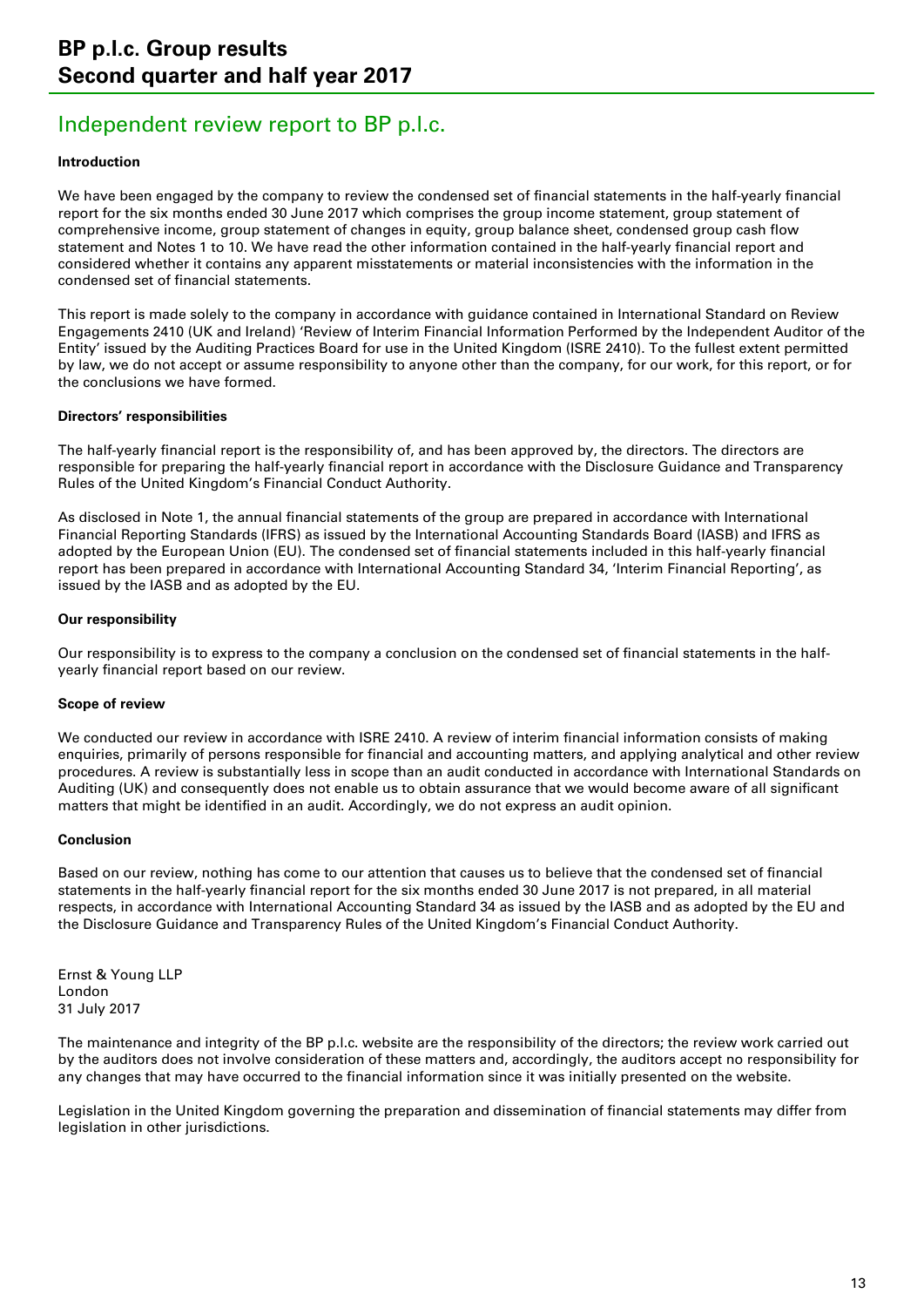## Financial statements Group income statement

|                                                   | Second  | <b>First</b> | Second   | <b>First</b> | <b>First</b> |
|---------------------------------------------------|---------|--------------|----------|--------------|--------------|
|                                                   | quarter | quarter      | quarter  | half         | half         |
| \$ million                                        | 2017    | 2017         | 2016     | 2017         | 2016         |
|                                                   |         |              |          |              |              |
| Sales and other operating revenues (Note 4)       | 56,511  | 55,863       | 46,442   | 112,374      | 84,954       |
| Earnings from joint ventures - after interest     |         |              |          |              |              |
| and tax                                           | 160     | 205          | 274      | 365          | 303          |
| Earnings from associates - after interest and tax | 371     | 151          | 380      | 522          | 522          |
| Interest and other income                         | 127     | 122          | 101      | 249          | 246          |
| Gains on sale of businesses and fixed assets      | 197     | 45           | 79       | 242          | 417          |
| Total revenues and other income                   | 57,366  | 56,386       | 47,276   | 113,752      | 86,442       |
| Purchases                                         | 42,713  | 41,137       | 32,752   | 83,850       | 59,355       |
| Production and manufacturing expenses(a)          | 5,761   | 5,255        | 10,446   | 11,016       | 16,965       |
| Production and similar taxes (Note 5)             | 189     | 306          | 258      | 495          | 272          |
| Depreciation, depletion and amortization (Note 4) | 3,793   | 3,842        | 3,637    | 7,635        | 7,367        |
| Impairment and losses on sale of businesses and   |         |              |          |              |              |
| fixed assets                                      | 51      | 453          | 52       | 504          | 65           |
| <b>Exploration expense</b>                        | 850     | 412          | 350      | 1,262        | 604          |
| Distribution and administration expenses          | 2,540   | 2,353        | 2,697    | 4,893        | 5,155        |
| Profit (loss) before interest and taxation        | 1,469   | 2,628        | (2,916)  | 4,097        | (3, 341)     |
| Finance costs(a)                                  | 487     | 460          | 414      | 947          | 808          |
| Net finance expense relating to pensions and      |         |              |          |              |              |
| other post-retirement benefits                    | 54      | 53           | 46       | 107          | 92           |
| Profit (loss) before taxation                     | 928     | 2,115        | (3, 376) | 3,043        | (4, 241)     |
| Taxation(a)                                       | 772     | 623          | (1,986)  | 1,395        | (2, 293)     |
| Profit (loss) for the period                      | 156     | 1,492        | (1, 390) | 1,648        | (1,948)      |
| Attributable to                                   |         |              |          |              |              |
| <b>BP</b> shareholders                            | 144     | 1,449        | (1, 419) | 1,593        | (2,002)      |
| Non-controlling interests                         | 12      | 43           | 29       | 55           | 54           |
|                                                   | 156     | 1,492        | (1, 390) | 1,648        | (1,948)      |
|                                                   |         |              |          |              |              |
| <b>Earnings per share (Note 6)</b>                |         |              |          |              |              |
| Profit (loss) for the period attributable to      |         |              |          |              |              |
| <b>BP</b> shareholders                            |         |              |          |              |              |
| Per ordinary share (cents)                        |         |              |          |              |              |
| <b>Basic</b>                                      | 0.73    | 7.42         | (7.60)   | 8.12         | (10.78)      |
| <b>Diluted</b>                                    | 0.72    | 7.38         | (7.60)   | 8.08         | (10.78)      |
| Per ADS (dollars)                                 |         |              |          |              |              |
| <b>Basic</b>                                      | 0.04    | 0.45         | (0.46)   | 0.49         | (0.65)       |
| Diluted                                           | 0.04    | 0.44         | (0.46)   | 0.48         | (0.65)       |

(a) See Note 2 for information on the impact of the Gulf of Mexico oil spill on these income statement line items.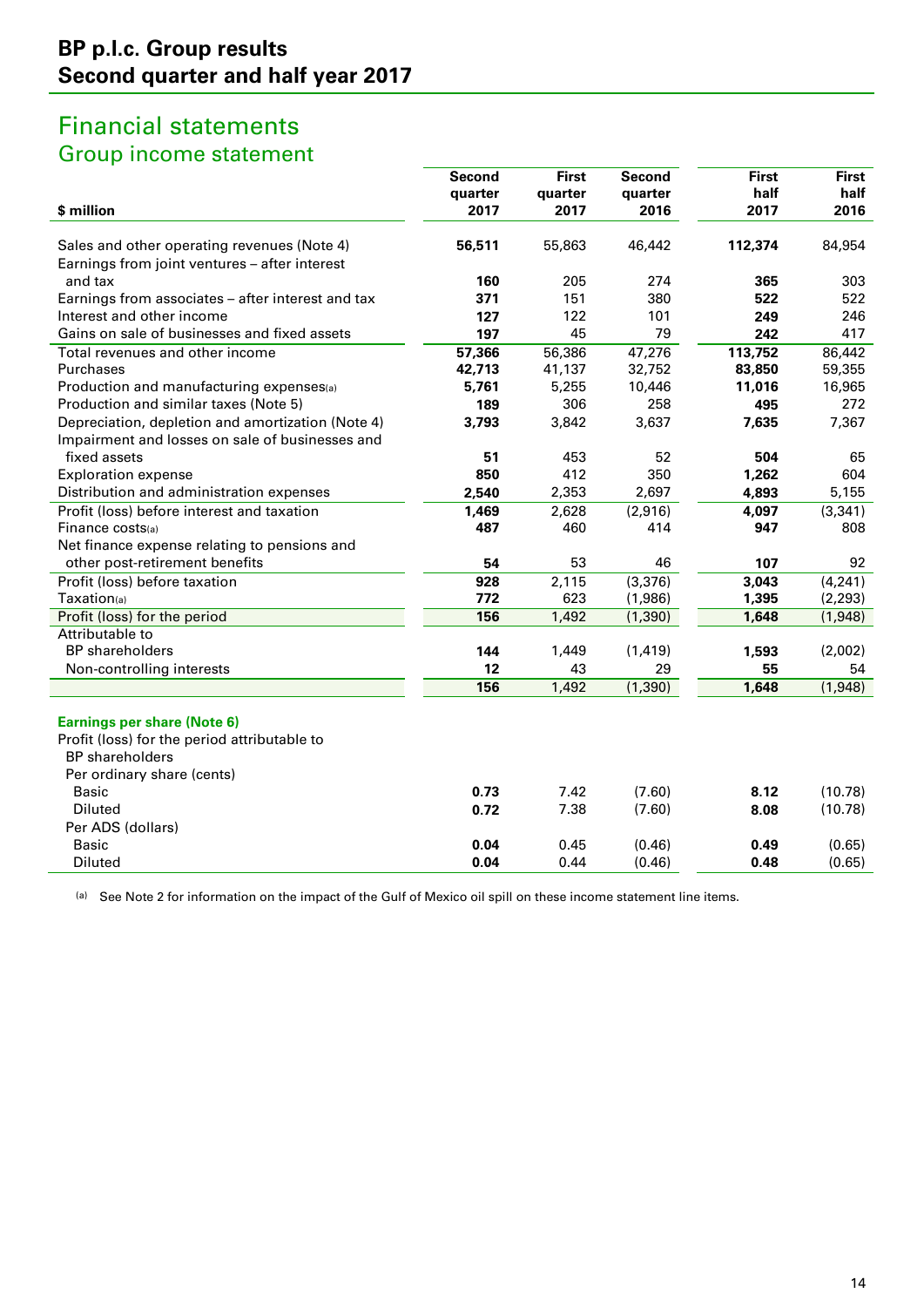# Group statement of comprehensive income

|                                                                                                       | Second<br>quarter | <b>First</b><br>quarter | Second<br>quarter | <b>First</b><br>half | <b>First</b><br>half |
|-------------------------------------------------------------------------------------------------------|-------------------|-------------------------|-------------------|----------------------|----------------------|
| \$ million                                                                                            | 2017              | 2017                    | 2016              | 2017                 | 2016                 |
|                                                                                                       |                   |                         |                   |                      |                      |
| Profit (loss) for the period                                                                          | 156               | 1,492                   | (1,390)           | 1,648                | (1,948)              |
| <b>Other comprehensive income</b><br>Items that may be reclassified subsequently to<br>profit or loss |                   |                         |                   |                      |                      |
| <b>Currency translation differences</b>                                                               | (103)             | 1,214                   | (35)              | 1,111                | 839                  |
| Exchange gains (losses) on translation of<br>foreign operations reclassified to gain or loss          |                   |                         |                   |                      |                      |
| on sale of businesses and fixed assets                                                                | 4                 | 1                       |                   | 5                    | 6                    |
| Available-for-sale investments                                                                        | 1                 | $\overline{2}$          |                   | 3                    |                      |
| Cash flow hedges marked to market                                                                     | 81                | 48                      | (289)             | 129                  | (351)                |
| Cash flow hedges reclassified to the income                                                           |                   |                         |                   |                      |                      |
| statement                                                                                             | 31                | 42                      | 16                | 73                   | 39                   |
| Cash flow hedges reclassified to the                                                                  |                   |                         |                   |                      |                      |
| balance sheet                                                                                         | 36                | 39                      | 6                 | 75                   | 19                   |
| Share of items relating to equity-accounted                                                           |                   |                         |                   |                      |                      |
| entities, net of tax                                                                                  | 72                | 231                     | 197               | 303                  | 487                  |
| Income tax relating to items that may                                                                 |                   |                         |                   |                      |                      |
| be reclassified                                                                                       | 4                 | (125)                   | 80                | (121)                | (6)                  |
|                                                                                                       | 126               | 1,452                   | (25)              | 1,578                | 1,033                |
| Items that will not be reclassified to profit or loss<br>Remeasurements of the net pension and other  |                   |                         |                   |                      |                      |
| post-retirement benefit liability or asset                                                            | 318               | 727                     | (1,763)           | 1,045                | (2,985)              |
| Income tax relating to items that will not be                                                         |                   |                         |                   |                      |                      |
| reclassified                                                                                          | (102)             | (246)                   | 592               | (348)                | 994                  |
|                                                                                                       | 216               | 481                     | (1, 171)          | 697                  | (1,991)              |
| Other comprehensive income                                                                            | 342               | 1,933                   | (1, 196)          | 2,275                | (958)                |
| Total comprehensive income                                                                            | 498               | 3,425                   | (2,586)           | 3,923                | (2,906)              |
| <b>Attributable to</b>                                                                                |                   |                         |                   |                      |                      |
| <b>BP</b> shareholders                                                                                | 472               | 3,363                   | (2,604)           | 3,835                | (2,955)              |
| Non-controlling interests                                                                             | 26                | 62                      | 18                | 88                   | 49                   |
|                                                                                                       | 498               | 3,425                   | (2,586)           | 3,923                | (2,906)              |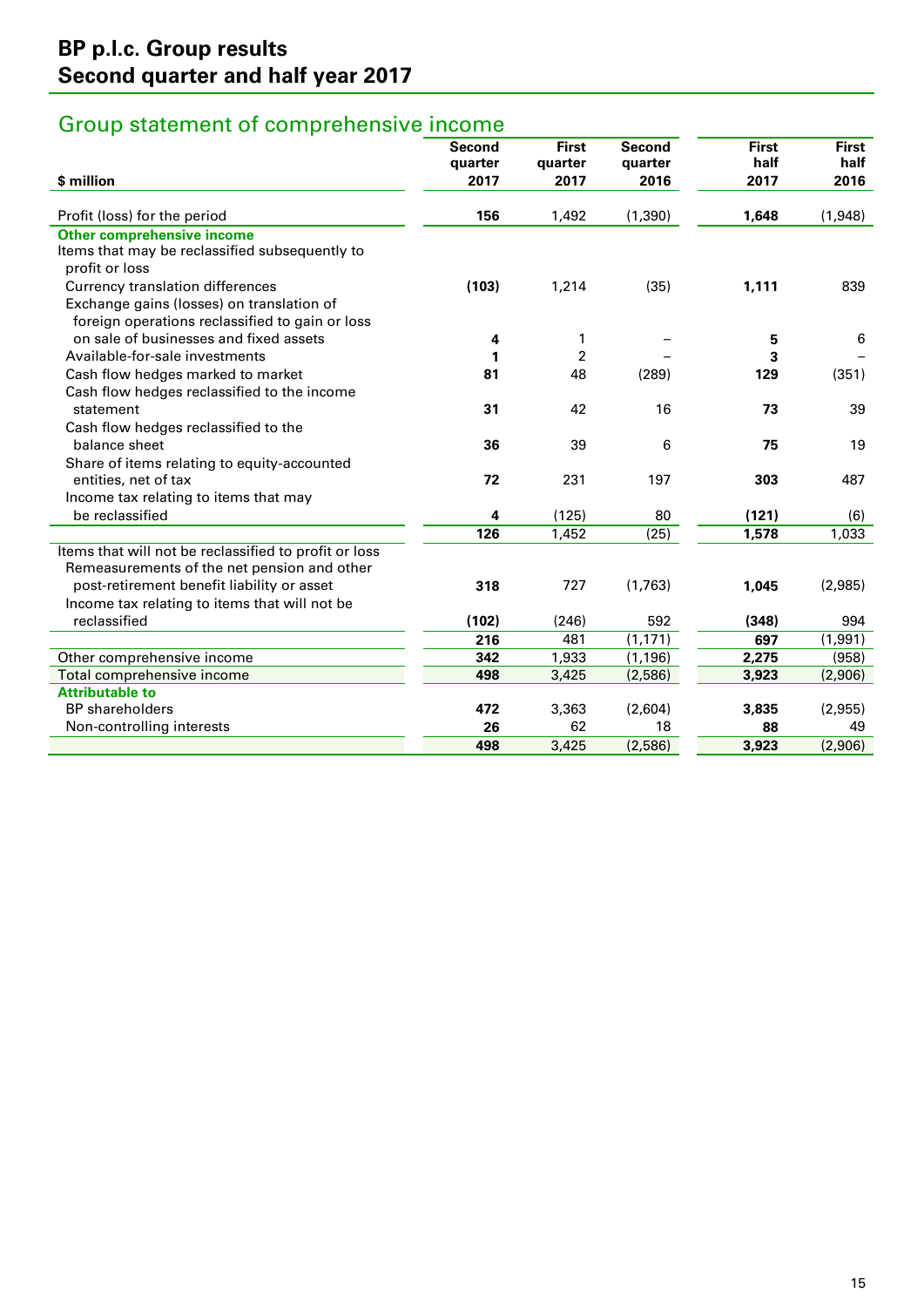## Group statement of changes in equity

|                                                                  | <b>BP</b>     |                  |         |
|------------------------------------------------------------------|---------------|------------------|---------|
|                                                                  | shareholders' | Non-controlling  | Total   |
| \$ million                                                       | equity        | <b>interests</b> | equity  |
| At 1 January 2017                                                | 95,286        | 1,557            | 96,843  |
| Total comprehensive income                                       | 3,835         | 88               | 3,923   |
| <b>Dividends</b>                                                 | (2,850)       | (77)             | (2,927) |
| Share-based payments, net of tax                                 | 334           |                  | 334     |
| Share of equity-accounted entities' change in equity, net of tax | 198           |                  | 198     |
| Transactions involving non-controlling interests                 |               | 90               | 90      |
| At 30 June 2017                                                  | 96,803        | 1,658            | 98,461  |
|                                                                  |               |                  |         |
|                                                                  | <b>BP</b>     |                  |         |
|                                                                  | shareholders' | Non-controlling  | Total   |
| \$ million                                                       | equity        | <b>interests</b> | equity  |
| At 1 January 2016                                                | 97,216        | 1,171            | 98,387  |
| Total comprehensive income                                       | (2,955)       | 49               | (2,906) |
| <b>Dividends</b>                                                 | (2, 268)      | (52)             | (2,320) |
| Share-based payments, net of tax                                 | 447           |                  | 447     |
| Share of equity-accounted entities' change in equity, net of tax | 65            |                  | 65      |

Transactions involving non-controlling interests and 221 221 214 214 435 At 30 June 2016 2016 2016 1,382 94,108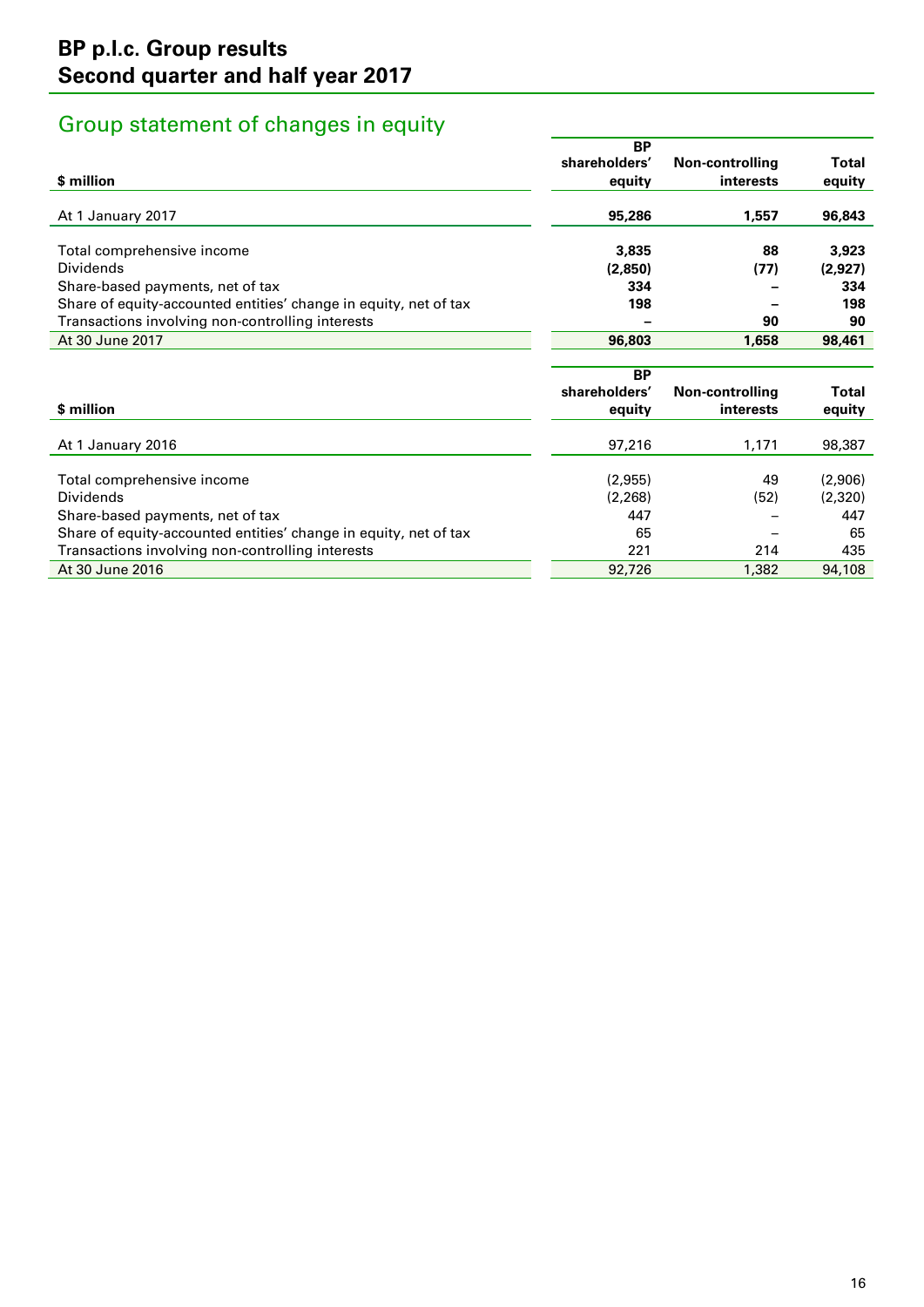# Group balance sheet

|                                                                              | 30 June | 31 December |
|------------------------------------------------------------------------------|---------|-------------|
| \$ million                                                                   | 2017    | 2016        |
| <b>Non-current assets</b>                                                    |         |             |
| Property, plant and equipment                                                | 130,715 | 129,757     |
| Goodwill                                                                     | 11,395  | 11,194      |
| Intangible assets                                                            | 17,399  | 18,183      |
| Investments in joint ventures                                                | 8,550   | 8,609       |
| Investments in associates                                                    | 15,408  | 14,092      |
| Other investments                                                            | 1,048   | 1,033       |
| <b>Fixed assets</b>                                                          | 184,515 | 182,868     |
| Loans                                                                        | 540     | 532         |
| Trade and other receivables                                                  | 1,425   | 1,474       |
| Derivative financial instruments                                             | 4,446   | 4,359       |
| Prepayments                                                                  | 1,076   | 945         |
| Deferred tax assets                                                          | 5,114   | 4,741       |
| Defined benefit pension plan surpluses                                       | 1,281   | 584         |
|                                                                              | 198,397 | 195,503     |
| <b>Current assets</b>                                                        |         |             |
| Loans                                                                        | 268     | 259         |
| Inventories                                                                  | 16,449  | 17,655      |
| Trade and other receivables                                                  | 20,350  | 20,675      |
| Derivative financial instruments                                             | 2,218   | 3,016       |
| Prepayments                                                                  | 1,222   | 1,486       |
| Current tax receivable                                                       | 864     | 1,194       |
| Other investments                                                            | 77      | 44          |
| Cash and cash equivalents                                                    | 23,270  | 23,484      |
|                                                                              | 64,718  | 67,813      |
| <b>Total assets</b>                                                          | 263,115 | 263,316     |
| <b>Current liabilities</b>                                                   |         |             |
| Trade and other payables                                                     | 36,642  | 37,915      |
| Derivative financial instruments                                             | 2,295   | 2,991       |
| Accruals                                                                     | 4,221   | 5,136       |
| Finance debt                                                                 | 7,385   | 6,634       |
| Current tax payable                                                          | 1,716   | 1,666       |
| Provisions                                                                   | 2,583   | 4,012       |
|                                                                              | 54,842  | 58,354      |
| <b>Non-current liabilities</b>                                               |         |             |
| Other payables                                                               | 12,556  | 13,946      |
| Derivative financial instruments                                             | 4,210   | 5,513       |
| Accruals                                                                     | 489     | 469         |
| Finance debt                                                                 | 55,619  | 51,666      |
| Deferred tax liabilities                                                     | 7,435   | 7,238       |
| Provisions                                                                   | 20,501  | 20,412      |
| Defined benefit pension plan and other post-retirement benefit plan deficits | 9,002   | 8,875       |
|                                                                              | 109,812 | 108,119     |
| <b>Total liabilities</b>                                                     | 164,654 | 166,473     |
| Net assets                                                                   | 98,461  | 96,843      |
| <b>Equity</b>                                                                |         |             |
| BP shareholders' equity                                                      | 96,803  | 95,286      |
| Non-controlling interests                                                    | 1,658   | 1,557       |
| <b>Total equity</b>                                                          | 98,461  | 96,843      |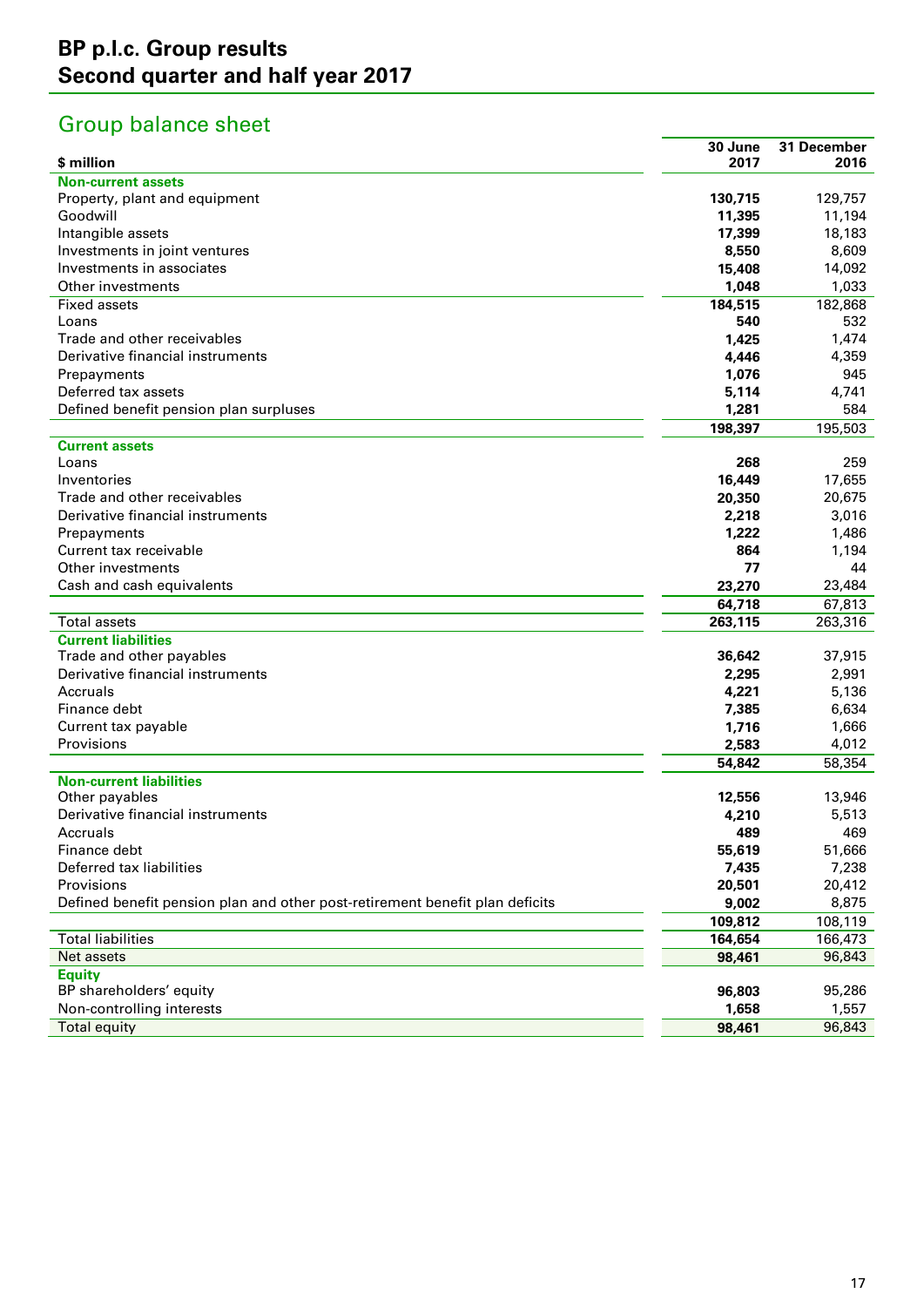# Condensed group cash flow statement

|                                                      | Second          | <b>First</b>    | Second          | <b>First</b> | <b>First</b> |
|------------------------------------------------------|-----------------|-----------------|-----------------|--------------|--------------|
| \$ million                                           | quarter<br>2017 | quarter<br>2017 | quarter<br>2016 | half<br>2017 | half<br>2016 |
| <b>Operating activities</b>                          |                 |                 |                 |              |              |
| Profit (loss) before taxation                        | 928             | 2,115           | (3, 376)        | 3,043        | (4, 241)     |
| Adjustments to reconcile profit (loss) before        |                 |                 |                 |              |              |
| taxation to net cash provided by operating           |                 |                 |                 |              |              |
| activities                                           |                 |                 |                 |              |              |
| Depreciation, depletion and amortization and         |                 |                 |                 |              |              |
| exploration expenditure written off                  | 4,546           | 4,103           | 3,897           | 8,649        | 7,788        |
| Impairment and (gain) loss on sale of businesses     |                 |                 |                 |              |              |
| and fixed assets                                     | (146)           | 408             | (27)            | 262          | (352)        |
| Earnings from equity-accounted entities,             |                 |                 |                 |              |              |
| less dividends received                              | (103)           | (220)           | (485)           | (323)        | (509)        |
| Net charge for interest and other finance            |                 |                 |                 |              |              |
| expense, less net interest paid                      | 84              | 252             | 113             | 336          | 281          |
| Share-based payments                                 | 156             | 162             | 204             | 318          | 463          |
| Net operating charge for pensions and other post-    |                 |                 |                 |              |              |
| retirement benefits, less contributions and          |                 |                 |                 |              |              |
| benefit payments for unfunded plans                  | 54              | (73)            | (56)            | (19)         | (24)         |
| Net charge for provisions, less payments             | 183             | (177)           | 4,565           | 6            | 5,300        |
| Movements in inventories and other current and       |                 |                 |                 |              |              |
| non-current assets and liabilities                   | 3               | (3,600)         | (863)           | (3,597)      | (2,590)      |
| Income taxes paid                                    | (815)           | (856)           | (89)            | (1,671)      | (361)        |
| Net cash provided by operating activities            | 4,890           | 2,114           | 3,883           | 7,004        | 5,755        |
| <b>Investing activities</b>                          |                 |                 |                 |              |              |
| Expenditure on property, plant and equipment,        |                 |                 |                 |              |              |
| intangible and other assets                          | (4, 181)        | (3,823)         | (4, 283)        | (8,004)      | (8,664)      |
| Acquisitions, net of cash acquired                   | (123)           | (42)            |                 | (165)        |              |
| Investment in joint ventures                         | (10)            | (20)            | (8)             | (30)         | (12)         |
| Investment in associates                             | (174)           | (183)           | (196)           | (357)        | (289)        |
| Total cash capital expenditure                       | (4, 488)        | (4,068)         | (4, 487)        | (8, 556)     | (8,965)      |
| Proceeds from disposal of fixed assets               | 312             | 188             | 153             | 500          | 391          |
| Proceeds from disposal of businesses, net of         |                 |                 |                 |              |              |
| cash disposed                                        | 140             | 73              | 291             | 213          | 1,202        |
| Proceeds from loan repayments                        | 19              | 14              | 6               | 33           | 52           |
| Net cash used in investing activities                | (4, 017)        | (3,793)         | (4,037)         | (7, 810)     | (7, 320)     |
| <b>Financing activities</b>                          |                 |                 |                 |              |              |
| Proceeds from long-term financing                    | 1,720           | 3,713           | 2,710           | 5,433        | 5,448        |
| Repayments of long-term financing                    | (1, 463)        | (917)           | (1, 318)        | (2, 380)     | (4, 877)     |
| Net increase (decrease) in short-term debt           | (299)           | 315             | 300             | 16           | 188          |
| Net increase (decrease) in non-controlling interests | 51              | 30              | 368             | 81           | 438          |
| Dividends paid<br>- BP shareholders                  | (1,546)         | (1, 304)        | (1, 169)        | (2,850)      | (2, 268)     |
| - non-controlling interests                          | (62)            | (15)            | (43)            | (77)         | (52)         |
| Net cash provided by (used in) financing activities  | (1,599)         | 1,822           | 848             | 223          | (1, 123)     |
| Currency translation differences relating to cash    |                 |                 |                 |              |              |
| and cash equivalents                                 | 202             | 167             | (226)           | 369          | (184)        |
| Increase (decrease) in cash and cash equivalents     | (524)           | 310             | 468             | (214)        | (2,872)      |
| Cash and cash equivalents at beginning of period     | 23,794          | 23,484          | 23,049          | 23,484       | 26,389       |
| Cash and cash equivalents at end of period           | 23,270          | 23,794          | 23,517          | 23,270       | 23,517       |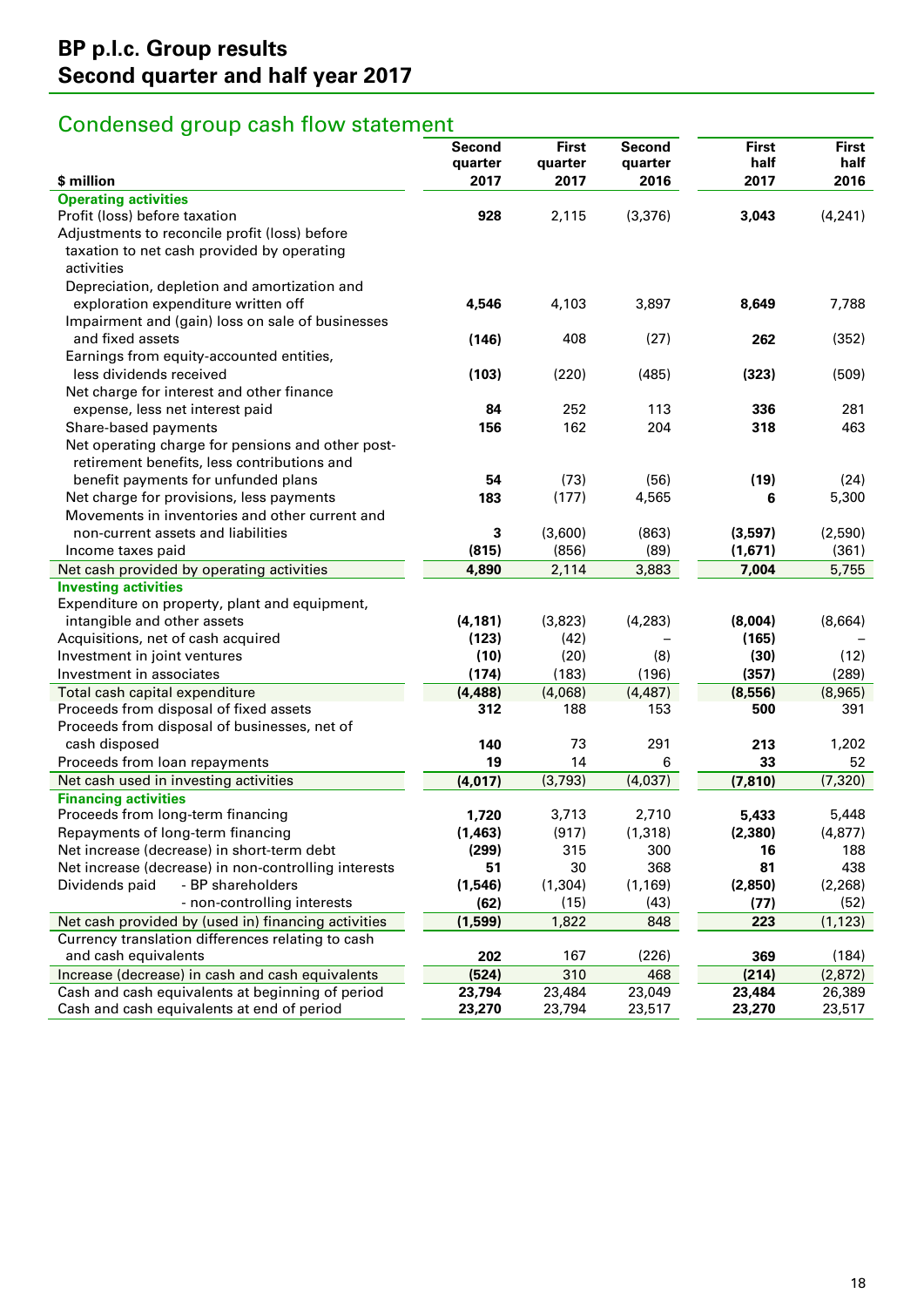### **Notes** Note 1. Basis of preparation

The interim financial information included in this report has been prepared in accordance with IAS 34 'Interim Financial Reporting'.

The results for the interim periods are unaudited and, in the opinion of management, include all adjustments necessary for a fair presentation of the results for each period. All such adjustments are of a normal recurring nature. This report should be read in conjunction with the consolidated financial statements and related notes for the year ended 31 December 2016 included in BP Annual Report and Form 20-F 2016.

The directors have made an assessment of the group's ability to continue as a going concern and consider it appropriate to adopt the going concern basis of accounting in preparing these interim financial statements.

BP prepares its consolidated financial statements included within BP Annual Report and Form 20-F on the basis of International Financial Reporting Standards (IFRS) as issued by the International Accounting Standards Board (IASB), IFRS as adopted by the European Union (EU) and in accordance with the provisions of the UK Companies Act 2006. IFRS as adopted by the EU differs in certain respects from IFRS as issued by the IASB. The differences have no impact on the group's consolidated financial statements for the periods presented.

The financial information presented herein has been prepared in accordance with the accounting policies expected to be used in preparing BP Annual Report and Form 20-F 2017, which do not differ significantly from those used in BP Annual Report and Form 20-F 2016.

## Note 2. Gulf of Mexico oil spill

### (a) **Overview**

The information presented in this note should be read in conjunction with BP Annual Report and Form 20-F 2016-Financial statements – Note 2 and Legal proceedings on page 261.

The group income statement includes a pre-tax charge for the second quarter of \$347 million to reflect the latest estimate for claims, including business economic loss claims, and associated administration costs, and \$121 million for finance costs relating to the unwinding of discounting effects. The equivalent amounts for the half year were \$382 million and \$247 million respectively. The cumulative pre-tax income statement charge since the incident, in April 2010, amounts to \$63,214 million.

The amounts set out below reflect the impacts on the financial statements of the Gulf of Mexico oil spill for the periods presented. The income statement, balance sheet and cash flow statement impacts are included within the relevant line items in those statements as set out below.

| \$ million                                 | Second<br>quarter<br>2017 | <b>First</b><br>quarter<br>2017 | <b>Second</b><br>quarter<br>2016 | <b>First</b><br>half<br>2017 | <b>First</b><br>half<br>2016 |
|--------------------------------------------|---------------------------|---------------------------------|----------------------------------|------------------------------|------------------------------|
| Income statement                           |                           |                                 |                                  |                              |                              |
| Production and manufacturing expenses      | 347                       | 35                              | 5,106                            | 382                          | 5,900                        |
| Profit (loss) before interest and taxation | (347)                     | (35)                            | (5, 106)                         | (382)                        | (5,900)                      |
| Finance costs                              | 121                       | 126                             | 123                              | 247                          | 246                          |
| Profit (loss) before taxation              | (468)                     | (161)                           | (5,229)                          | (629)                        | (6, 146)                     |
| Taxation                                   | 154                       | 48                              | 2,533                            | 202                          | 2,784                        |
| Profit (loss) for the period               | (314)                     | (113)                           | (2,696)                          | (427)                        | (3, 362)                     |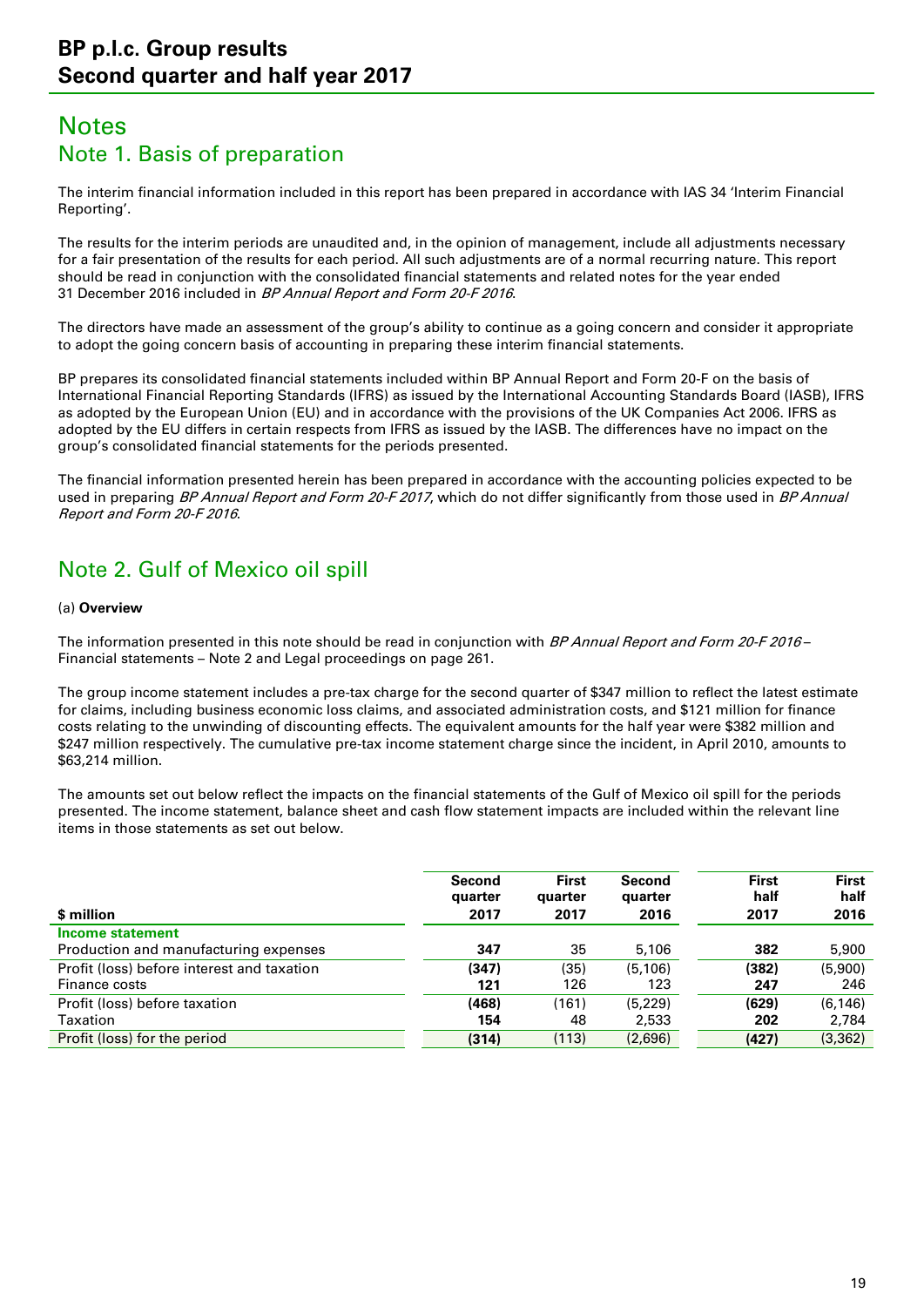## Note 2. Gulf of Mexico oil spill (continued)

|                                      | 30 June   | 31 December |
|--------------------------------------|-----------|-------------|
| \$ million                           | 2017      | 2016        |
| <b>Balance sheet</b>                 |           |             |
| Current assets                       |           |             |
| Trade and other receivables          | 172       | 194         |
| <b>Current liabilities</b>           |           |             |
| Trade and other payables             | (2,202)   | (3,056)     |
| Provisions                           | (955)     | (2, 330)    |
| Net current assets (liabilities)     | (2,985)   | (5, 192)    |
| Non-current assets                   |           |             |
| Deferred tax assets                  | 3,001     | 2,973       |
| Non-current liabilities              |           |             |
| Other payables                       | (12, 151) | (13, 522)   |
| Provisions                           |           | (112)       |
| Deferred tax liabilities             | 5,294     | 5,119       |
| Net non-current assets (liabilities) | (3,856)   | (5, 542)    |
| Net assets (liabilities)             | (6, 841)  | (10, 734)   |

| \$ million                                                                                                | Second<br>quarter<br>2017 | <b>First</b><br>quarter<br>2017 | Second<br>quarter<br>2016 | <b>First</b><br>half<br>2017 | <b>First</b><br>half<br>2016 |
|-----------------------------------------------------------------------------------------------------------|---------------------------|---------------------------------|---------------------------|------------------------------|------------------------------|
| <b>Cash flow statement - Operating activities</b><br>Profit (loss) before taxation                        |                           | (161)                           | (5, 229)                  |                              | (6, 146)                     |
| Adjustments to reconcile profit (loss) before<br>taxation to net cash provided by<br>operating activities | (468)                     |                                 |                           | (629)                        |                              |
| Net charge for interest and other finance                                                                 |                           |                                 |                           |                              |                              |
| expense, less net interest paid                                                                           | 121                       | 126                             | 123                       | 247                          | 246                          |
| Net charge for provisions, less payments                                                                  | 298                       | (5)                             | 4,466                     | 293                          | 5,223                        |
| Movements in inventories and other current                                                                |                           |                                 |                           |                              |                              |
| and non-current assets and liabilities                                                                    | (1.976)                   | (2, 254)                        | (971)                     | (4.230)                      | (2,059)                      |
| Pre-tax cash flows                                                                                        | (2,025)                   | (2, 294)                        | (1,611)                   | (4, 319)                     | (2,736)                      |

Cash outflows in 2016 and 2017 include payments made under the 2012 agreement with the US government to resolve all federal criminal claims arising from the incident and the 2016 consent decree and settlement agreement with the United States and the five Gulf coast states. Included in the current quarter cash outflow are payments of \$379 million and \$490 million relating to Clean Water Act penalties and natural resource damages settlements respectively. Net cash from operating activities relating to the Gulf of Mexico oil spill, on a post-tax basis, amounted to an outflow of \$2,025 million and \$4,319 million in the second quarter and first half of 2017 respectively. For the same periods in 2016, the amount was an outflow of \$1,398 million and \$2,523 million respectively.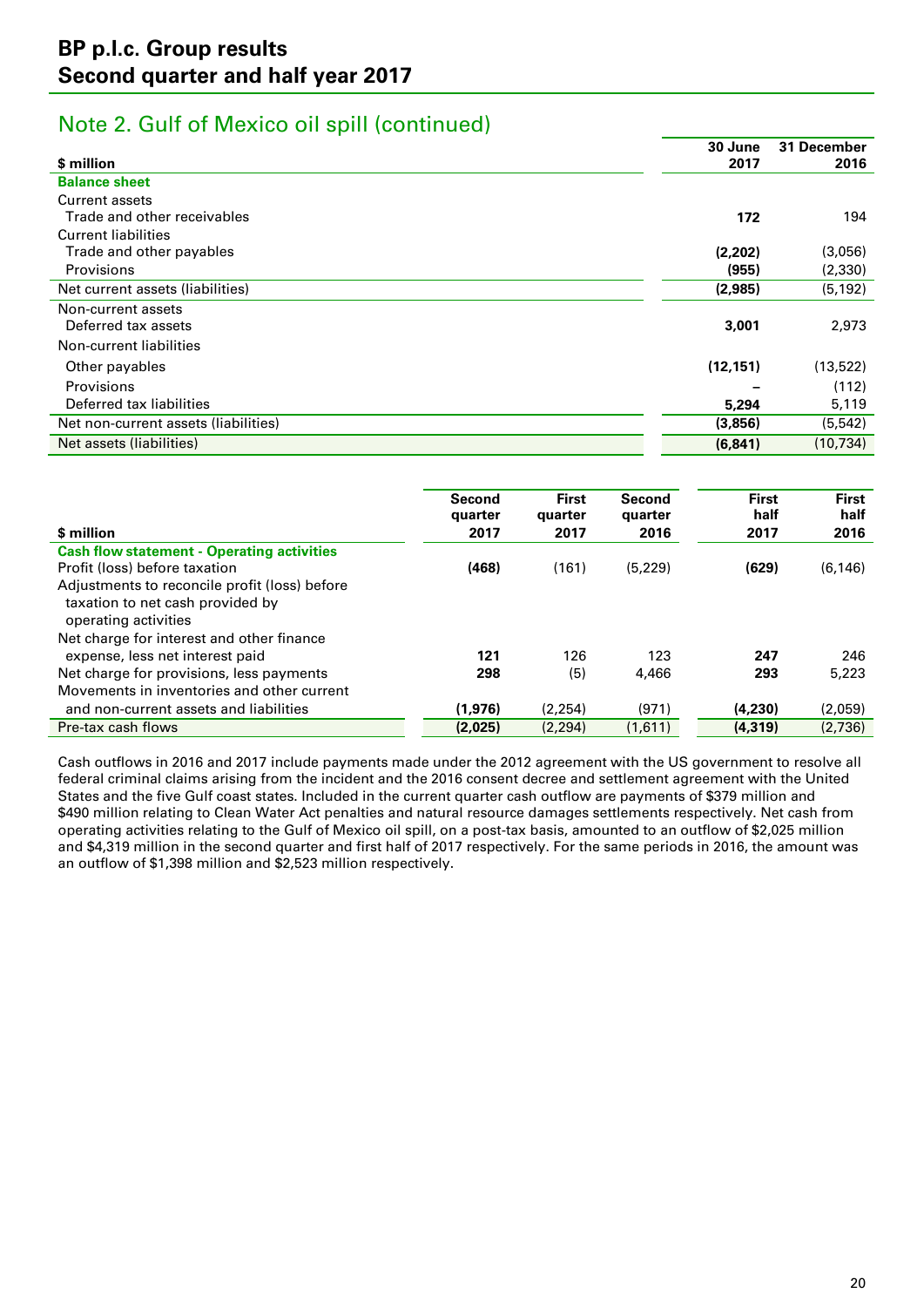## Note 2. Gulf of Mexico oil spill (continued)

### (b) **Provisions and other payables**

### **Provisions**

Movements in the remaining provision, which relates to litigation and claims, are shown in the table below.

| \$ million                     |       |
|--------------------------------|-------|
| At 1 April 2017                | 1,350 |
| Net increase in provision      | 337   |
| Reclassified to other payables | (94)  |
| Utilization                    | (638) |
| At 30 June 2017                | 955   |

Movements in the remaining provision during the first half are shown in the table below.

| \$ million                     |          |
|--------------------------------|----------|
| At 1 January 2017              | 2.442    |
| Net increase in provision      | 362      |
| Reclassified to other payables | (690)    |
| <b>Utilization</b>             | (1, 159) |
| At 30 June 2017                | 955      |

The provision includes amounts for the future cost of resolving claims by individuals and businesses for damage to real or personal property, lost profits or impairment of earning capacity and loss of subsistence use of natural resources.

### PSC settlement

The provision for the cost associated with the 2012 Plaintiffs' Steering Committee (PSC) settlement has been increased in the second quarter to reflect the latest estimate for claims, including business economic loss claims and associated administration costs. However, the amounts ultimately payable may differ from the amount provided and the timing of payments is uncertain.

A significant number of claims determined by the settlement programme have been and may be appealed by BP and/or the claimants. Depending upon the resolution of these claims, the amount payable may differ from what is currently provided for. There is additional uncertainty in relation to the impact of the recent Fifth Circuit decision (on the policy addressing the matching of revenue with expenses in relation to business economic loss claims), including on those business economic loss claims that have not yet been determined and those that are under appeal within the settlement programme (see Legal proceedings on page 35 for further details on the Fifth Circuit decision).

Amounts to resolve remaining claims under the PSC settlement are now expected to be substantially paid by the end of 2018. The timing of payments is uncertain, and in particular, will be impacted by how long it takes to resolve claims that have been appealed and may be appealed in the future.

### **Other payables**

Other payables include amounts payable under the 2012 agreement with the US government to resolve all federal criminal claims arising from the incident, amounts payable under the consent decree and settlement agreement with the United States and the five Gulf coast states for natural resource damages, state claims and Clean Water Act penalties, BP's remaining commitment to fund the Gulf of Mexico Research Initiative, and amounts payable for certain economic loss and property damage claims.

Further information on provisions, other payables, and contingent liabilities is provided in BP Annual Report and Form 20-F 2016 – Financial statements – Note 2.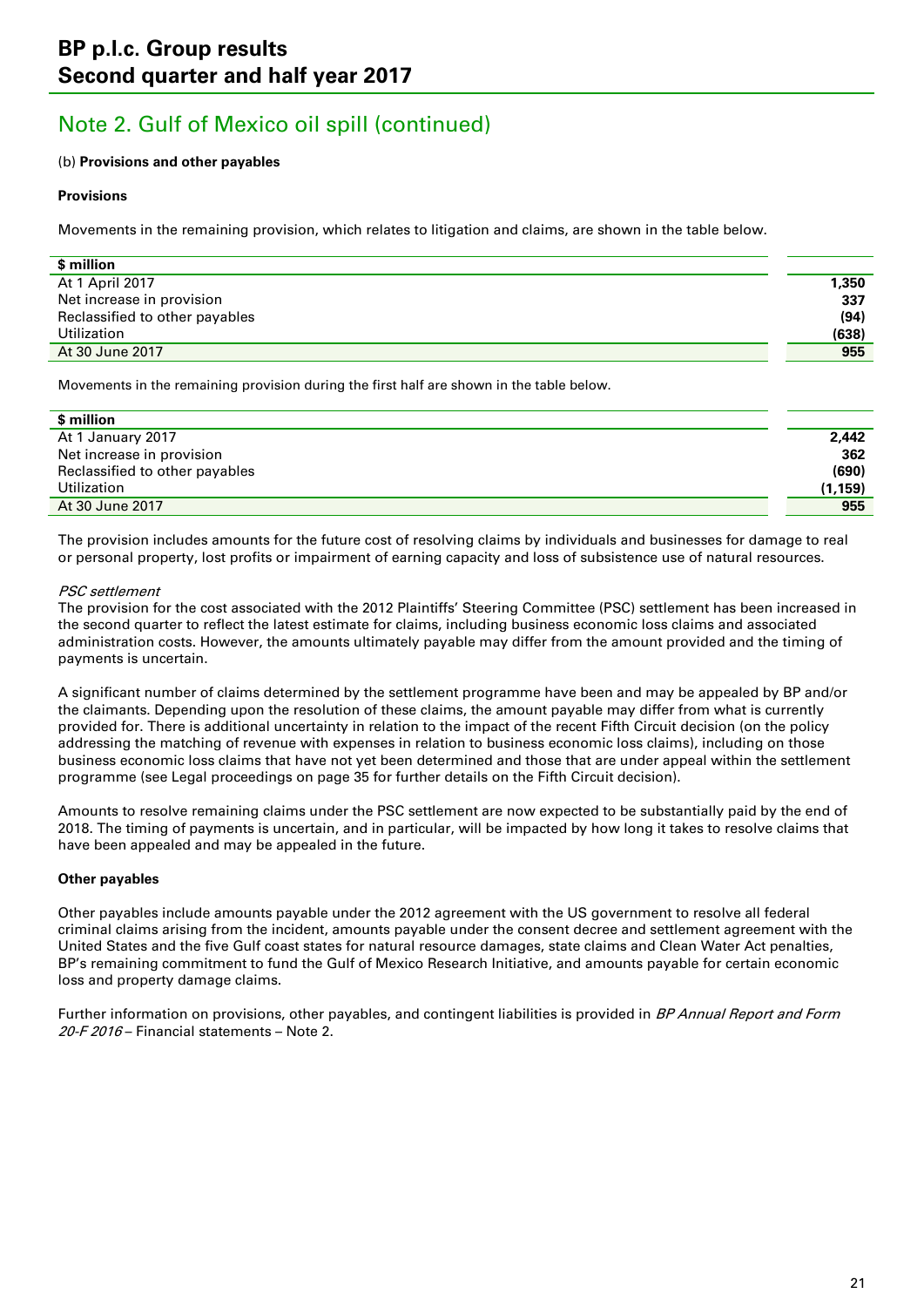## Note 3. Analysis of replacement cost profit (loss) before interest and tax and reconciliation to profit (loss) before taxation

|                                                 | <b>Second</b> | <b>First</b> | <b>Second</b> | <b>First</b> | First    |
|-------------------------------------------------|---------------|--------------|---------------|--------------|----------|
|                                                 | quarter       | quarter      | quarter       | half         | half     |
| \$ million                                      | 2017          | 2017         | 2016          | 2017         | 2016     |
| Upstream                                        | 795           | 1,256        | (109)         | 2,051        | (1, 314) |
| Downstream                                      | 1,567         | 1,706        | 1,405         | 3,273        | 3,285    |
| Rosneft                                         | 279           | 99           | 246           | 378          | 312      |
| Other businesses and corporate(a)               | (721)         | (431)        | (5, 525)      | (1, 152)     | (6, 599) |
|                                                 | 1,920         | 2,630        | (3,983)       | 4,550        | (4, 316) |
| Consolidation adjustment - UPII*                | 135           | (68)         | (121)         | 67           | (81)     |
| RC profit (loss) before interest and tax*       | 2,055         | 2,562        | (4, 104)      | 4,617        | (4, 397) |
| Inventory holding gains (losses)*               |               |              |               |              |          |
| Upstream                                        | 1             | (6)          | 85            | (5)          | 54       |
| Downstream                                      | (579)         | 98           | 1,058         | (481)        | 961      |
| Rosneft (net of tax)                            | (8)           | (26)         | 45            | (34)         | 41       |
| Profit (loss) before interest and tax           | 1,469         | 2,628        | (2,916)       | 4,097        | (3, 341) |
| Finance costs                                   | 487           | 460          | 414           | 947          | 808      |
| Net finance expense relating to pensions and    |               |              |               |              |          |
| other post-retirement benefits                  | 54            | 53           | 46            | 107          | 92       |
| Profit (loss) before taxation                   | 928           | 2,115        | (3, 376)      | 3,043        | (4, 241) |
|                                                 |               |              |               |              |          |
| <b>RC profit (loss) before interest and tax</b> |               |              |               |              |          |
| US                                              | 302           | 513          | (5, 394)      | 815          | (6,650)  |
| Non-US                                          | 1,753         | 2,049        | 1,290         | 3,802        | 2,253    |
|                                                 | 2,055         | 2,562        | (4, 104)      | 4,617        | (4, 397) |

(a) Includes costs related to the Gulf of Mexico oil spill. See Note 2 for further information.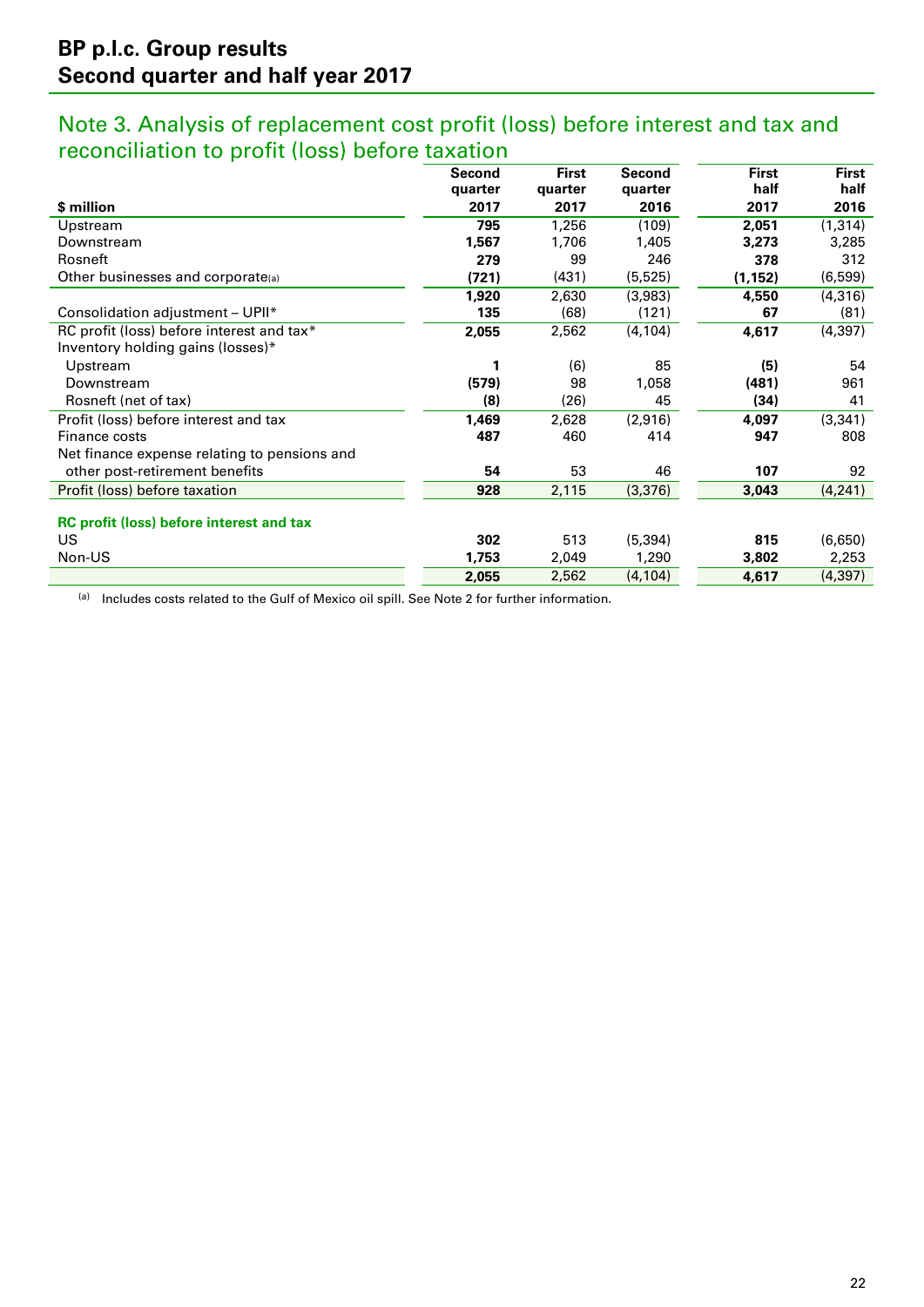## Note 4. Segmental analysis

| Sales and other operating revenues                           | Second          | <b>First</b>    | Second          | <b>First</b> | <b>First</b> |
|--------------------------------------------------------------|-----------------|-----------------|-----------------|--------------|--------------|
| \$ million                                                   | quarter<br>2017 | quarter<br>2017 | quarter<br>2016 | half<br>2017 | half<br>2016 |
| <b>By segment</b>                                            |                 |                 |                 |              |              |
| Upstream                                                     | 10,493          | 11,327          | 8,176           | 21,820       | 15,607       |
| Downstream                                                   | 52,195          | 50,080          | 42,809          | 102,275      | 77,361       |
| Other businesses and corporate                               | 326             | 285             | 422             | 611          | 818          |
|                                                              | 63,014          | 61,692          | 51,407          | 124,706      | 93,786       |
| Less: sales and other operating revenues<br>between segments |                 |                 |                 |              |              |
| Upstream                                                     | 6,161           | 5,777           | 4,301           | 11,938       | 7,934        |
| Downstream                                                   | 208             | (86)            | 475             | 122          | 593          |
| Other businesses and corporate                               | 134             | 138             | 189             | 272          | 305          |
|                                                              | 6,503           | 5,829           | 4,965           | 12,332       | 8,832        |
| Third party sales and other operating revenues               |                 |                 |                 |              |              |
| Upstream                                                     | 4,332           | 5,550           | 3,875           | 9,882        | 7,673        |
| Downstream                                                   | 51,987          | 50,166          | 42,334          | 102,153      | 76,768       |
| Other businesses and corporate                               | 192             | 147             | 233             | 339          | 513          |
| Total sales and other operating revenues                     | 56,511          | 55,863          | 46,442          | 112,374      | 84,954       |
| By geographical area                                         |                 |                 |                 |              |              |
| US                                                           | 21.577          | 21,152          | 17,701          | 42,729       | 31,277       |
| Non-US                                                       | 41,103          | 40,020          | 32,482          | 81,123       | 59,628       |
|                                                              | 62,680          | 61,172          | 50,183          | 123,852      | 90,905       |
| Less: sales and other operating revenues                     |                 |                 |                 |              |              |
| between areas                                                | 6,169           | 5,309           | 3,741           | 11,478       | 5,951        |
|                                                              | 56,511          | 55,863          | 46,442          | 112,374      | 84,954       |
|                                                              |                 |                 |                 |              |              |
| Depreciation, depletion and amortization                     | Second          | <b>First</b>    | Second          | <b>First</b> | <b>First</b> |
|                                                              | quarter         | quarter         | quarter         | half         | half         |
| \$ million                                                   | 2017            | 2017            | 2016            | 2017         | 2016         |
| <b>Upstream</b>                                              |                 |                 |                 |              |              |
| US                                                           | 1,133           | 1,237           | 1,064           | 2,370        | 2,153        |
| Non-US                                                       | 2,090           | 2,054           | 1,993           | 4,144        | 4,097        |
|                                                              | 3,223           | 3,291           | 3,057           | 6,514        | 6,250        |

|                                       | ----  | <u>.</u> | ----  | .     | <u></u> |
|---------------------------------------|-------|----------|-------|-------|---------|
| <b>Downstream</b>                     |       |          |       |       |         |
| US                                    | 219   | 216      | 210   | 435   | 420     |
| Non-US                                | 274   | 279      | 279   | 553   | 546     |
|                                       | 493   | 495      | 489   | 988   | 966     |
| <b>Other businesses and corporate</b> |       |          |       |       |         |
| US                                    | 16    | 16       | 20    | 32    | 35      |
| Non-US                                | 61    | 40       | 71    | 101   | 116     |
|                                       | 77    | 56       | 91    | 133   | 151     |
| <b>Total group</b>                    | 3,793 | 3,842    | 3,637 | 7,635 | 7,367   |

## Note 5. Production and similar taxes

| \$ million | Second<br>quarter<br>2017 | <b>First</b><br>quarter<br>2017 | Second<br>quarter<br>2016 | <b>First</b><br>half<br>2017 | <b>First</b><br>half<br>2016 |
|------------|---------------------------|---------------------------------|---------------------------|------------------------------|------------------------------|
| US         | 41                        | 36                              | 67                        | 77                           | 85                           |
| Non-US     | 148                       | 270                             | 191                       | 418                          | 187                          |
|            | 189                       | 306                             | 258                       | 495                          | 272                          |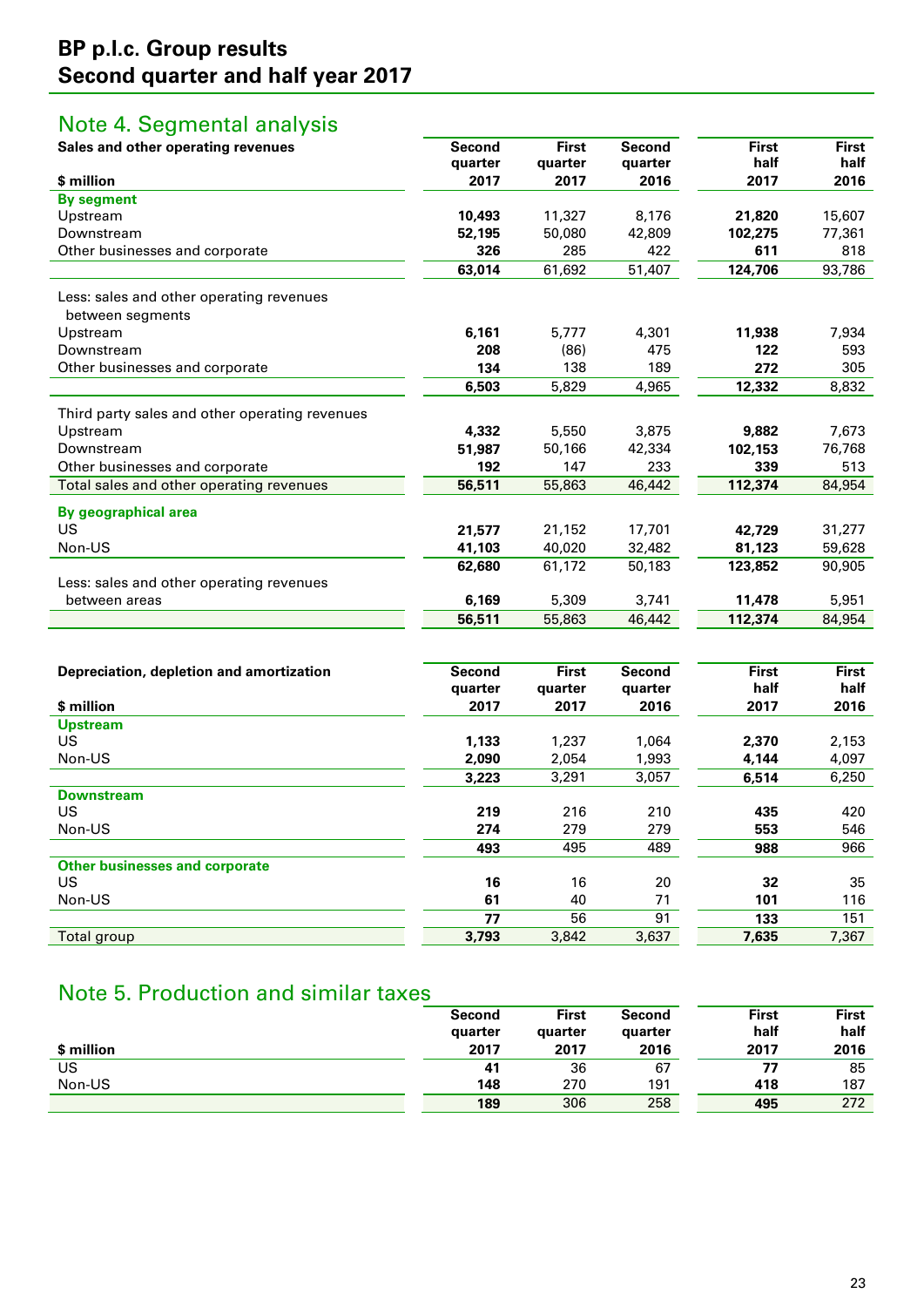## Note 6. Earnings per share and shares in issue

Basic earnings per ordinary share (EpS) amounts are calculated by dividing the profit for the period attributable to ordinary shareholders by the weighted average number of ordinary shares outstanding during the period.

The calculation of EpS is performed separately for each discrete quarterly period, and for the year-to-date period. As a result, the sum of the discrete quarterly EpS amounts in any particular year-to-date period may not be equal to the EpS amount for the year-to-date period.

For the diluted EpS calculation the weighted average number of shares outstanding during the period is adjusted for the number of shares that are potentially issuable in connection with employee share-based payment plans using the treasury stock method.

|                                                                                                                       | Second<br>quarter       | <b>First</b><br>quarter | <b>Second</b><br>quarter | <b>First</b><br>half    | <b>First</b><br>half    |
|-----------------------------------------------------------------------------------------------------------------------|-------------------------|-------------------------|--------------------------|-------------------------|-------------------------|
| \$ million                                                                                                            | 2017                    | 2017                    | 2016                     | 2017                    | 2016                    |
| <b>Results for the period</b>                                                                                         |                         |                         |                          |                         |                         |
| Profit (loss) for the period attributable to                                                                          |                         |                         |                          |                         |                         |
| <b>BP</b> shareholders                                                                                                | 144                     | 1,449                   | (1, 419)                 | 1,593                   | (2,002)                 |
| Less: preference dividend                                                                                             |                         |                         |                          |                         |                         |
| Profit (loss) attributable to BP ordinary                                                                             |                         |                         |                          |                         |                         |
| shareholders                                                                                                          | 143                     | 1,449                   | (1,420)                  | 1,592                   | (2,003)                 |
| <b>Number of shares (thousand)</b> (a)(b)<br>Basic weighted average number of<br>shares outstanding<br>ADS equivalent | 19,686,613<br>3,281,102 | 19,518,500<br>3,253,083 | 18,685,199<br>3,114,200  | 19,602,785<br>3,267,130 | 18,577,135<br>3,096,189 |
| Weighted average number of shares<br>outstanding used to calculate<br>diluted earnings per share<br>ADS equivalent    | 19,783,548<br>3,297,258 | 19,621,566<br>3,270,261 | 18,685,199<br>3,114,200  | 19,713,151<br>3,285,525 | 18,577,135<br>3,096,189 |
| Shares in issue at period-end<br>ADS equivalent                                                                       | 19,738,566<br>3,289,761 | 19,664,528<br>3,277,421 | 18,777,156<br>3,129,526  | 19,738,566<br>3,289,761 | 18,777,156<br>3,129,526 |

 $(a)$  Excludes treasury shares and includes certain shares that will be issued in the future under employee share-based payment plans.

(b) If the inclusion of potentially issuable shares would decrease loss per share, the potentially issuable shares are excluded from the weighted average number of shares outstanding used to calculate diluted earnings per share.

## Note 7. Dividends

### **Dividends payable**

BP today announced an interim dividend of 10.00 cents per ordinary share which is expected to be paid on 22 September 2017 to shareholders and American Depositary Share (ADS) holders on the register on 11 August 2017. The corresponding amount in sterling is due to be announced on 12 September 2017, calculated based on the average of the market exchange rates for the four dealing days commencing on 6 September 2017. Holders of ADSs are expected to receive \$0.600 per ADS (less applicable fees). A scrip dividend alternative is available, allowing shareholders to elect to receive their dividend in the form of new ordinary shares and ADS holders in the form of new ADSs. Details of the second quarter dividend and timetable are available at *bp.com/dividends* and details of the scrip dividend programme are available at bp.com/scrip.

|                                     | Second<br>quarter<br>2017 | <b>First</b><br>quarter<br>2017 | Second<br>quarter<br>2016 | First<br>half<br>2017 | <b>First</b><br>half<br>2016 |
|-------------------------------------|---------------------------|---------------------------------|---------------------------|-----------------------|------------------------------|
| Dividends paid per ordinary share   |                           |                                 |                           |                       |                              |
| cents                               | 10.000                    | 10.000                          | 10,000                    | 20.000                | 20,000                       |
| pence                               | 7.756                     | 8.159                           | 6.917                     | 15.915                | 13.929                       |
| Dividends paid per ADS (cents)      | 60.00                     | 60.00                           | 60.00                     | 120.00                | 120.00                       |
| <b>Scrip dividends</b>              |                           |                                 |                           |                       |                              |
| Number of shares issued (millions)  | 70.1                      | 115.1                           | 134.4                     | 185.2                 | 288.8                        |
| Value of shares issued (\$ million) | 420                       | 642                             | 695                       | 1,062                 | 1,434                        |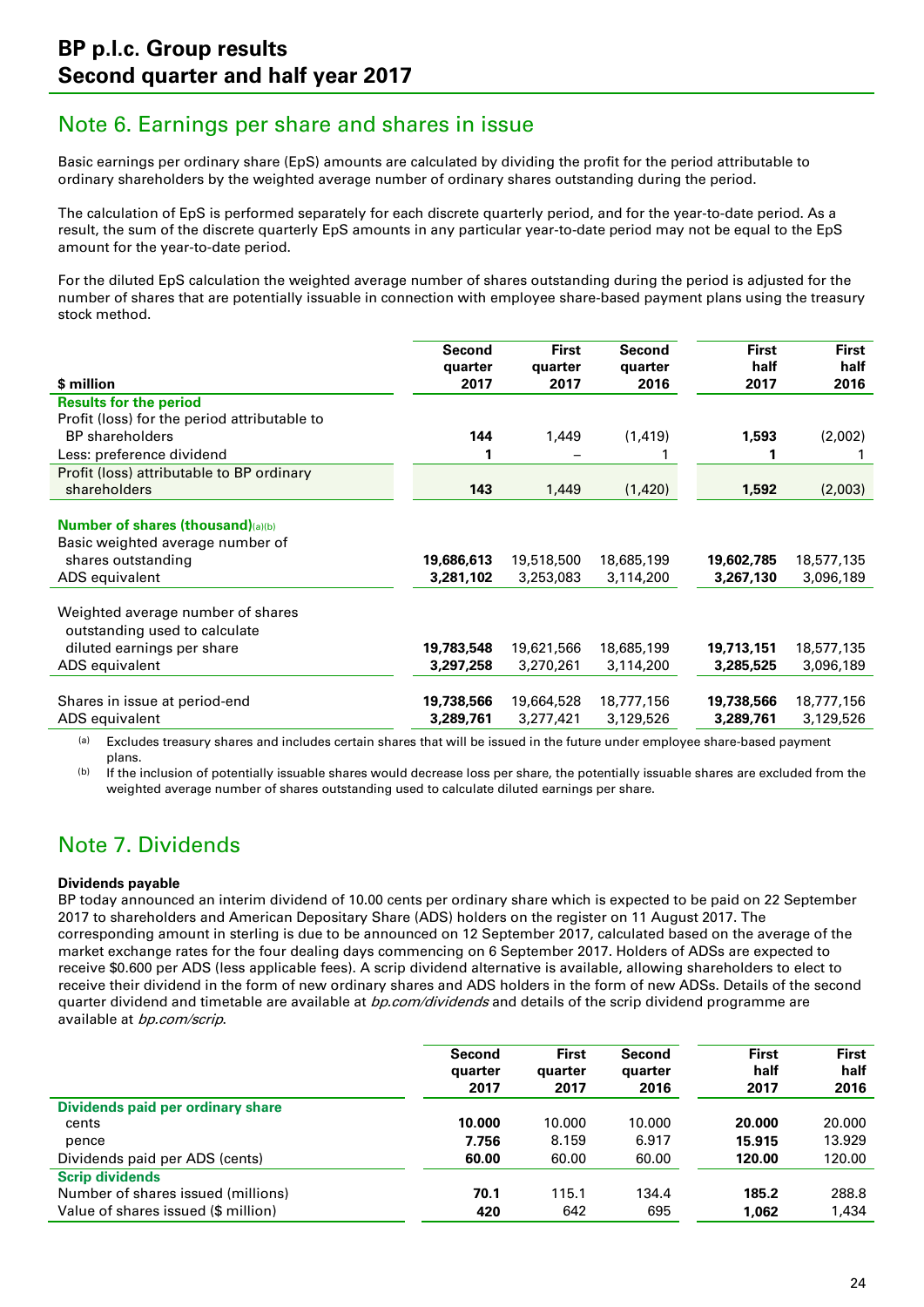### Note 8. Net Debt\*

| Net debt ratio *                               | Second<br>quarter | <b>First</b><br>quarter | Second<br>quarter | <b>First</b><br>half | <b>First</b><br>half |
|------------------------------------------------|-------------------|-------------------------|-------------------|----------------------|----------------------|
| \$ million                                     | 2017              | 2017                    | 2016              | 2017                 | 2016                 |
| Gross debt                                     | 63,004            | 61,832                  | 55,727            | 63,004               | 55,727               |
| Fair value (asset) liability of hedges related |                   |                         |                   |                      |                      |
| to finance debt(a)                             | 60                | 597                     | (1, 279)          | 60                   | (1, 279)             |
|                                                | 63,064            | 62,429                  | 54,448            | 63,064               | 54,448               |
| Less: cash and cash equivalents                | 23,270            | 23,794                  | 23,517            | 23,270               | 23,517               |
| Net debt                                       | 39,794            | 38,635                  | 30,931            | 39,794               | 30,931               |
| Equity                                         | 98,461            | 99,282                  | 94,108            | 98,461               | 94,108               |
| Net debt ratio                                 | 28.8%             | 28.0%                   | 24.7%             | 28.8%                | 24.7%                |
|                                                |                   |                         |                   |                      |                      |

| Analysis of changes in net debt                   | Second          | <b>First</b>    | <b>Second</b>   | <b>First</b> | <b>First</b> |
|---------------------------------------------------|-----------------|-----------------|-----------------|--------------|--------------|
| \$ million                                        | quarter<br>2017 | quarter<br>2017 | quarter<br>2016 | half<br>2017 | half<br>2016 |
|                                                   |                 |                 |                 |              |              |
| <b>Opening balance</b>                            |                 |                 |                 |              |              |
| Finance debt                                      | 61,832          | 58,300          | 54,012          | 58,300       | 53,168       |
| Fair value (asset) liability of hedges related to |                 |                 |                 |              |              |
| finance $debt$ (a)                                | 597             | 697             | (967)           | 697          | 379          |
| Less: cash and cash equivalents                   | 23,794          | 23,484          | 23,049          | 23,484       | 26,389       |
| Opening net debt                                  | 38,635          | 35,513          | 29,996          | 35,513       | 27,158       |
| <b>Closing balance</b>                            |                 |                 |                 |              |              |
| Finance debt                                      | 63,004          | 61,832          | 55,727          | 63,004       | 55,727       |
| Fair value (asset) liability of hedges related to |                 |                 |                 |              |              |
| finance $debt$ (a)                                | 60              | 597             | (1, 279)        | 60           | (1, 279)     |
| Less: cash and cash equivalents                   | 23,270          | 23,794          | 23,517          | 23,270       | 23,517       |
| Closing net debt                                  | 39,794          | 38,635          | 30,931          | 39,794       | 30,931       |
| Decrease (increase) in net debt                   | (1, 159)        | (3, 122)        | (935)           | (4,281)      | (3,773)      |
| Movement in cash and cash equivalents             |                 |                 |                 |              |              |
| (excluding exchange adjustments)                  | (726)           | 143             | 694             | (583)        | (2,688)      |
| Net cash outflow (inflow) from financing          |                 |                 |                 |              |              |
| (excluding share capital and dividends)           | 42              | (3, 111)        | (1,692)         | (3,069)      | (759)        |
| Other movements                                   | (13)            | (66)            | 36              | (79)         | 395          |
| Movement in net debt before exchange effects      | (697)           | (3,034)         | (962)           | (3,731)      | (3,052)      |
| Exchange adjustments                              | (462)           | (88)            | 27              | (550)        | (721)        |
| Decrease (increase) in net debt                   | (1, 159)        | (3, 122)        | (935)           | (4,281)      | (3,773)      |

(a) Derivative financial instruments entered into for the purpose of managing interest rate and foreign currency exchange risk associated with net debt with a fair value liability position of \$1,167 million (first quarter 2017 liability of \$1,746 million and second quarter 2016 liability of \$1,440 million) are not included in the calculation of net debt shown above as hedge accounting is not applied for these instruments.

## Note 9. Inventory valuation

A provision of \$635 million was held at 30 June 2017 (\$499 million at 31 March 2017 and \$689 million at 30 June 2016) to write inventories down to their net realizable value. The net movement charged to the income statement during the second quarter 2017 was \$132 million (first quarter 2017 was a credit of \$4 million and second quarter 2016 was a charge of \$12 million).

### Note 10. Statutory accounts

The financial information shown in this publication, which was approved by the Board of Directors on 31 July 2017, is unaudited and does not constitute statutory financial statements. Audited financial information will be published in BP Annual Report and Form 20-F 2017. BP Annual Report and Form 20-F 2016 has been filed with the Registrar of Companies in England and Wales. The report of the auditor on those accounts was unqualified and did not contain a statement under section 498(2) or section 498(3) of the UK Companies Act 2006.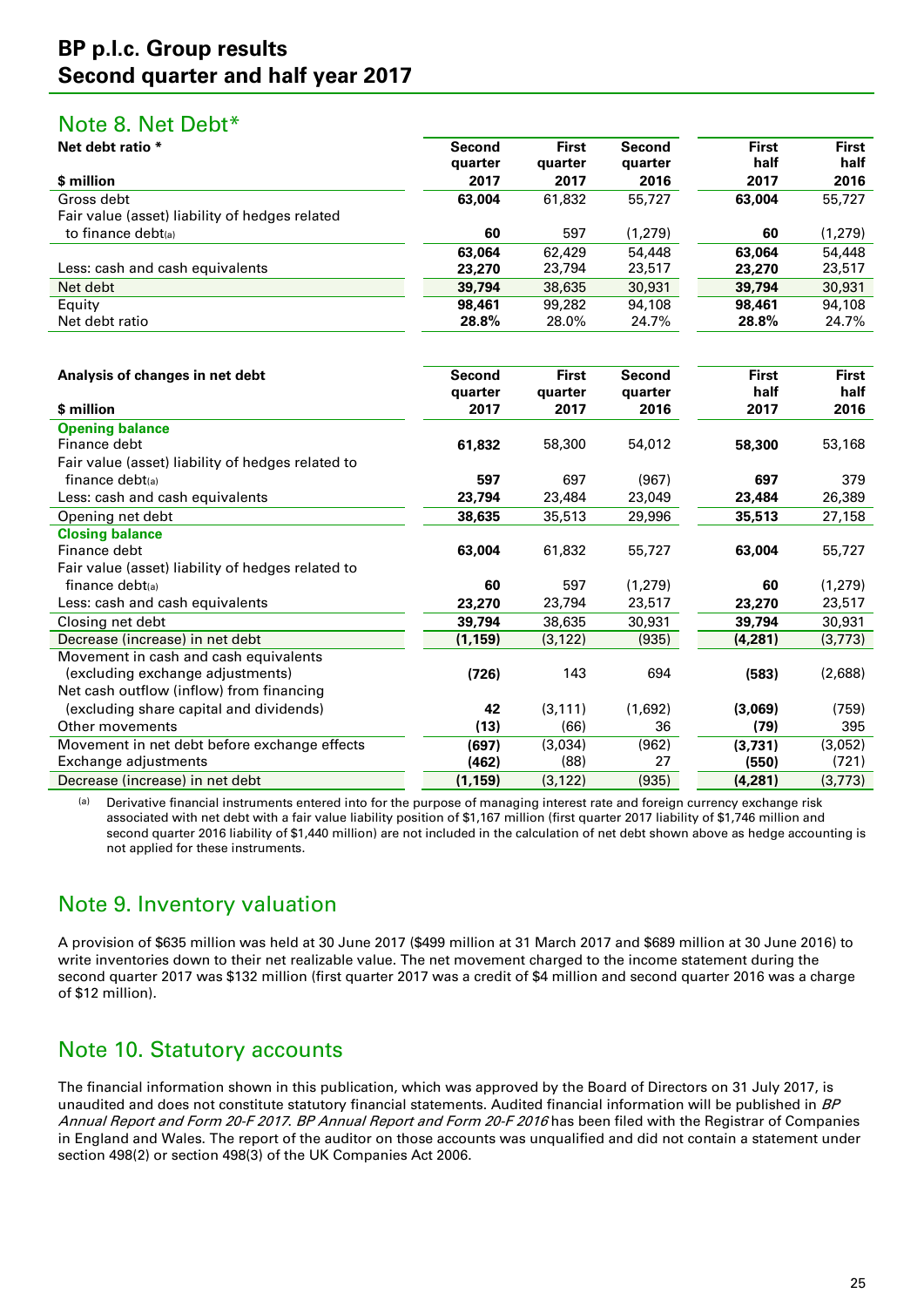## Additional information Capital expenditure\*

|                                                           | Second        | <b>First</b> | Second  | <b>First</b> | <b>First</b> |
|-----------------------------------------------------------|---------------|--------------|---------|--------------|--------------|
|                                                           | quarter       | quarter      | quarter | half         | half         |
| \$ million                                                | 2017          | 2017         | 2016    | 2017         | 2016         |
| Capital expenditure on a cash basis                       |               |              |         |              |              |
| Organic capital expenditure*                              | 4,348         | 3,538        | 4,205   | 7,886        | 8,683        |
| Inorganic capital expenditure*(a)                         | 140           | 530          | 282     | 670          | 282          |
|                                                           | 4,488         | 4,068        | 4,487   | 8,556        | 8,965        |
|                                                           | <b>Second</b> | <b>First</b> | Second  | <b>First</b> | <b>First</b> |
|                                                           | quarter       | quarter      | quarter | half         | half         |
| \$ million                                                | 2017          | 2017         | 2016    | 2017         | 2016         |
| Organic capital expenditure by segment<br><b>Upstream</b> |               |              |         |              |              |
| US                                                        | 805           | 641          | 948     | 1,446        | 2,195        |
| Non-US                                                    | 3,005         | 2,339        | 2,769   | 5,344        | 5,578        |
|                                                           | 3,810         | 2,980        | 3,717   | 6,790        | 7,773        |
| <b>Downstream</b>                                         |               |              |         |              |              |
| US                                                        | 149           | 152          | 193     | 301          | 312          |
| Non-US                                                    | 316           | 320          | 257     | 636          | 526          |
|                                                           | 465           | 472          | 450     | 937          | 838          |
| <b>Other businesses and corporate</b>                     |               |              |         |              |              |
| US                                                        | 3             | 21           | 4       | 24           | 4            |
| Non-US                                                    | 70            | 65           | 34      | 135          | 68           |
|                                                           | 73            | 86           | 38      | 159          | 72           |
|                                                           | 4,348         | 3,538        | 4,205   | 7,886        | 8,683        |
| Organic capital expenditure by geographical area          |               |              |         |              |              |
| US                                                        | 957           | 814          | 1,145   | 1,771        | 2,511        |
| Non-US                                                    | 3,391         | 2,724        | 3,060   | 6,115        | 6,172        |
|                                                           | 4,348         | 3,538        | 4,205   | 7,886        | 8,683        |

(a) First quarter and first half 2017 include amounts paid to purchase an interest in the Zohr gas field in Egypt and in exploration blocks in Senegal.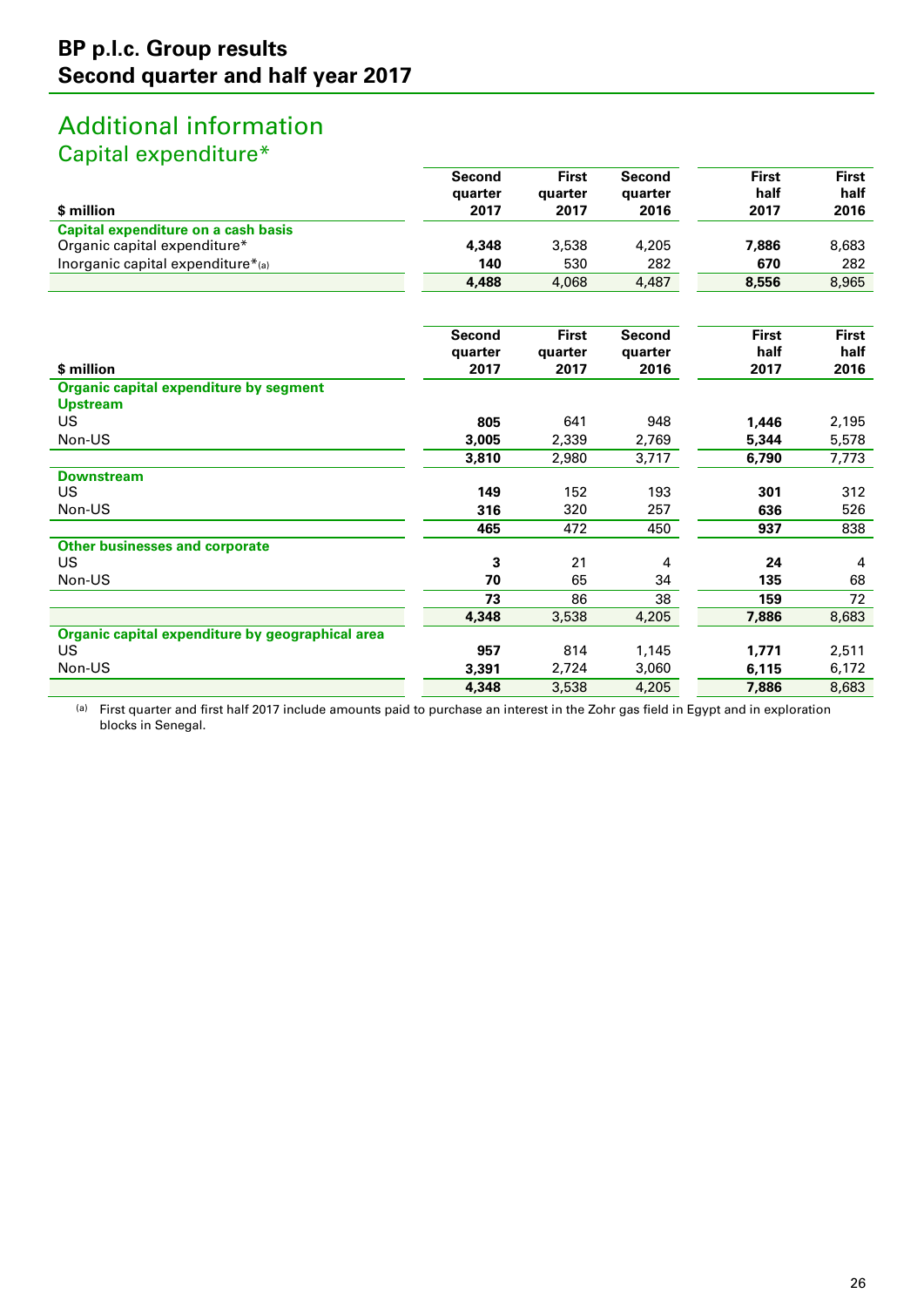## Non-operating items\*

|                                                      | Second<br>quarter        | <b>First</b><br>quarter | Second<br>quarter | First<br>half            | <b>First</b><br>half |
|------------------------------------------------------|--------------------------|-------------------------|-------------------|--------------------------|----------------------|
| \$ million                                           | 2017                     | 2017                    | 2016              | 2017                     | 2016                 |
| <b>Upstream</b>                                      |                          |                         |                   |                          |                      |
| Impairment and gain (loss) on sale of businesses     |                          |                         |                   |                          |                      |
| and fixed assets(a)                                  | (18)                     | (382)                   |                   | (400)                    | 4                    |
| Environmental and other provisions                   |                          |                         |                   |                          |                      |
| Restructuring, integration and rationalization costs | (19)                     | $\overline{2}$          | (3)               | (17)                     | (266)                |
| Fair value gain (loss) on embedded derivatives       | 5                        | 25                      | 28                | 30                       | 41                   |
| Other                                                | 11                       | (5)                     | (18)              | 6                        | (127)                |
|                                                      | (21)                     | (360)                   | 7                 | (381)                    | (348)                |
| <b>Downstream</b>                                    |                          |                         |                   |                          |                      |
| Impairment and gain (loss) on sale of businesses     |                          |                         |                   |                          |                      |
| and fixed assets                                     | 156                      | (11)                    | 23                | 145                      | 344                  |
| Environmental and other provisions                   |                          |                         | (3)               |                          | (3)                  |
| Restructuring, integration and rationalization costs | (18)                     | (65)                    | (54)              | (83)                     | (89)                 |
| Fair value gain (loss) on embedded derivatives       |                          |                         |                   |                          |                      |
| Other                                                |                          |                         | (3)               |                          | (3)                  |
|                                                      | 138                      | (76)                    | (37)              | 62                       | 249                  |
| <b>Rosneft</b>                                       |                          |                         |                   |                          |                      |
| Impairment and gain (loss) on sale of businesses     |                          |                         |                   |                          |                      |
| and fixed assets                                     |                          |                         |                   |                          |                      |
| Environmental and other provisions                   |                          |                         |                   |                          |                      |
| Restructuring, integration and rationalization costs |                          |                         |                   |                          |                      |
| Fair value gain (loss) on embedded derivatives       |                          |                         |                   |                          |                      |
| Other                                                |                          |                         |                   |                          |                      |
|                                                      | $\overline{\phantom{0}}$ | $\equiv$                | $\equiv$          | $\overline{\phantom{0}}$ |                      |
| <b>Other businesses and corporate</b>                |                          |                         |                   |                          |                      |
| Impairment and gain (loss) on sale of businesses     |                          |                         |                   |                          |                      |
| and fixed assets                                     | 8                        | (15)                    | 4                 | (7)                      | 4                    |
| Environmental and other provisions                   | (3)                      |                         | (35)              | (3)                      | (35)                 |
| Restructuring, integration and rationalization costs | (23)                     | (8)                     | (11)              | (31)                     | (59)                 |
| Fair value gain (loss) on embedded derivatives       |                          |                         |                   |                          |                      |
| Gulf of Mexico oil spill(b)                          | (347)                    | (35)                    | (5, 106)          | (382)                    | (5,900)              |
| Other                                                | 10                       | 67                      | (1)               | 77                       | (55)                 |
| Total before interest and taxation                   | (355)                    | 9                       | (5, 149)          | (346)                    | (6,045)              |
| Finance costs(b)                                     | (238)                    | (427)<br>(126)          | (5, 179)<br>(123) | (665)<br>(247)           | (6, 144)             |
|                                                      | (121)                    |                         |                   |                          | (246)                |
| Total before taxation<br>Taxation credit (charge)    | (359)<br>144             | (553)<br>248            | (5,302)<br>2,483  | (912)<br>392             | (6, 390)<br>2,793    |
| Total after taxation for period                      | (215)                    | (305)                   | (2,819)           | (520)                    | (3,597)              |
|                                                      |                          |                         |                   |                          |                      |

(a) First quarter and first half 2017 relate primarily to an impairment charge arising following the announcement on 3 April 2017 of the agreement to sell the Forties Pipeline System business to INEOS.

(b) See Note 2 for further details regarding costs relating to the Gulf of Mexico oil spill.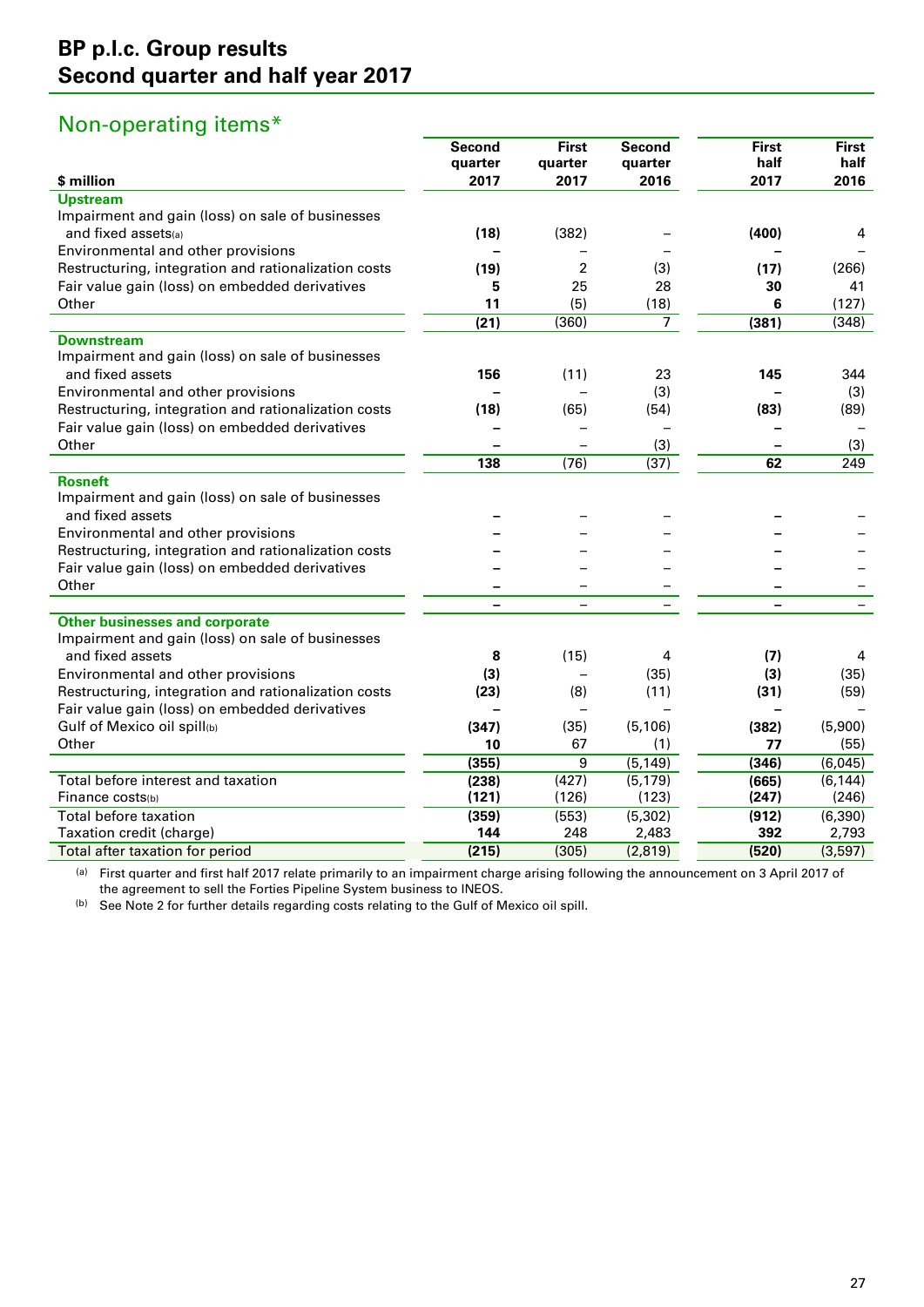## Non-GAAP information on fair value accounting effects

|                                                                                     | <b>Second</b> | <b>First</b> | <b>Second</b> | <b>First</b> | <b>First</b> |
|-------------------------------------------------------------------------------------|---------------|--------------|---------------|--------------|--------------|
|                                                                                     | quarter       | quarter      | quarter       | half         | half         |
| \$ million                                                                          | 2017          | 2017         | 2016          | 2017         | 2016         |
| Favourable (unfavourable) impact relative to<br>management's measure of performance |               |              |               |              |              |
| Upstream                                                                            | 106           | 246          | (145)         | 352          | (248)        |
| Downstream                                                                          | 16            | 40           | (71)          | 56           | (290)        |
|                                                                                     | 122           | 286          | (216)         | 408          | (538)        |
| Taxation credit (charge)                                                            | (38)          | (79)         | 68            | (117)        | 151          |
|                                                                                     | 84            | 207          | (148)         | 291          | (387)        |

BP uses derivative instruments to manage the economic exposure relating to inventories above normal operating requirements of crude oil, natural gas and petroleum products. Under IFRS, these inventories are recorded at historical cost. The related derivative instruments, however, are required to be recorded at fair value with gains and losses recognized in the income statement. This is because hedge accounting is either not permitted or not followed, principally due to the impracticality of effectiveness-testing requirements. Therefore, measurement differences in relation to recognition of gains and losses occur. Gains and losses on these inventories are not recognized until the commodity is sold in a subsequent accounting period. Gains and losses on the related derivative commodity contracts are recognized in the income statement, from the time the derivative commodity contract is entered into, on a fair value basis using forward prices consistent with the contract maturity.

BP enters into physical commodity contracts to meet certain business requirements, such as the purchase of crude for a refinery or the sale of BP's gas production. Under IFRS these physical contracts are treated as derivatives and are required to be fair valued when they are managed as part of a larger portfolio of similar transactions. In addition, derivative instruments are used to manage the price risk associated with certain future natural gas sales. Gains and losses arising are recognized in the income statement from the time the derivative commodity contract is entered into.

IFRS require that inventory held for trading is recorded at its fair value using period-end spot prices, whereas any related derivative commodity instruments are required to be recorded at values based on forward prices consistent with the contract maturity. Depending on market conditions, these forward prices can be either higher or lower than spot prices, resulting in measurement differences.

BP enters into contracts for pipelines and storage capacity, oil and gas processing and liquefied natural gas (LNG) that, under IFRS, are recorded on an accruals basis. These contracts are risk-managed using a variety of derivative instruments that are fair valued under IFRS. This results in measurement differences in relation to recognition of gains and losses.

The way that BP manages the economic exposures described above, and measures performance internally, differs from the way these activities are measured under IFRS. BP calculates this difference for consolidated entities by comparing the IFRS result with management's internal measure of performance. Under management's internal measure of performance the inventory and capacity contracts in question are valued based on fair value using relevant forward prices prevailing at the end of the period. The fair values of certain derivative instruments used to risk manage certain LNG and oil and gas contracts and gas sales contracts, are deferred to match with the underlying exposure and the commodity contracts for business requirements are accounted for on an accruals basis. We believe that disclosing management's estimate of this difference provides useful information for investors because it enables investors to see the economic effect of these activities as a whole. The impacts of fair value accounting effects, relative to management's internal measure of performance, are shown in the table above. A reconciliation to GAAP information is set out below.

|                                                    | Second<br>quarter | <b>First</b><br>quarter | Second<br>quarter | <b>First</b><br>half | <b>First</b><br>half |
|----------------------------------------------------|-------------------|-------------------------|-------------------|----------------------|----------------------|
| \$ million                                         | 2017              | 2017                    | 2016              | 2017                 | 2016                 |
| <b>Upstream</b>                                    |                   |                         |                   |                      |                      |
| Replacement cost profit (loss) before interest and |                   |                         |                   |                      |                      |
| tax adjusted for fair value accounting effects     | 689               | 1,010                   | 36                | 1,699                | (1,066)              |
| Impact of fair value accounting effects            | 106               | 246                     | (145)             | 352                  | (248)                |
| Replacement cost profit before interest and tax    | 795               | 1,256                   | (109)             | 2,051                | (1, 314)             |
| <b>Downstream</b>                                  |                   |                         |                   |                      |                      |
| Replacement cost profit before interest and tax    |                   |                         |                   |                      |                      |
| adjusted for fair value accounting effects         | 1,551             | 1,666                   | 1.476             | 3,217                | 3,575                |
| Impact of fair value accounting effects            | 16                | 40                      | (71)              | 56                   | (290)                |
| Replacement cost profit before interest and tax    | 1,567             | 1.706                   | 1,405             | 3.273                | 3,285                |
| <b>Total group</b>                                 |                   |                         |                   |                      |                      |
| Profit (loss) before interest and tax adjusted for |                   |                         |                   |                      |                      |
| fair value accounting effects                      | 1,347             | 2,342                   | (2.700)           | 3,689                | (2,803)              |
| Impact of fair value accounting effects            | 122               | 286                     | (216)             | 408                  | (538)                |
| Profit (loss) before interest and tax              | 1,469             | 2.628                   | (2.916)           | 4,097                | (3.341)              |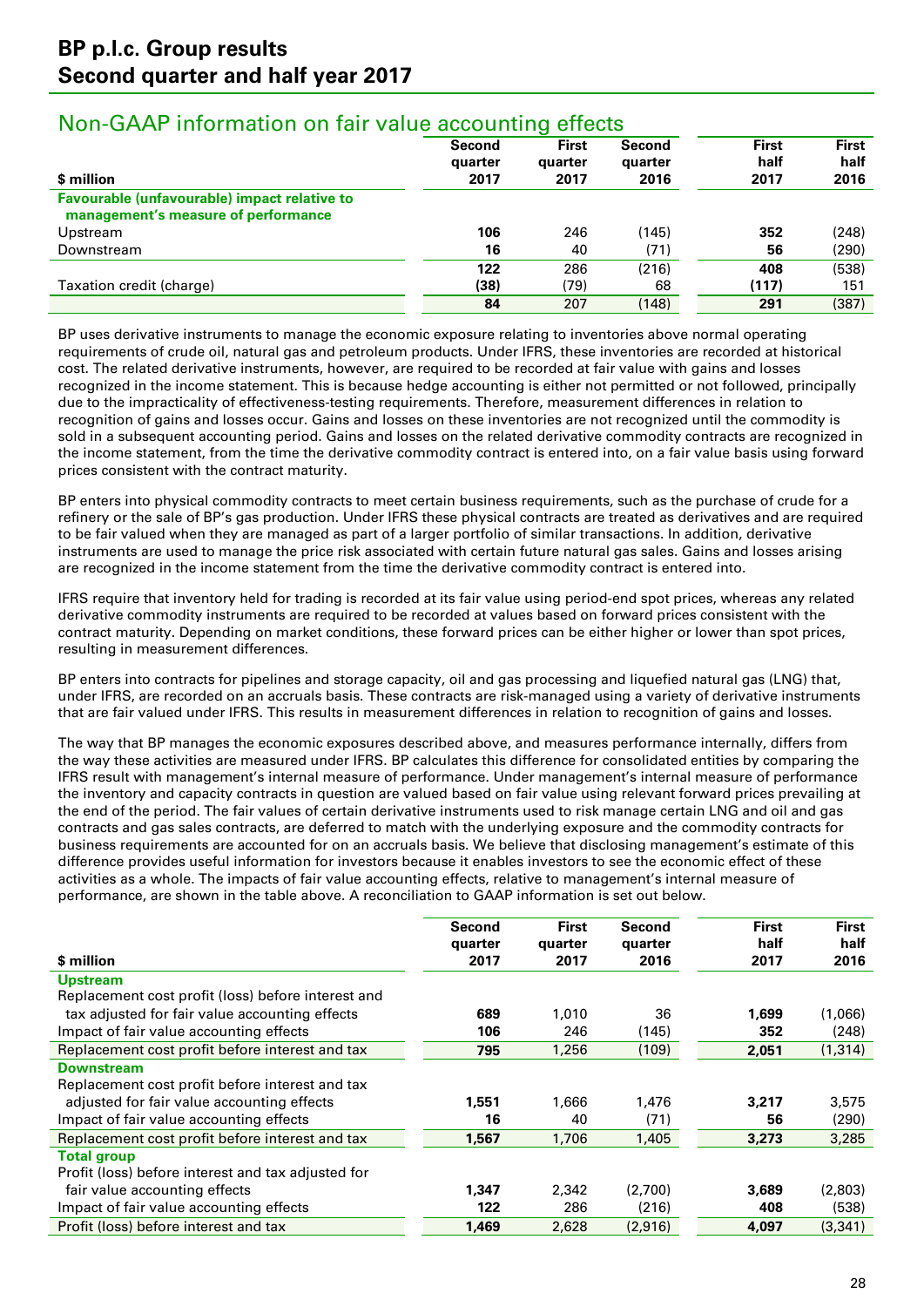## Readily marketable inventory\* (RMI)

|                   | 30 June | 31 December |
|-------------------|---------|-------------|
| \$ million        | 2017    | 2016        |
| RMI at fair value | 4,387   | 5,952       |
| Paid-up RMI*      | 2,470   | 2,705       |

Readily marketable inventory (RMI) is oil and oil products inventory held and price risk-managed by BP's integrated supply and trading function (IST) which could be sold to generate funds if required. Paid-up RMI is RMI that BP has paid for.

We believe that disclosing the amounts of RMI and paid-up RMI is useful to investors as it enables them to better understand and evaluate the group's inventories and liquidity position by enabling them to see the level of discretionary inventory held by IST and to see builds or releases of liquid trading inventory.

See the Glossary on page 32 for a more detailed definition of RMI. RMI, RMI at fair value and paid-up RMI are non-GAAP measures. A reconciliation of total inventory as reported on the group balance sheet to paid-up RMI is provided below.

| \$ million                                                                   | 30 June<br>2017 | 31 December<br>2016 |
|------------------------------------------------------------------------------|-----------------|---------------------|
| <b>Reconciliation of total inventory to paid-up RMI</b>                      |                 |                     |
| Inventories as reported on the group balance sheet                           | 16,449          | 17,655              |
| Less: (a) inventories which are not oil and oil products and (b) oil and oil |                 |                     |
| product inventories which are not risk-managed by IST                        | (12, 310)       | (12, 131)           |
| RMI on an IFRS basis                                                         | 4,139           | 5.524               |
| Plus: difference between RMI at fair value and RMI on an IFRS basis          | 248             | 428                 |
| RMI at fair value                                                            | 4,387           | 5,952               |
| Less: unpaid RMI* at fair value                                              | (1, 917)        | (3, 247)            |
| Paid-up RMI                                                                  | 2,470           | 2,705               |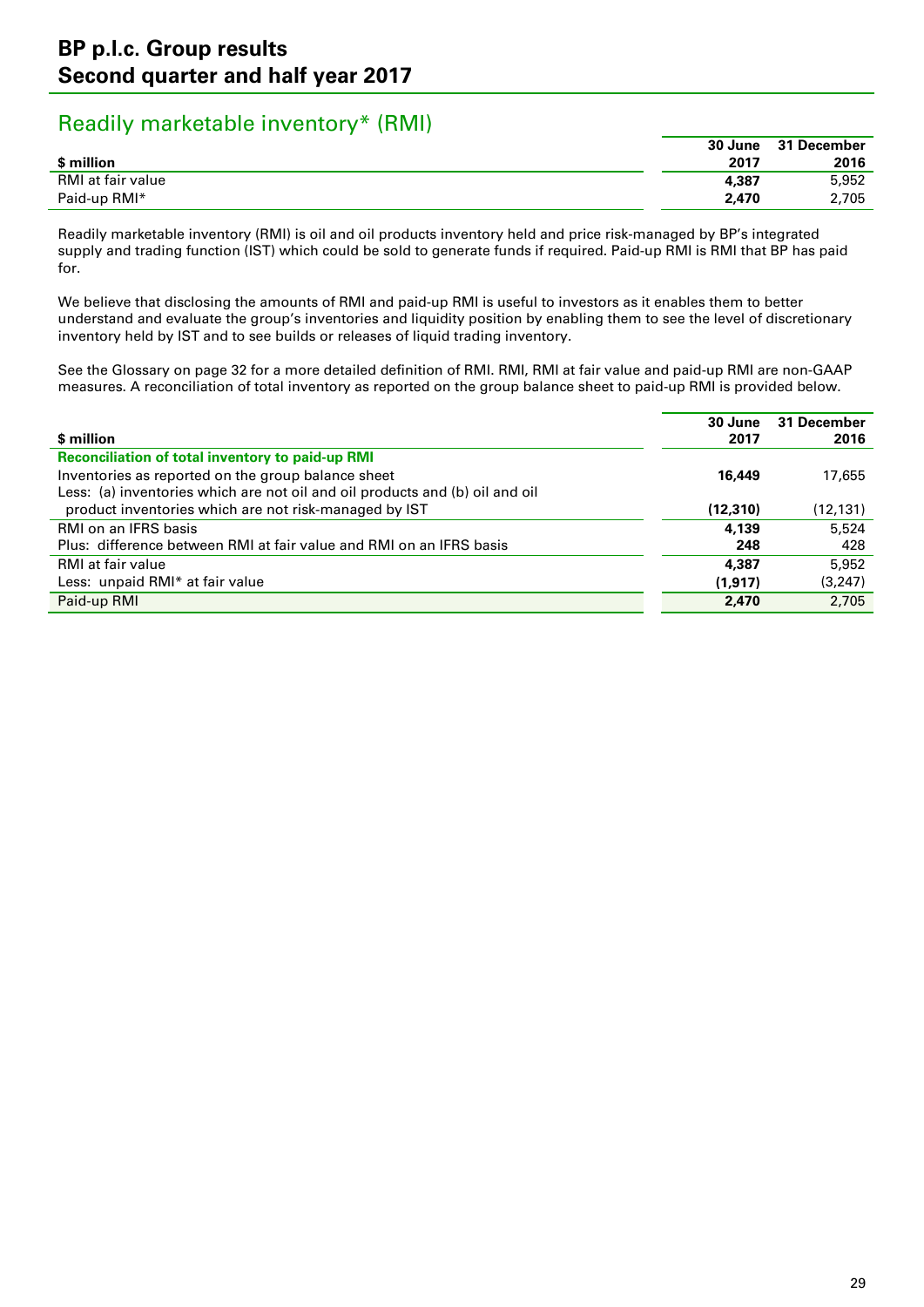## Realizations\* and marker prices

| half<br>quarter<br>half<br>quarter<br>quarter<br>2017<br>2017<br>2017<br>2016<br>2016<br><b>Average realizations(a)</b><br>Liquids $*(\frac{\sqrt{2}}{2})$<br>US<br>44.65<br>46.34<br>34.89<br>45.51<br>31.82<br>53.28<br>43.62<br>37.46<br>Europe<br>47.79<br>50.50<br>Rest of World(b)<br>51.79<br>42.36<br>35.60<br>47.11<br>49.46<br>46.27<br>49.87<br>39.68<br>48.09<br>34.44<br>BP Average(b) |
|-----------------------------------------------------------------------------------------------------------------------------------------------------------------------------------------------------------------------------------------------------------------------------------------------------------------------------------------------------------------------------------------------------|
|                                                                                                                                                                                                                                                                                                                                                                                                     |
|                                                                                                                                                                                                                                                                                                                                                                                                     |
|                                                                                                                                                                                                                                                                                                                                                                                                     |
|                                                                                                                                                                                                                                                                                                                                                                                                     |
|                                                                                                                                                                                                                                                                                                                                                                                                     |
|                                                                                                                                                                                                                                                                                                                                                                                                     |
|                                                                                                                                                                                                                                                                                                                                                                                                     |
|                                                                                                                                                                                                                                                                                                                                                                                                     |
| Natural gas (\$/mcf)                                                                                                                                                                                                                                                                                                                                                                                |
| US<br>2.50<br>2.32<br>1.53<br>2.41<br>1.55                                                                                                                                                                                                                                                                                                                                                          |
| 4.48<br>5.40<br>4.64<br>4.93<br>4.46<br>Europe                                                                                                                                                                                                                                                                                                                                                      |
| 3.47<br><b>Rest of World</b><br>3.85<br>3.10<br>3.64<br>3.21                                                                                                                                                                                                                                                                                                                                        |
| 3.19<br>2.66<br>2.75<br><b>BP</b> Average<br>3.50<br>3.34                                                                                                                                                                                                                                                                                                                                           |
| Total hydrocarbons* (\$/boe)                                                                                                                                                                                                                                                                                                                                                                        |
| US<br>32.46<br>33.39<br>34.29<br>24.00<br>22.38                                                                                                                                                                                                                                                                                                                                                     |
| 41.10<br>34.28<br>46.69<br>39.25<br>43.84<br>Europe                                                                                                                                                                                                                                                                                                                                                 |
| Rest of World(b)<br>33.48<br>37.93<br>30.03<br>35.64<br>27.20                                                                                                                                                                                                                                                                                                                                       |
| 26.16<br>33.59<br>37.19<br>28.66<br>35.37<br>BP Average(b)                                                                                                                                                                                                                                                                                                                                          |
| Average oil marker prices (\$/bbl)                                                                                                                                                                                                                                                                                                                                                                  |
| 51.71<br>39.81<br>49.64<br>53.69<br>45.59<br><b>Brent</b>                                                                                                                                                                                                                                                                                                                                           |
| West Texas Intermediate<br>48.11<br>51.70<br>45.53<br>49.89<br>39.64                                                                                                                                                                                                                                                                                                                                |
| <b>Western Canadian Select</b><br>38.55<br>38.77<br>38.66<br>28.09<br>33.78                                                                                                                                                                                                                                                                                                                         |
| 52.20<br>50.61<br>53.82<br>45.74<br>40.00<br>Alaska North Slope                                                                                                                                                                                                                                                                                                                                     |
| 46.92<br>49.59<br>42.08<br>48.24<br>36.25<br>Mars                                                                                                                                                                                                                                                                                                                                                   |
| Urals ( $NWE - cif$ )<br>48.48<br>51.88<br>43.37<br>50.22<br>37.56                                                                                                                                                                                                                                                                                                                                  |
| Average natural gas marker prices                                                                                                                                                                                                                                                                                                                                                                   |
| Henry Hub gas price(c) (\$/mmBtu)<br>3.19<br>3.32<br>1.95<br>3.25<br>2.02                                                                                                                                                                                                                                                                                                                           |
| UK Gas - National Balancing Point (p/therm)<br>48.19<br>31.37<br>30.90<br>37.83<br>43.14                                                                                                                                                                                                                                                                                                            |

(a) Based on sales of consolidated subsidiaries only – this excludes equity-accounted entities.

(b) Production volume recognition methodology for our Technical Service Contract arrangement in Iraq has been simplified to exclude the impact of oil price movements on lifting imbalances. A minor adjustment has been made to second quarter and first half 2016. There is no impact on the financial results.

(c) Henry Hub First of Month Index.

## Exchange rates

|                                           | <b>Second</b><br>quarter<br>2017 | <b>First</b><br>quarter<br>2017 | <b>Second</b><br>quarter<br>2016 | <b>First</b><br>half<br>2017 | <b>First</b><br>half<br>2016 |
|-------------------------------------------|----------------------------------|---------------------------------|----------------------------------|------------------------------|------------------------------|
| \$/£ average rate for the period          | 1.28                             | 1.24                            | 1.43                             | 1.26                         | 1.43                         |
| \$/£ period-end rate                      | 1.30                             | 1.25                            | 1.34                             | 1.30                         | 1.34                         |
| $\frac{1}{2}$ average rate for the period | 1.10                             | 1.07                            | 1.13                             | 1.08                         | 1.12                         |
| $\frac{1}{2}$ period-end rate             | 1.14                             | 1.07                            | 1.11                             | 1.14                         | 1.11                         |
| Rouble/\$ average rate for the period     | 57.24                            | 58.72                           | 65.86                            | 57.98                        | 70.35                        |
| Rouble/\$ period-end rate                 | 59.05                            | 56.01                           | 63.64                            | 59.05                        | 63.64                        |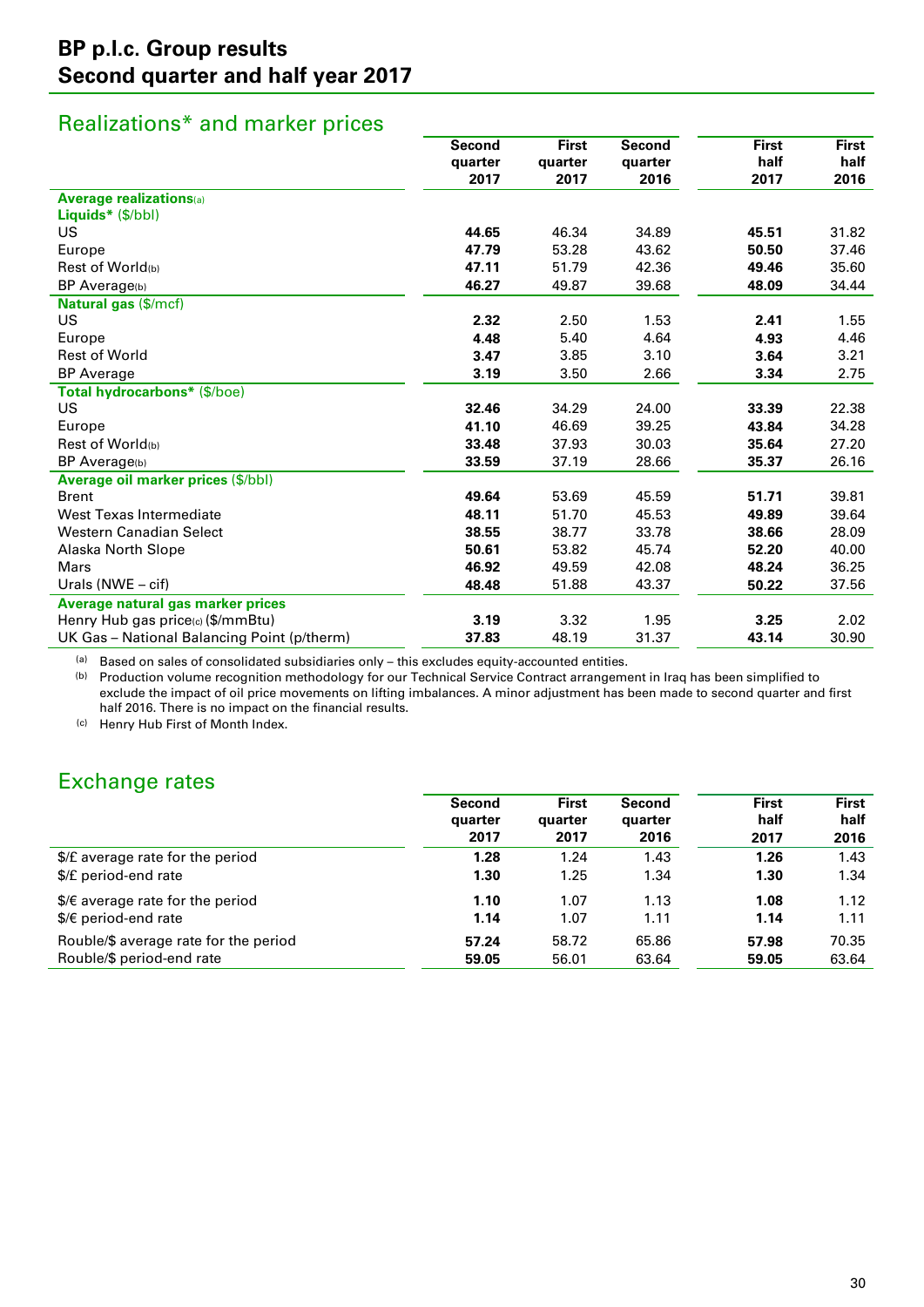## Principal risks and uncertainties

The principal risks and uncertainties affecting BP are described in the Risk factors section of BP Annual Report and Form 20-F 2016 (pages 49-50) and are summarized below. There are no material changes in those risk factors for the remaining six months of the financial year.

The risks summarized below, separately or in combination, could have a material adverse effect on the implementation of our strategy, our business, financial performance, results of operations, cash flows, liquidity, prospects, shareholder value and returns and reputation.

### **Strategic and commercial risks**

- **Prices and markets –** our financial performance is subject to fluctuating prices of oil, gas, refined products, technological change, exchange rate fluctuations, and the general macroeconomic outlook.
- **Access, renewal and reserves progression –** our inability to access, renew and progress upstream resources in a timely manner could adversely affect our long-term replacement of reserves.
- **Major project\* delivery –** failure to invest in the best opportunities or deliver major projects successfully could adversely affect our financial performance.
- **Geopolitical –** we are exposed to a range of political developments and consequent changes to the operating and regulatory environment.
- **Liquidity, financial capacity and financial, including credit, exposure –** failure to work within our financial framework could impact our ability to operate and result in financial loss.
- **Joint arrangements and contractors –** we may have limited control over the standards, operations and compliance of our partners, contractors and sub-contractors.
- **Digital infrastructure and cybersecurity –** breach of our digital security or failure of our digital infrastructure could damage our operations and our reputation.
- **Climate change and carbon pricing –** public policies could increase costs and reduce future revenue and strategic growth opportunities.
- **Competition –** inability to remain efficient, innovate and retain an appropriately skilled workforce could negatively impact delivery of our strategy in a highly competitive market.
- **Crisis management and business continuity –** potential disruption to our business and operations could occur if we do not address an incident effectively.
- **Insurance –** our insurance strategy could expose the group to material uninsured losses.

### **Safety and operational risks**

- **Process safety, personal safety, and environmental risks –** we are exposed to a wide range of health, safety, security and environmental risks that could result in regulatory action, legal liability, increased costs, damage to our reputation and potentially denial of our licence to operate.
- **Drilling and production –** challenging operational environments and other uncertainties can impact drilling and production activities.
- **Security –** hostile acts against our staff and activities could cause harm to people and disrupt our operations.
- **Product quality –** supplying customers with off-specification products could damage our reputation, lead to regulatory action and legal liability, and potentially impact our financial performance.

### **Compliance and control risks**

- **US government settlements –** failure to comply with the terms of our settlements with legal and regulatory bodies in the US announced in November 2012 in respect of certain charges related to the Gulf of Mexico oil spill may expose us to further penalties or liabilities or could result in suspension or debarment of certain BP entities.
- **Regulation –** changes in the regulatory and legislative environment could increase the cost of compliance, affect our provisions and limit our access to new exploration opportunities.
- **Ethical misconduct and non-compliance –** ethical misconduct or breaches of applicable laws by our businesses or our employees could be damaging to our reputation, and could result in litigation, regulatory action and penalties.
- **Treasury and trading activities –** ineffective oversight of treasury and trading activities could lead to business disruption, financial loss, regulatory intervention or damage to our reputation.
- **Reporting –** failure to accurately report our data could lead to regulatory action, legal liability and reputational damage.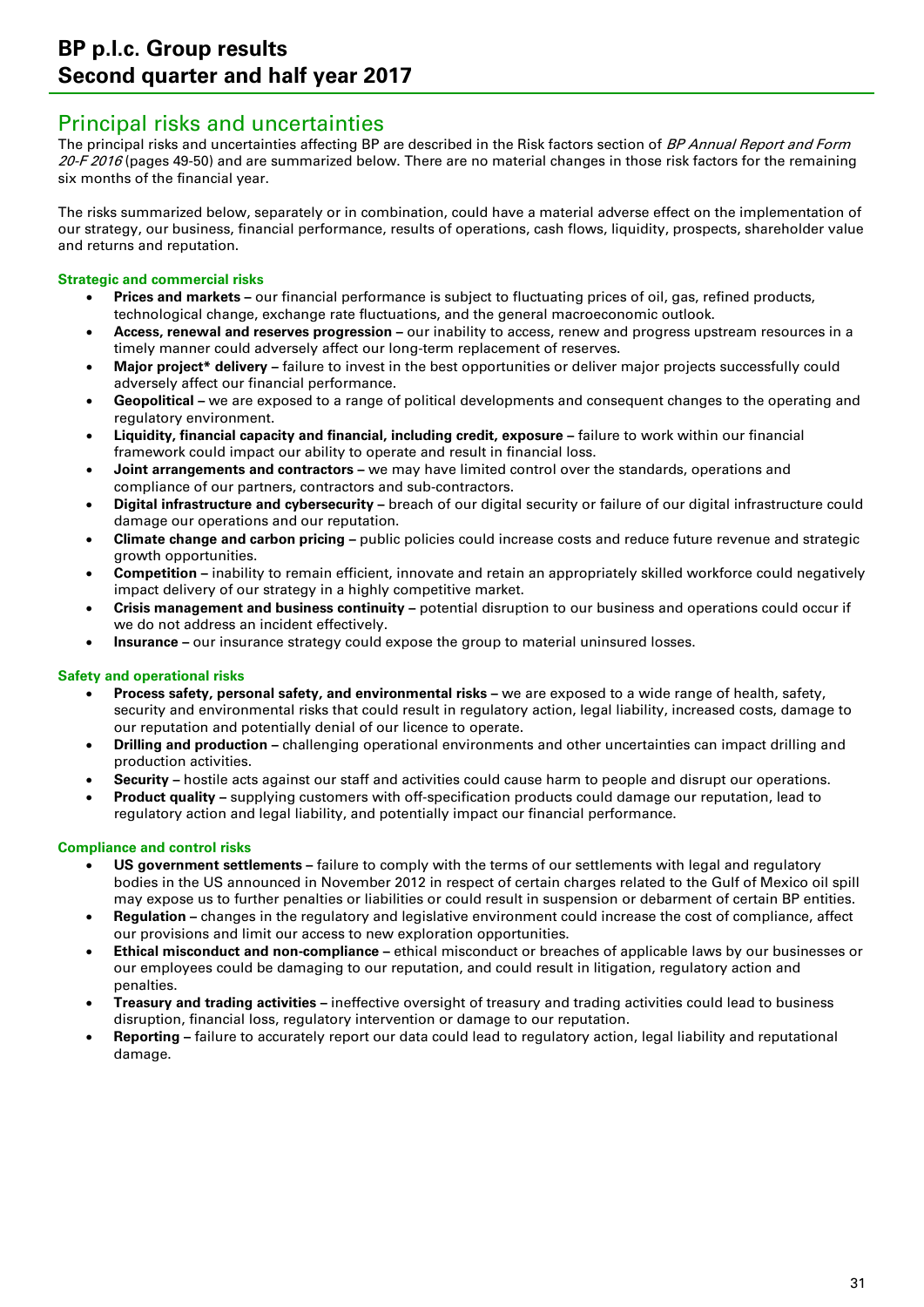### Glossary

Non-GAAP measures are provided for investors because they are closely tracked by management to evaluate BP's operating performance and to make financial, strategic and operating decisions.

**Adjusted effective tax rate (ETR)** is a non-GAAP measure. The adjusted ETR is calculated by dividing taxation on an underlying RC basis excluding the impact of the reduction in the rate of the UK North Sea supplementary charge in the third quarter 2016 by underlying RC profit or loss before tax. Taxation on an underlying RC basis is taxation on a RC basis for the period adjusted for taxation on non-operating items and fair value accounting effects. Information on underlying RC profit or loss is provided below. BP believes it is helpful to disclose the adjusted ETR because this measure may help investors to understand and evaluate, in the same manner as management, the underlying trends in BP's operational performance on a comparable basis, period on period. The nearest equivalent measure on an IFRS basis is the ETR on profit or loss for the period.

**Capital expenditure** is total cash capital expenditure as stated in the condensed group cash flow statement.

**Consolidation adjustment – UPII** is unrealized profit in inventory arising on inter-segment transactions.

**Divestment proceeds** are disposal proceeds as per the condensed group cash flow statement.

**Effective tax rate (ETR) on replacement cost (RC) profit or loss** is a non-GAAP measure. The ETR on RC profit or loss is calculated by dividing taxation on a RC basis by RC profit or loss before tax. Information on RC profit or loss is provided below. BP believes it is helpful to disclose the ETR on RC profit or loss because this measure excludes the impact of price changes on the replacement of inventories and allows for more meaningful comparisons between reporting periods. The nearest equivalent measure on an IFRS basis is the ETR on profit or loss for the period.

**Fair value accounting effects** are non-GAAP adjustments to our IFRS profit (loss) relating to certain physical inventories, pipelines and storage capacity. Management uses a fair-value basis to value these items which, under IFRS, are accounted for on an accruals basis with the exception of trading inventories, which are valued using spot prices. The adjustments have the effect of aligning the valuation basis of the physical positions with that of any associated derivative instruments, which are required to be fair valued under IFRS, in order to provide a more representative view of the ultimate economic value. Further information is provided on page 28.

**Gearing –** See Net debt and net debt ratio definition.

**Hydrocarbons –** Liquids and natural gas. Natural gas is converted to oil equivalent at 5.8 billion cubic feet = 1 million barrels.

**Inorganic capital expenditure** is a subset of capital expenditure and is a non-GAAP measure. Inorganic capital expenditure comprises consideration in business combinations and certain other significant investments made by the group. It is reported on a cash basis. BP believes that this measure provides useful information as it allows investors to understand how BP's management invests funds in projects which expand the group's activities through acquisition. Further information and a reconciliation to GAAP information is provided on page 26.

**Inventory holding gains and losses** represent the difference between the cost of sales calculated using the replacement cost of inventory and the cost of sales calculated on the first-in first-out (FIFO) method after adjusting for any changes in provisions where the net realizable value of the inventory is lower than its cost. Under the FIFO method, which we use for IFRS reporting, the cost of inventory charged to the income statement is based on its historical cost of purchase or manufacture, rather than its replacement cost. In volatile energy markets, this can have a significant distorting effect on reported income. The amounts disclosed represent the difference between the charge to the income statement for inventory on a FIFO basis (after adjusting for any related movements in net realizable value provisions) and the charge that would have arisen based on the replacement cost of inventory. For this purpose, the replacement cost of inventory is calculated using data from each operation's production and manufacturing system, either on a monthly basis, or separately for each transaction where the system allows this approach. The amounts disclosed are not separately reflected in the financial statements as a gain or loss. No adjustment is made in respect of the cost of inventories held as part of a trading position and certain other temporary inventory positions. See Replacement cost (RC) profit or loss definition below.

**Liquids –** Liquids for Upstream and Rosneft comprises crude oil, condensate and natural gas liquids. For Upstream, liquids also includes bitumen.

**Major projects** have a BP net investment of at least \$250 million, or are considered to be of strategic importance to BP or of a high degree of complexity.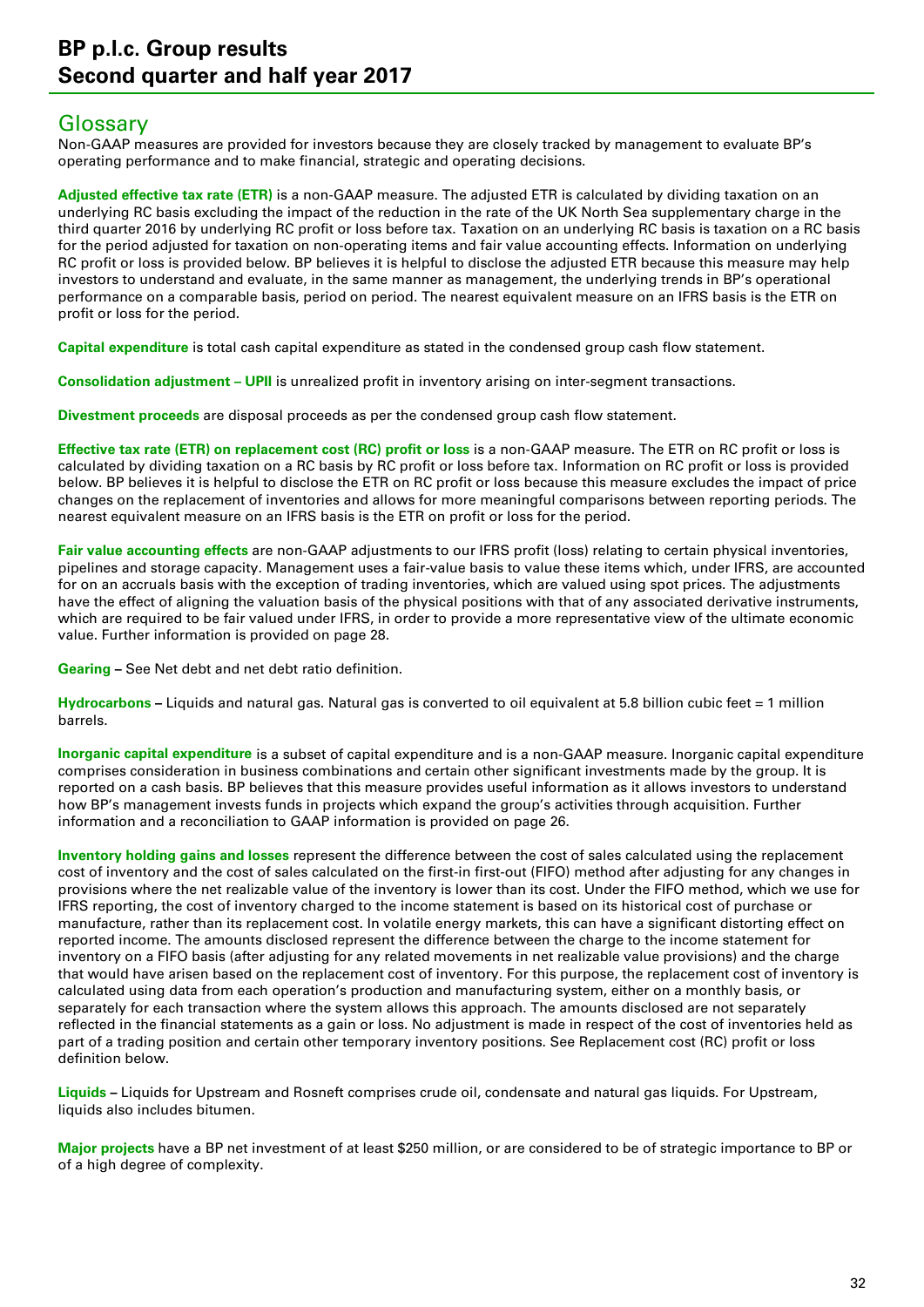### Glossary (continued)

**Net debt and net debt ratio** are non-GAAP measures. Net debt is calculated as gross finance debt, as shown in the balance sheet, plus the fair value of associated derivative financial instruments that are used to hedge foreign currency exchange and interest rate risks relating to finance debt, for which hedge accounting is applied, less cash and cash equivalents. The net debt ratio is defined as the ratio of net debt to the total of net debt plus shareholders' equity. All components of equity are included in the denominator of the calculation. BP believes these measures provide useful information to investors. Net debt enables investors to see the economic effect of gross debt, related hedges and cash and cash equivalents in total. The net debt ratio enables investors to see how significant net debt is relative to equity from shareholders. The derivatives are reported on the balance sheet within the headings 'Derivative financial instruments'.

**Net wind generation capacity** is the sum of the rated capacities of the assets/turbines that have entered into commercial operation, including BP's share of equity-accounted entities. The gross data is the equivalent capacity on a gross-JV basis, which includes 100% of the capacity of equity-accounted entities where BP has partial ownership.

**Non-operating items** are charges and credits included in the financial statements that BP discloses separately because it considers such disclosures to be meaningful and relevant to investors. They are items that management considers not to be part of underlying business operations and are disclosed in order to enable investors better to understand and evaluate the group's reported financial performance. Non-operating items within equity-accounted earnings are reported net of incremental income tax reported by the equity-accounted entity. An analysis of non-operating items by region is shown on pages 7, 9 and 11, and by segment and type is shown on page 27.

**Operating cash flow** is net cash provided by (used in) operating activities as stated in the condensed group cash flow statement. When used in the context of a segment rather than the group, the terms refer to the segment's share thereof.

#### **Operating cash flow excluding amounts related to the Gulf of Mexico oil spill / Gulf of Mexico oil spill payments or**

**Organic cash flow** is a non-GAAP measure calculated by excluding post-tax operating cash flows relating to the Gulf of Mexico oil spill as reported in Note 2 from Net cash provided by operating activities as reported in the condensed group cash flow statement. BP believes it is helpful to disclose net cash provided by operating activities excluding amounts related to the Gulf of Mexico oil spill because this measure allows for more meaningful comparisons between reporting periods. The nearest equivalent measure on an IFRS basis is Net cash provided by operating activities.

**Organic capital expenditure** is a subset of capital expenditure and is a non-GAAP measure. Organic capital expenditure comprises capital expenditure less inorganic capital expenditure. BP believes that this measure provides useful information as it allows investors to understand how BP's management invests funds in developing and maintaining the group's assets. An analysis of organic capital expenditure by segment and region, and a reconciliation to GAAP information is provided on page 26.

**Production-sharing agreement (PSA)** is an arrangement through which an oil company bears the risks and costs of exploration, development and production. In return, if exploration is successful, the oil company receives entitlement to variable physical volumes of hydrocarbons, representing recovery of the costs incurred and a stipulated share of the production remaining after such cost recovery.

**Readily marketable inventory (RMI)** is inventory held and price risk-managed by our integrated supply and trading function (IST) which could be sold to generate funds if required. It comprises oil and oil products for which liquid markets are available and excludes inventory which is required to meet operational requirements and other inventory which is not price risk-managed. RMI is reported at fair value. Inventory held by the Downstream fuels business for the purpose of sales and marketing, and all inventories relating to the lubricants and petrochemicals businesses, are not included in RMI.

Paid-up RMI excludes RMI which has not yet been paid for. For inventory that is held in storage, a first-in first-out (FIFO) approach is used to determine whether inventory has been paid for or not. Unpaid RMI is RMI which has not yet been paid for by BP. RMI, Paid-up RMI and Unpaid RMI are non-GAAP measures. Further information is provided on page 29.

**Realizations** are the result of dividing revenue generated from hydrocarbon sales, excluding revenue generated from purchases made for resale and royalty volumes, by revenue generating hydrocarbon production volumes. Revenue generating hydrocarbon production reflects the BP share of production as adjusted for any production which does not generate revenue. Adjustments may include losses due to shrinkage, amounts consumed during processing, and contractual or regulatory host committed volumes such as royalties.

**Refining availability** represents Solomon Associates' operational availability, which is defined as the percentage of the year that a unit is available for processing after subtracting the annualized time lost due to turnaround activity and all planned mechanical, process and regulatory downtime.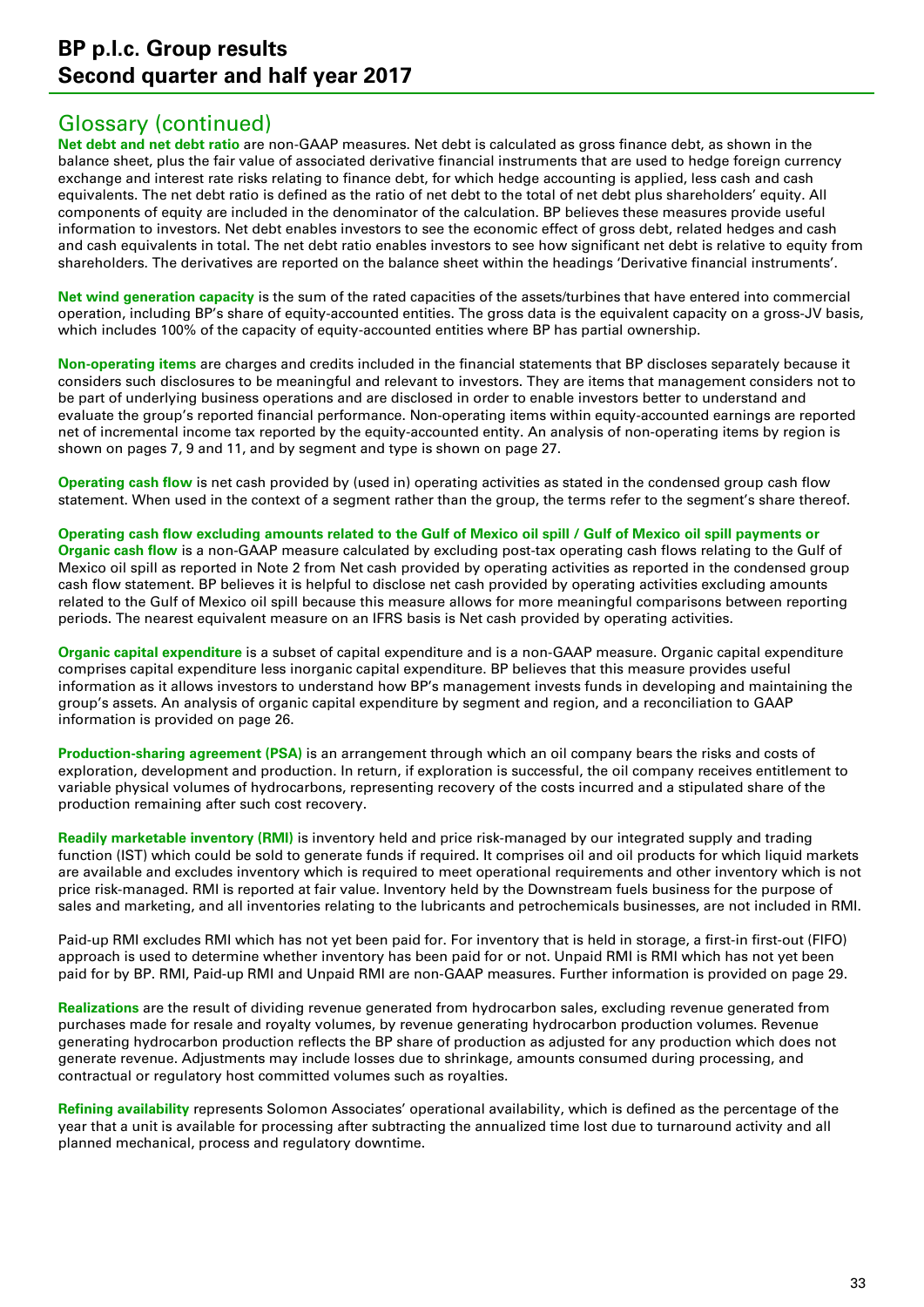### Glossary (continued)

The **Refining marker margin (RMM)** is the average of regional indicator margins weighted for BP's crude refining capacity in each region. Each regional marker margin is based on product yields and a marker crude oil deemed appropriate for the region. The regional indicator margins may not be representative of the margins achieved by BP in any period because of BP's particular refinery configurations and crude and product slate.

**Replacement cost (RC) profit or loss** reflects the replacement cost of inventories sold in the period and is arrived at by excluding inventory holding gains and losses from profit or loss. RC profit or loss is the measure of profit or loss that is required to be disclosed for each operating segment under IFRS. RC profit or loss for the group is not a recognized GAAP measure. BP believes this measure is useful to illustrate to investors the fact that crude oil and product prices can vary significantly from period to period and that the impact on our reported result under IFRS can be significant. Inventory holding gains and losses vary from period to period due to changes in prices as well as changes in underlying inventory levels. In order for investors to understand the operating performance of the group excluding the impact of price changes on the replacement of inventories, and to make comparisons of operating performance between reporting periods, BP's management believes it is helpful to disclose this measure. The nearest equivalent measure on an IFRS basis is profit or loss attributable to BP shareholders.

**RC profit or loss per share** is a non-GAAP measure. Earnings per share is defined in Note 6. RC profit or loss per share is calculated using the same denominator. The numerator used is RC profit or loss attributable to BP shareholders rather than profit or loss attributable to BP shareholders. BP believes it is helpful to disclose the RC profit or loss per share because this measure excludes the impact of price changes on the replacement of inventories and allows for more meaningful comparisons between reporting periods. The nearest equivalent measure on an IFRS basis is basic earnings per share based on profit or loss for the period attributable to BP shareholders.

**Reported recordable injury frequency** measures the number of reported work-related employee and contractor incidents that result in a fatality or injury per 200,000 hours worked. This represents reported incidents occurring within BP's operational HSSE reporting boundary. That boundary includes BP's own operated facilities and certain other locations or situations.

**Tier 1 process safety events** are losses of primary containment from a process of greatest consequence – causing harm to a member of the workforce, costly damage to equipment or exceeding defined quantities. This represents reported incidents occurring within BP's operational HSSE reporting boundary. That boundary includes BP's own operated facilities and certain other locations or situations.

**Underlying production** is production after adjusting for divestments and entitlement impacts in our production-sharing agreements. 2017 underlying production does not include the Abu Dhabi onshore concession renewal.

**Underlying RC profit or loss** is RC profit or loss after adjusting for non-operating items and fair value accounting effects. Underlying RC profit or loss and adjustments for fair value accounting effects are not recognized GAAP measures. See pages 27 and 28 for additional information on the non-operating items and fair value accounting effects that are used to arrive at underlying RC profit or loss in order to enable a full understanding of the events and their financial impact. BP believes that underlying RC profit or loss is a useful measure for investors because it is a measure closely tracked by management to evaluate BP's operating performance and to make financial, strategic and operating decisions and because it may help investors to understand and evaluate, in the same manner as management, the underlying trends in BP's operational performance on a comparable basis, period on period, by adjusting for the effects of these non-operating items and fair value accounting effects. The nearest equivalent measure on an IFRS basis for the group is profit or loss attributable to BP shareholders. The nearest equivalent measure on an IFRS basis for segments is RC profit or loss before interest and taxation.

**Underlying RC profit or loss per share** is a non-GAAP measure. Earnings per share is defined in Note 6. Underlying RC profit or loss per share is calculated using the same denominator. The numerator used is underlying RC profit or loss attributable to BP shareholders rather than profit or loss attributable to BP shareholders. BP believes it is helpful to disclose the underlying RC profit or loss per share because this measure may help investors to understand and evaluate, in the same manner as management, the underlying trends in BP's operational performance on a comparable basis, period on period. The nearest equivalent measure on an IFRS basis is basic earnings per share based on profit or loss for the period attributable to BP shareholders.

**Upstream operating efficiency** is calculated as production for BP operated sites, excluding US Lower 48 and adjusted for certain items including entitlement impacts in our production-sharing agreements divided by installed production capacity for BP operated sites, excluding US Lower 48. Installed production capacity is the agreed rate achievable (measured at the export end of the system) when the installed production system (reservoir, wells, plant and export) is fully optimized and operated at full rate with no planned or unplanned deferrals.

**Upstream unit production cost** is calculated as production cost divided by units of production. Production cost does not include ad valorem and severance taxes. Units of production are barrels for liquids and thousands of cubic feet for gas. Amounts disclosed are for BP subsidiaries only and do not include BP's share of equity-accounted entities.